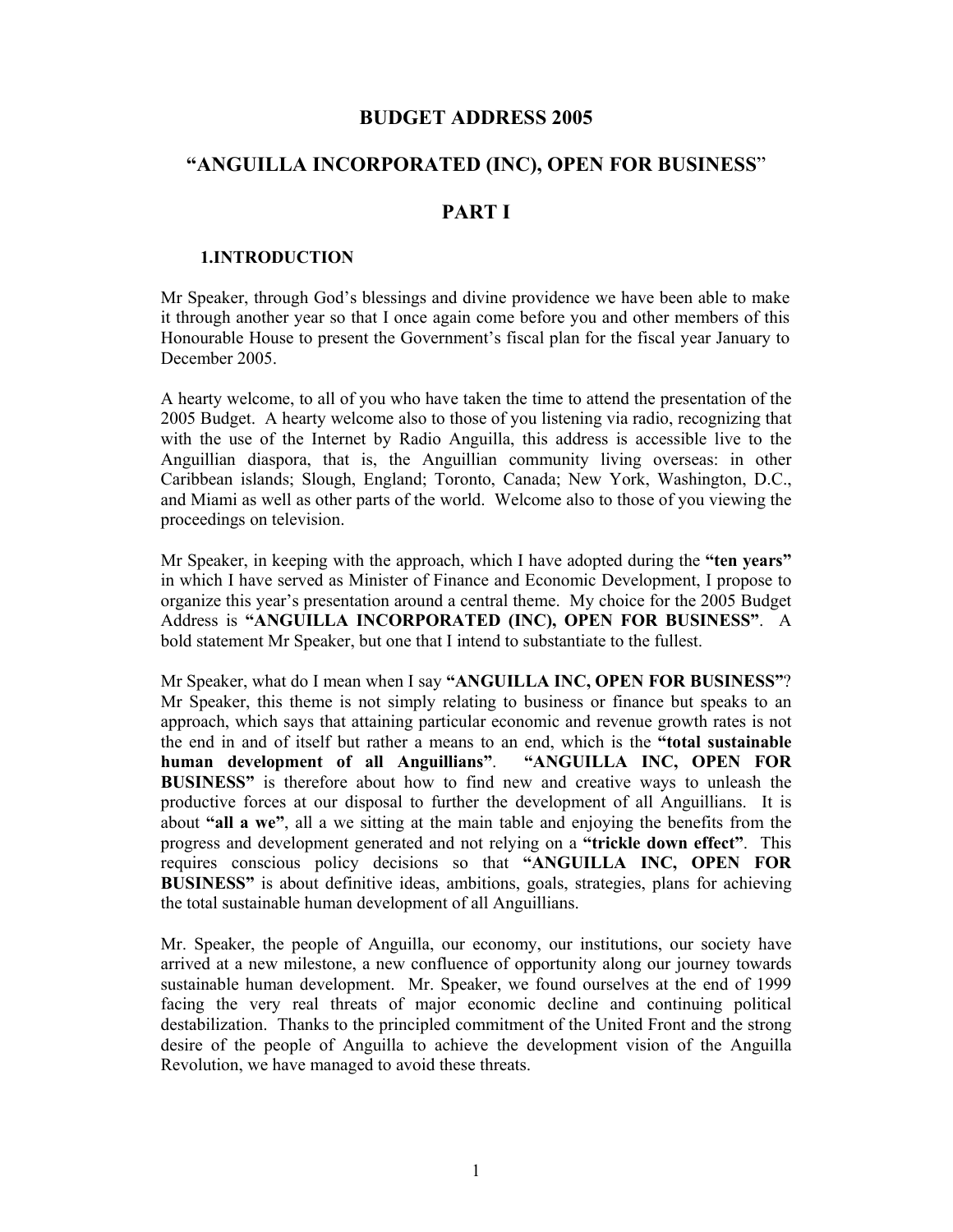Mr. Speaker, there is a buzz in Anguilla about development, a buzz abroad about investment opportunities in Anguilla. This buzz is qualitatively different from anything we have experienced before, following the Revolution of 1967. The sense of optimism, the sense of confidence in the economic and social progress of the Anguillian community, is at an all time high. We did not arrive at this positive situation in which we now find ourselves by chance.

We have not suddenly found ourselves today in a position facing an excellent opportunity to experience the greatest and longest period of sustained development in our recent history. No, Mr. Speaker, we face these opportunities today because the Government and people of Anguilla kept faith with the vision of a developed and prosperous Anguilla and with the need to pursue that vision in an environment of political and social stability, with the Government and people being front and centre of that development, determining its character and direction and ensuring that its fruits flow not only to the developers but also to the members of the Anguillian community as a whole.

It was necessary therefore, indeed crucial Mr. Speaker, that the actions and decisions of the Government over the past almost five years be informed by clear and specific policy and programme objectives. It was essential that these policy and programme objectives be understood by the Public Service. It was essential that the whole Governmental apparatus shift its focus substantially from concern with administrative efficiency, to a focus on results. In this regard, therefore, the Public Service and the Government as a whole over the period of the United Front's stewardship sought to employ a much more businesslike approach to the delivery of the public services than preceding governments.

A central strategy in the focus on a more output-oriented approach to the administration of the public sector has been enhanced. It has become a hallmark of Government to be more active in enabling the private sector to undertake the necessary investments in the economy to generate the wealth, jobs and incomes needed to enable our people to enjoy improved living standards and to sustain those standards.

Government has found it necessary therefore to adopt and adapt some of the practices long employed by the private sector in conducting its business. The result has been clearer and more focussed policies, strategies, and programmes, supported by appropriate enabling legislation and regulations designed to more effectively achieve the targeted outcomes.

Mr. Speaker, you will therefore understand the appropriateness of our theme for this year's address **"ANGUILLA INCORPORATED - OPEN FOR BUSINESS".** We have improved our game over the past five years, enhanced our investment and economic competitiveness internationally. We are now in a position to bargain even harder in promoting investment. We are poised to effect significant diversification of our economy with the liberalization of telecommunications; strengthening the institutional and technological platform for our international financial and business services sector; with development of a policy framework for e-commerce and ICT based businesses; with development of sport and recreation based goods and services. Critically, we seek to stimulate and achieve the broadening and deepening of the Anguillian economy, without sacrificing quality. Indeed excellence is a watchword of our endeavours.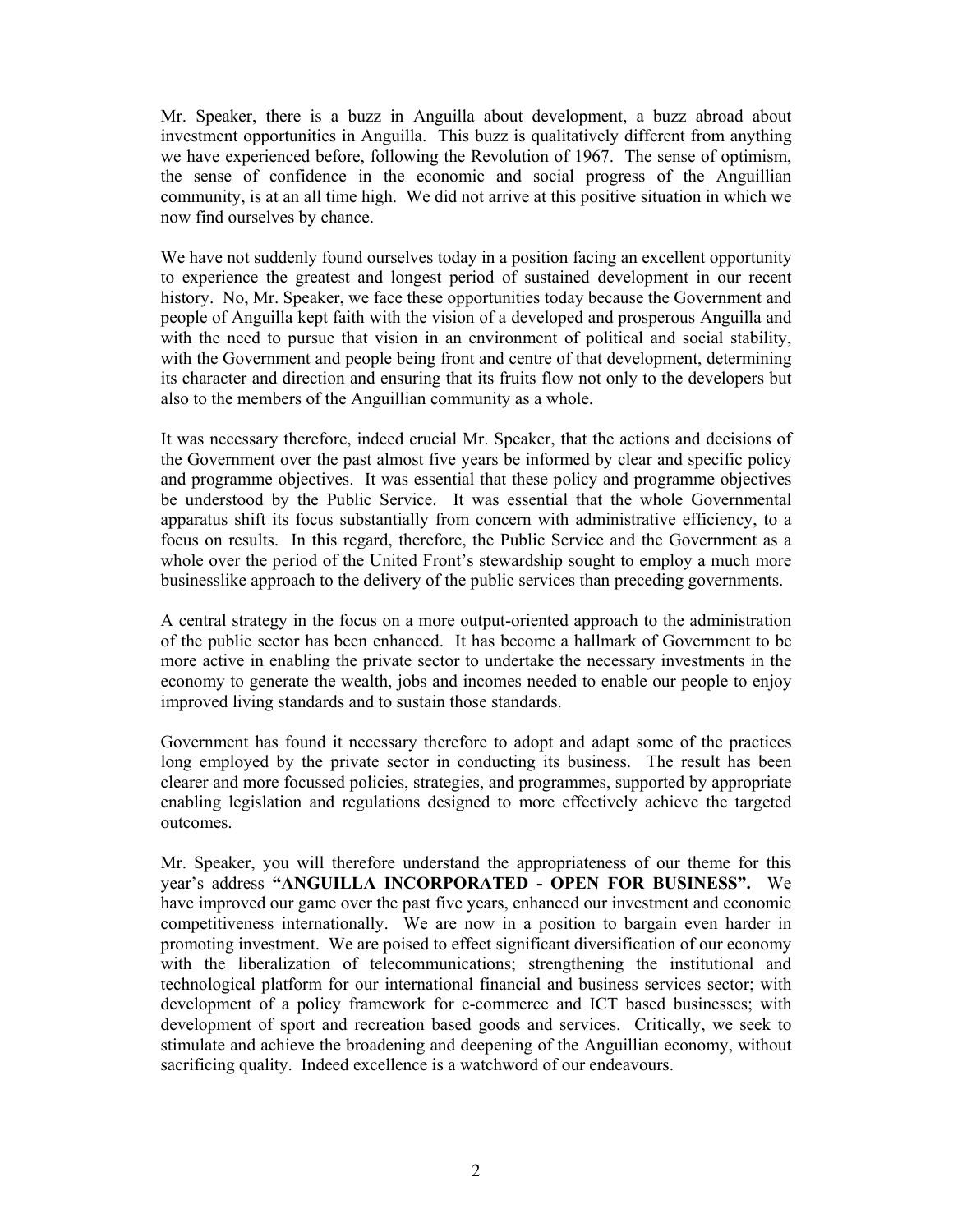So, Mr. Speaker we are operating in a very businesslike manner and striving to continually improve the operations of Government to make them more businesslike. We are seeking to give a more forceful and immediate meaning to the theme **"ANGUILLA INC. – OPEN FOR BUSINESS".** Particularly in the years immediately ahead it will be imperative that we not only maintain the businesslike approach we have been endeavouring to put into practice, but to improve and expand on it.

It is imperative that we are **"OPEN FOR BUSINESS"** on an international basis. To achieve this we must develop our own policies and practices as well as adopt and adapt policies and practices from the private and public sectors around the world best suited to our circumstances and opportunities. In short, we must be systematic, planned and prepared, focussed, business like, in short we must operate as **"ANGUILLA INCORPORATED", (ANGUILLA INC.)** open and ready to do business successfully with the rest of the world.

Mr Speaker, this Budget Address will be somewhat different, in that with Elections constitutionally due by March next year, I will be using this forum to report to you, the other members of this Honourable House and the public at large on the achievements of this Administration, the **United Front**, since we took office in March 2000 relative to what we had indicated we would seek to do as outlined in our Manifesto. Mr Speaker, I will argue, with supporting evidence, that our performance has been excellent and that overall we deserve an **"A Grade"**. Mr Speaker, I will be very deliberate in my presentation and take longer than usual. Governing is a serious business and as we prepare for another General Elections we owe it to the people of this island, who are so dear to us to be open and transparent about all that has happened under the stewardship of the **United Front** since 2000.

So I would advise you all to make yourselves comfortable and listen attentively to what I have to say this afternoon. Mr Speaker, for those who wish to peruse the 2005 Budget Address at their leisure it will be made available on the GoA website – www.gov.ai - and the Radio Anguilla website – www.radioaxa.com. A limited amount of hard copies of the Address, Mr Speaker, will be available upstairs at the Ministry of Finance, Economic Development, Investment and Commerce (FEDIC).

Mr Speaker, the theme of the **United Front 2000 Manifesto** was **"the Restoration of Democracy, Good Governance, Peace, Political Stability and Economic Prosperity for the Period 2000 to 2005 and Beyond"**. Mr Speaker, I declare emphatically that we have delivered in every one of these aspects and that based on what we believe to be an **"A" Rated Performance** we are seeking another 5 year mandate to continue with our efforts to foster the **"total sustainable human development of all Anguillians".** 

In gearing up for the 2005 General Elections Mr Speaker, we have been considering what should be our focus, our priority to 2010. Mr Speaker, if we are serious that our ultimate goal is the **"total sustainable human development of all Anguillians,"** then the emphasis for the period to 2010 can only mean one thing – "focus on the social sector". Mr Speaker, this is not to suggest that the **United Front Government** has neglected the social sector since it took office in 2000. To the contrary Mr Speaker. Expenditure on social services has averaged **36%** of total annual recurrent expenditure over the period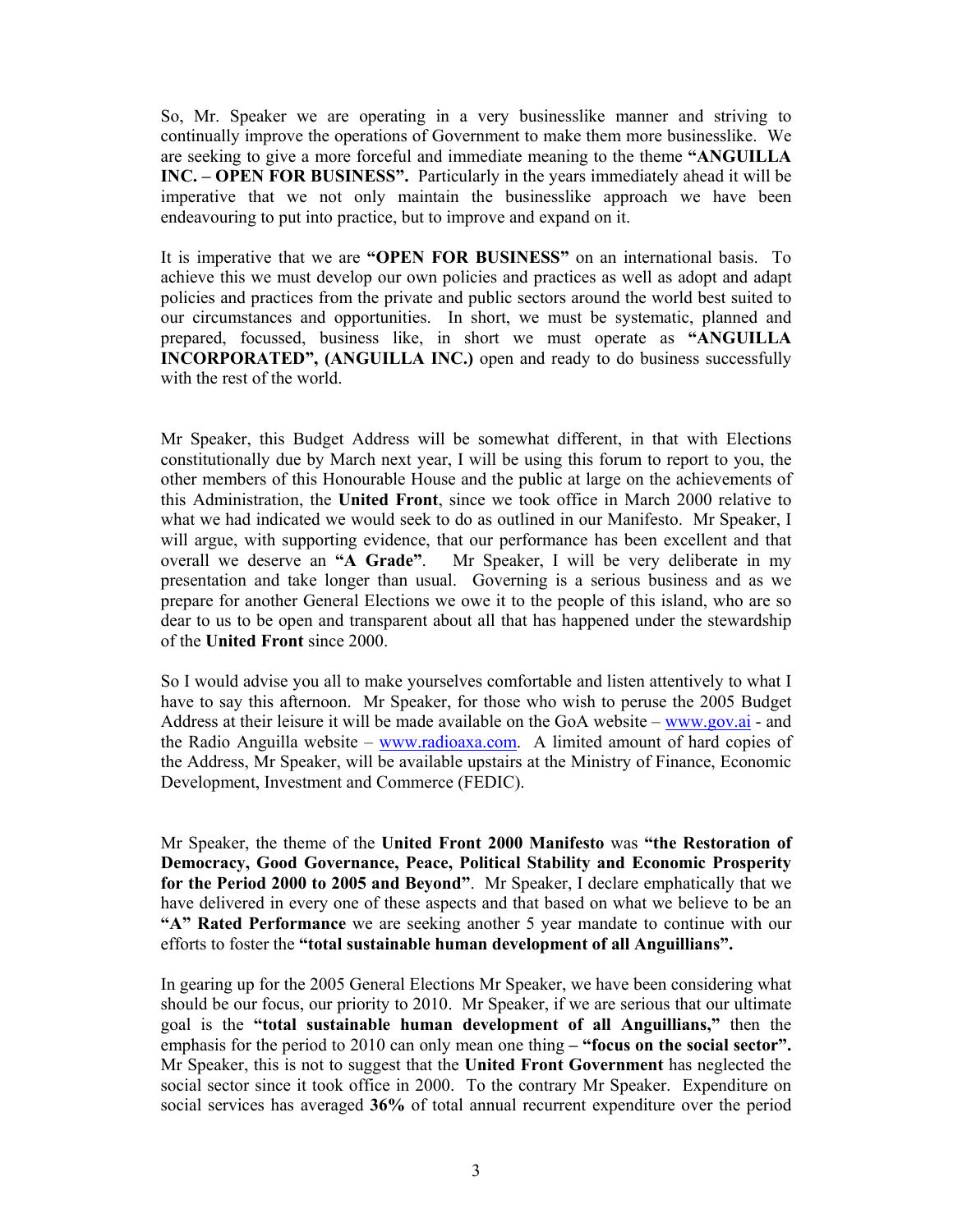2000 to 2004. This represents the largest expenditure on a Ministerial portfolio and points to where the **United Front's** priorities lie – sustainable human development. Expenditures on the social sector under the public sector investment programme have been quite extensive as well, as you will see later. What we are saying, however, Mr Speaker is that the progress that Anguilla has made since 1980 has come at the expense of the family, which is the fundamental building block of communities and society as a whole and the basis of a stable social order. There is therefore the need for a period of **"Social Reconstruction",** Mr Speaker. It is this "crusade", if you like, which the **United Front** intends to emphasize in the period 2005 to 2010, the will of the people of Anguilla permitting.

Mr Speaker, taking stock, Anguilla's economic development really began in earnest in 1980 following its formal secession from the Associated State of St. Kitts-Nevis-Anguilla. The basis of Anguilla's development since 1980, Mr Speaker, has been the tourism industry. In 1980, the Government of the day, adopted an official policy stance that Anguilla would promote **"low volume-high value" upscale tourism**. This is still the case and is seen by the **Anguilla United Front** as the only way that the industry can be sustained in the context of Anguilla as a small island developing state vulnerable to environmental, social and economic upheaval.

Mr Speaker, the growth of the economy has mirrored the growth in the tourism industry. Starting from a base of 8,172 visitor arrivals (stay-overs and day–trippers) in 1980, some 120,000 visitors are expected to visit Anguilla's shores in 2004. Driven by this performance of the tourism industry, gross domestic product (GDP) has gone from **\$36.9 million** in 1984 to a projected **\$295.2 million** in 2004**.** As a direct result of the improvement in economic fortunes the population has increased by 71.7% since 1984 going from **6,987** then to about **12,000** presently. A large part of this increase has been due to in-migration, mainly from other Caribbean countries. Non-Anguillians now make up **28%** of the population**.** In per capita terms, GDP per capita has increased from **\$5,281** (US\$1,956) in 1984 to approximately **\$24,600** (US\$9,111) in 2004.

However, Mr Speaker, these outstanding achievements have come at a price. They have come at the price of the erosion of our families, our communities and our society as a whole. Consequently, as I have indicated, the **Anguilla United Front** going forward to 2010 will be focusing on the social sector. In fact we have dubbed the period 2005 to 2010, **"The Period of Social Reconstruction"**. The practical manifestation of a social capital oriented path to development can be seen in the work of the United Nations which for a decade now has charted the path of countries according to its Human Development Index. At the end of the last century the UN took this to another level by establishing what it called the **"Millennium Development Goals"** or **MDGs**.

Mr Speaker, the MDGs speak to 8 goals, which all UN members have pledged, by way of a General Assembly Resolution, to attain by 2015 in the following areas: (1) eradication of extreme poverty and hunger; (2) achievement of universal primary education; (3) promotion of gender equality and the empowerment of women; (4) reduction of child mortality; (5) improve maternal health (6) to combat HIV/AIDS, malaria and other diseases (7) ensure environmental sustainability; (8) develop a global partnership for development. Mr Speaker, since they are expected to be implemented globally, and given the disparity in development globally, the specific MDGs targets are set as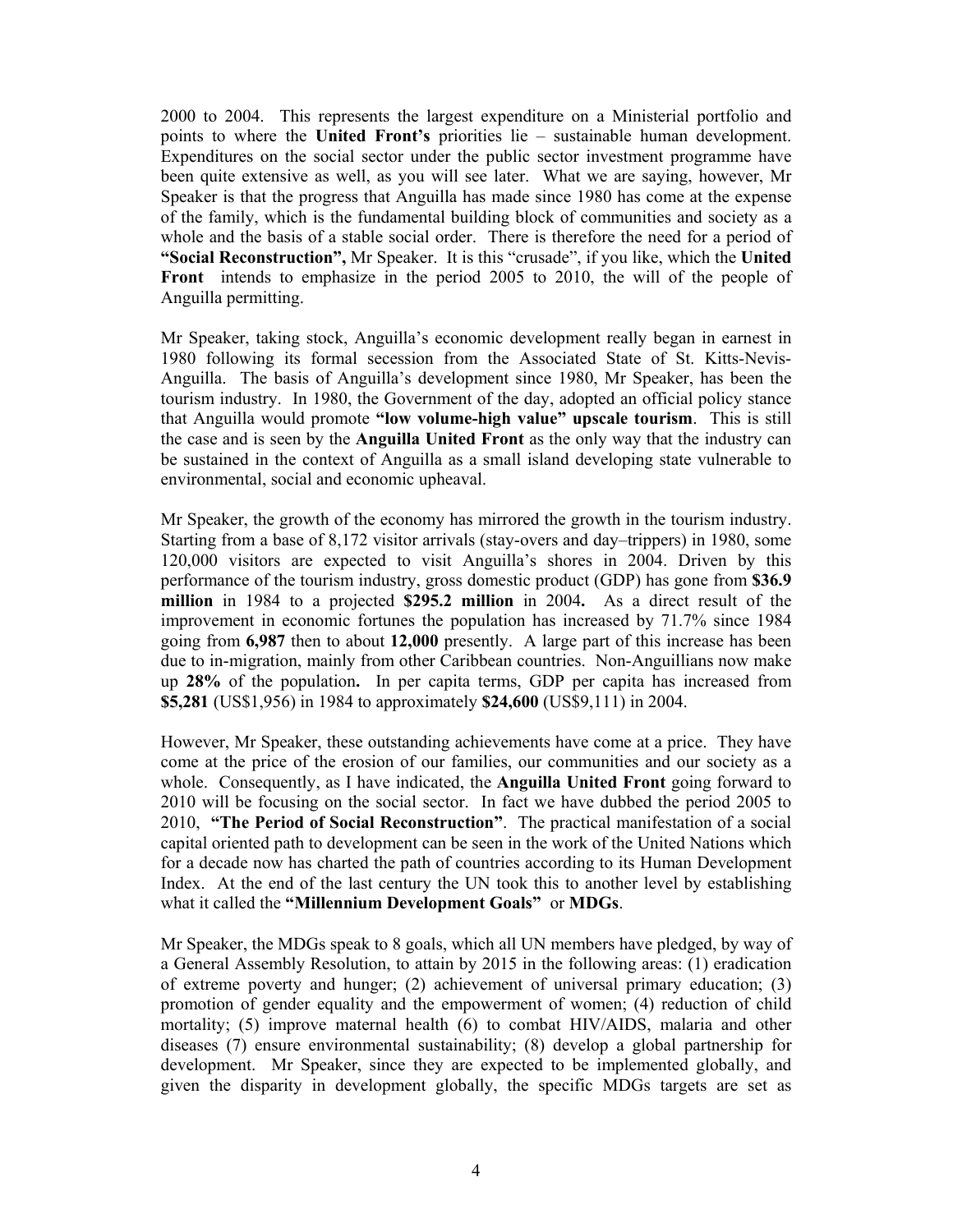minimum targets and countries will be required to customize them according to their own realities.

In Anguilla, Mr Speaker, we must ask, and certainly the **Anguilla United Front** has been asking, what is the vision of where we want to be 10 years from now, in **2015** the year set by the UN Millenium Development Goals? **"ANGUILLA INC, OPEN FOR BUSINESS"** speaks to the **Anguilla United Front "Vision",** the **"Grand Project"**, if you like, and the approach and means of getting there. Mr Speaker, during the course of this Budget Address the **United Front Government** will outline concrete goals, targets and indicators for attaining the vision, which we have established for Anguilla. The UN Millennium Development Goals framework customized to suit Anguilla's reality, as well as the OECS Development Charter will be frames of reference. Indeed, I now paraphrase from the OECS Development Charter to outline the vision of the **Anguilla United Front** for Anguilla for 2010 and Beyond.

As the Anguilla United Front **"we envisage for the people of Anguilla a future in which they maintain their culture; preserve their heritage; achieve their full human potential in peace and freedom; and participate in the economic and social progress of the regional and international community"**.

Mr Speaker, the final paragraph of the Introduction Section of the 2004 Budget Address ended with a challenge to Anguillians to "engage in critical reflection to review and reformulate the vision for Anguilla going forward". This has been the approach of the **United Front Government** from day 1 of its Administration in March 2000 and is reflected in previous Budget Address themes such as: we have to **"equip our nation for the information age"**, we have to **"pay our own way"**, we have to **"face our challenges with solutions from within"**, we have to **"be effective stewards today"**, we have to make **"real choices for a modern Anguilla"**. It has been the judicious policy decisions, which the **United Front Government** has taken over the past 5 years, which have enabled us to get to **"ANGUILLA INC, OPEN FOR BUSINESS"**. But the "project" is not complete, and can never be complete because we have to forever be working, adapting, innovating to ensure that gains made are not reversed and that the possibilities open to the present generation are continually expanded, however, not at the expense of future generations. The **Anguilla United Front**, ladies and gentlemen, one and all, I submit to you is **"the viable option for steering the right course towards the total sustainable human development of all Anguillians to 2010 and beyond"**.

Mr Speaker, the strategy going forward, as far as the **United Front** is concerned, is for the GoA to generate greater surpluses from tourism, which would in turn be invested in new growth poles such as international business and financial services, information and communications technologies, e-commerce and fisheries and in doing so diversify and expand economic activity, improve incomes and the overall standard of living and promote sustainable human development, allocating greater resources to the social development of the community.

Mr Speaker, putting together the annual budget is a very significant undertaking, and as usual I would like to thank the Permanent Secretary for Finance, Mr Carl Harrigan, and the Permanent Secretary for Economic Development, Investment and Commerce, Mr Marcel Fahie, for coordinating the preparation of the 2005 Budget. They were ably assisted by Ministry of FEDIC staff who must be commended for their efforts. Finally, I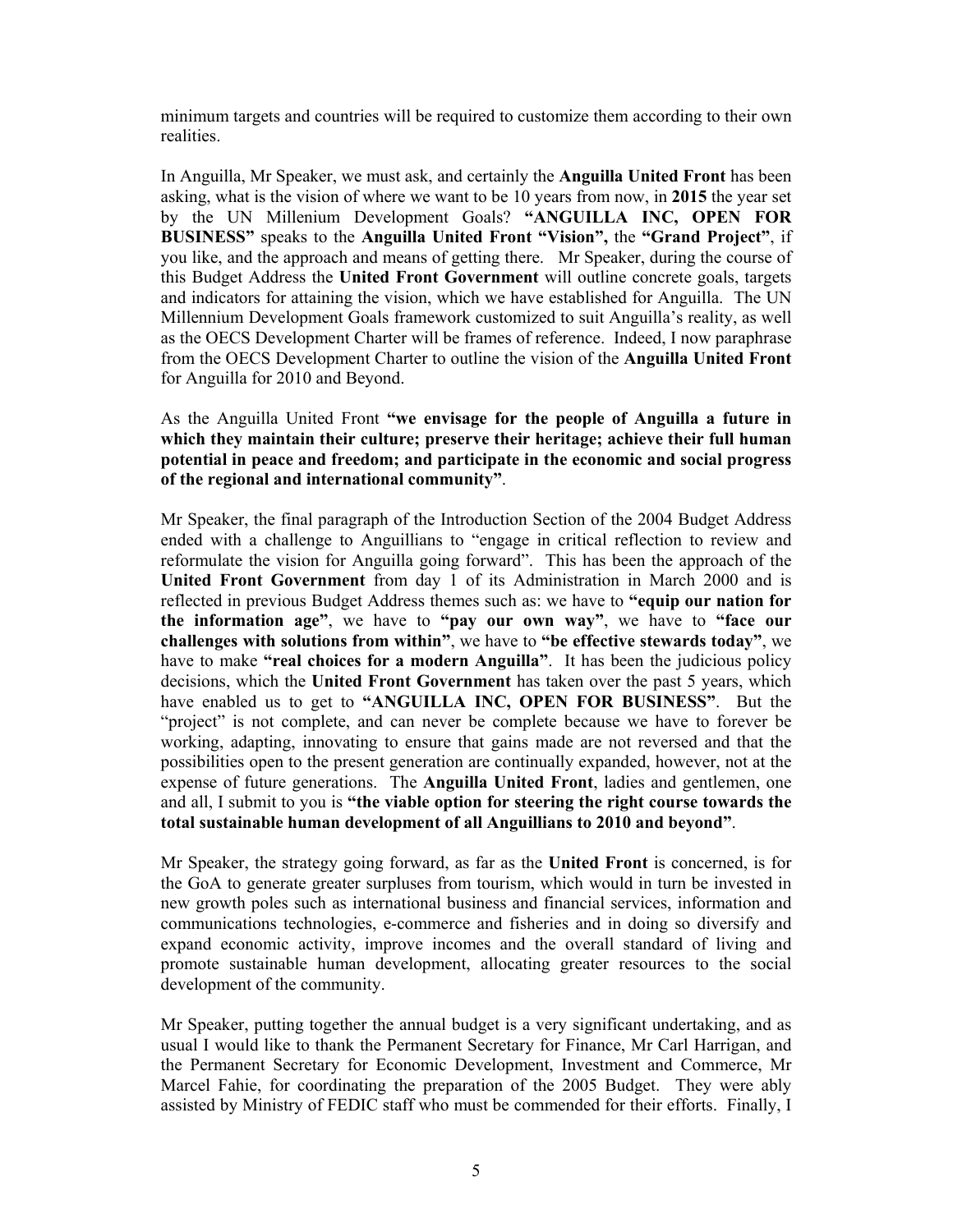would also like to acknowledge the support of my Ministerial colleagues in this undertaking. The Chief Minister, as a former Minister of Finance, always makes a telling contribution in the whole budget formulation process. I would also like to take this opportunity to thank the Honourable Minister for Education, Health, Social Development, Lands and Physical Planning for his support of my Ministry in the preparation of the last 5 annual budgets and on behalf of my Ministerial colleagues and the people of Anguilla I want to especially thank him for the sterling service during his years in politics. Happy retirement and God speed Minister Reid. You have blazed an awesome trail to follow and all those affected by the services provided under your Ministry have benefited from the fearless and tireless leadership, which you have shown over the years. As to the Minister for Infrastructure, Communications, Utilities and Housing he is always an unapologetic advocate of the need to devote resources to these sectors. As you will see from the allocations under the capital programme in particular, as usual he has gotten his way. So, Mr Speaker, in sum the preparation of this Budget has been a total team effort by all concerned.

### 2. **SITUATIONAL ANALYSIS AND PROSPECTS FOR 2005 AND BEYOND**

### **3.1 Economic**

Mr Speaker, on p. 12 of our 2000 Manifesto, the **United Front**, pledged to grow the Anguilla economy at an annual average rate of not less than 7 per cent. The actual achievement based on figures compiled and projected by the Statistics Department in conjunction with the Eastern Caribbean Central Bank (ECCB) is an average growth rate of GDP of 5% over the period 2000 to 2004. So in this respect we deserve at least a **"B+" Grade**.

Mr Speaker, the question could be asked: why didn't the **United Front Government** achieve the annual average growth rate in GDP that we had targeted? I will tell you. Hurricane Lenny struck in November 1999 resulting in the closure of Anguilla's largest private sector entity, Cap Juluca Hotel, and other properties for the entire year of 2000. In 2001 the economic recession in the US had its effects with lower visitor arrivals from this market, which accounts for about 65% of all visitor arrivals. Mr Speaker, with the fallout from the events of September 11, 2001 cascading over into 2002, economic activity in Anguilla was again muted. 2003, however, was a robust year, as stability in international markets after the early scare related to the start of the War in Iraq in April 2003, coupled with efforts by Government to stimulate economic activity, paid off.

Mr Speaker, the Anguillian economy is projected to grow by an amazing **16.7%** in 2004 driven by strong performance in the tourism sector and major construction activity relating to the **\$55.8 million** Wallblake Airport Expansion Project (WAEP), to the golf tourism project which as of today is employing around 200 construction workers, and the continuation of a significant road development works programme. The economy is expected to grow at a similar rate in 2005.

So Mr Speaker, I think most people would agree the **United Front Government** has set the basis for the sustained take off of the Anguillian economy, unfavourable natural and external economic shocks in 3 of the past 5 years, notwithstanding.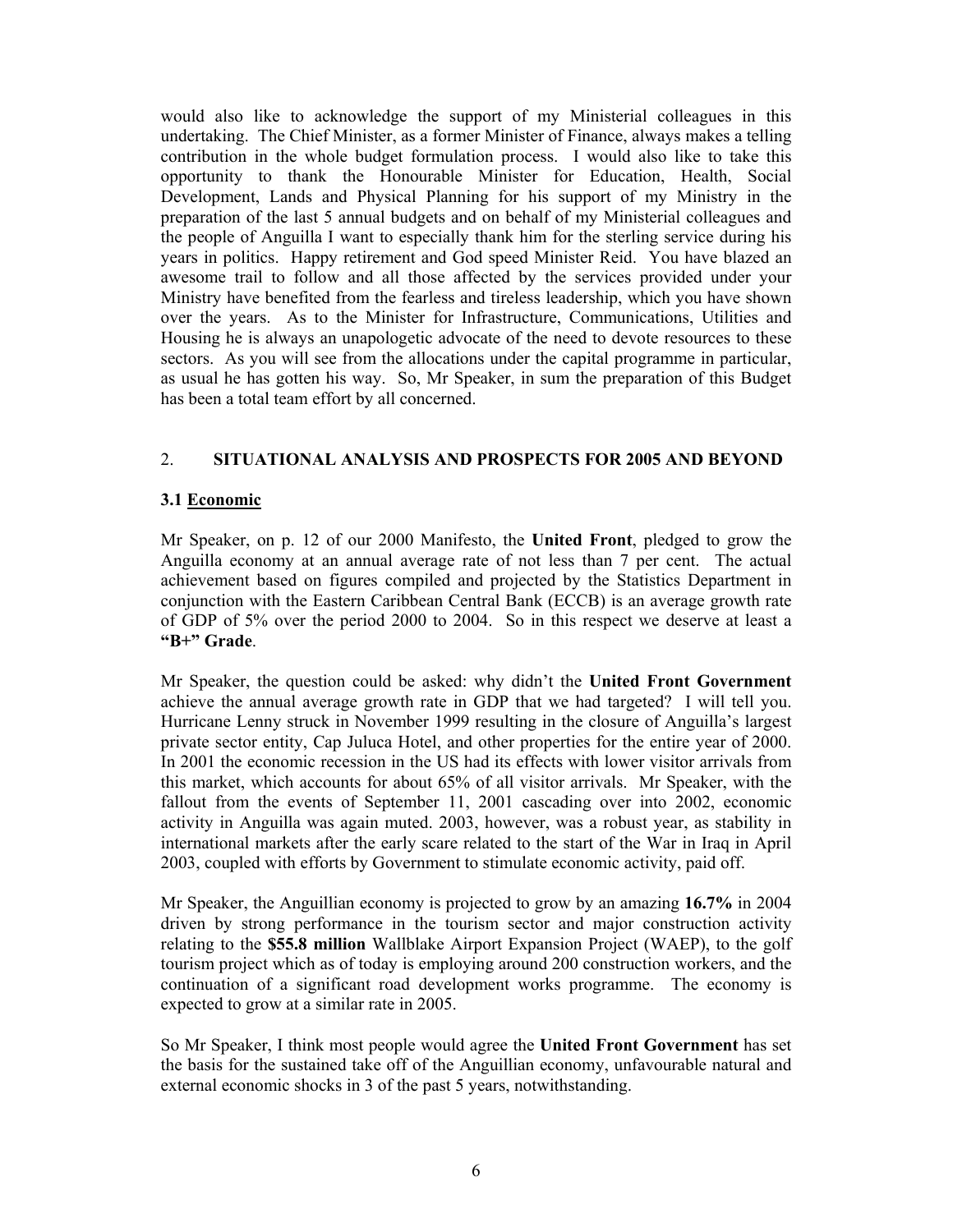# **3.2 Fiscal**

Mr Speaker, when we speak of fiscal performance this is measured in terms of recurrent revenue relative to recurrent expenditure, and combining this with capital revenue and expenditure to give a picture of Government's overall fiscal balance. Mr Speaker, Government's fiscal performance is driven by overall economic performance so that the pattern, which was observed for economic growth is reflected in fiscal performance. Recurrent revenue collections declined, in 2000 and 2001, but thereafter recovered owing to a more favourable international economic climate and measures adopted by Government, growing by 13.9% and 8.4% in 2002 and 2003, respectively. Recurrent revenue is projected to grow by an amazing **24.9%** for 2004. Taken in full, the annual average rate of growth in recurrent revenue collections was 8.1% over the period 2000 to 2004. For this performance we believe we are deserving of an **"A Grade"**.

In actual figures, recurrent revenue collections will have gone from **\$76.5 million** in 2000 to **\$115 million** in 2004. To break the \$**100 million** figure in revenue collections is a landmark achievement, Mr Speaker, which we all should be proud of. 20 years ago Government of Anguilla revenue collections were **\$12 million!** Mr Speaker, I repeat, **\$12 million**! We have indeed come far as a nation in a relatively short span of time.

Mr Speaker, this Government has maintained a strong sense of fiscal discipline such that for the period 2000 to 2004 recurrent expenditure has grown at an average annual rate of 5.2 per cent. When this is compared to the annual average growth rate of 8.1% for recurrent revenue over the same period, it is evident that this Government has been living within its means. This sense of fiscal prudence coupled with measures to improve revenue growth means that the GoA' recurrent account for 2004 is projected to register a surplus of **\$24.7 million**. Mr Speaker, this is an unprecedented achievement in Anguilla's fiscal history!

However, Mr Speaker, we have to take into account capital expenditures to give a full picture of Government's fiscal performance. As with any other entity, investment in capital (human, infrastructure, social) is crucial to the sustained financial soundness and solvency of Government. With this in mind, Mr Speaker, this Government has always tried to make provision for investment in capital infrastructures. Expenditures on capital in what we term the "locally funded" capital budget (that is, excluding borrowing from overseas and external capital grants) has been on average \$11.2 million for the period 2000 to 2004. In 2000 \$2.6 million or 20.8% of locally funded capital expenditures of \$12.5 million was funded through 2000 recurrent surpluses. For 2004, Mr Speaker we are projecting that locally funded capital expenditures are expected to top out at **\$20 million**. Of this, \$17 million will have been funded through 2004 recurrent surpluses. In this respect Mr Speaker, I am happy to report that the **United Front Government** has met the goal established on p. 12 of our 2000 Manifesto, namely, that by 2005 the amount of the locally funded capital expenditure funded through recurrent surpluses should be at least **25 per cent**. In 2004, Mr Speaker, based on the figures, which I have given above, that ratio is expected to be **85 per cent**! That achievement we believe, Mr Speaker, is worthy of an **"A++" Grade**.

Mr Speaker, in terms of the overall fiscal balance, as I outlined in previous Budget Addresses the period since 1999 has been a trying one. But Anguilla is not alone in this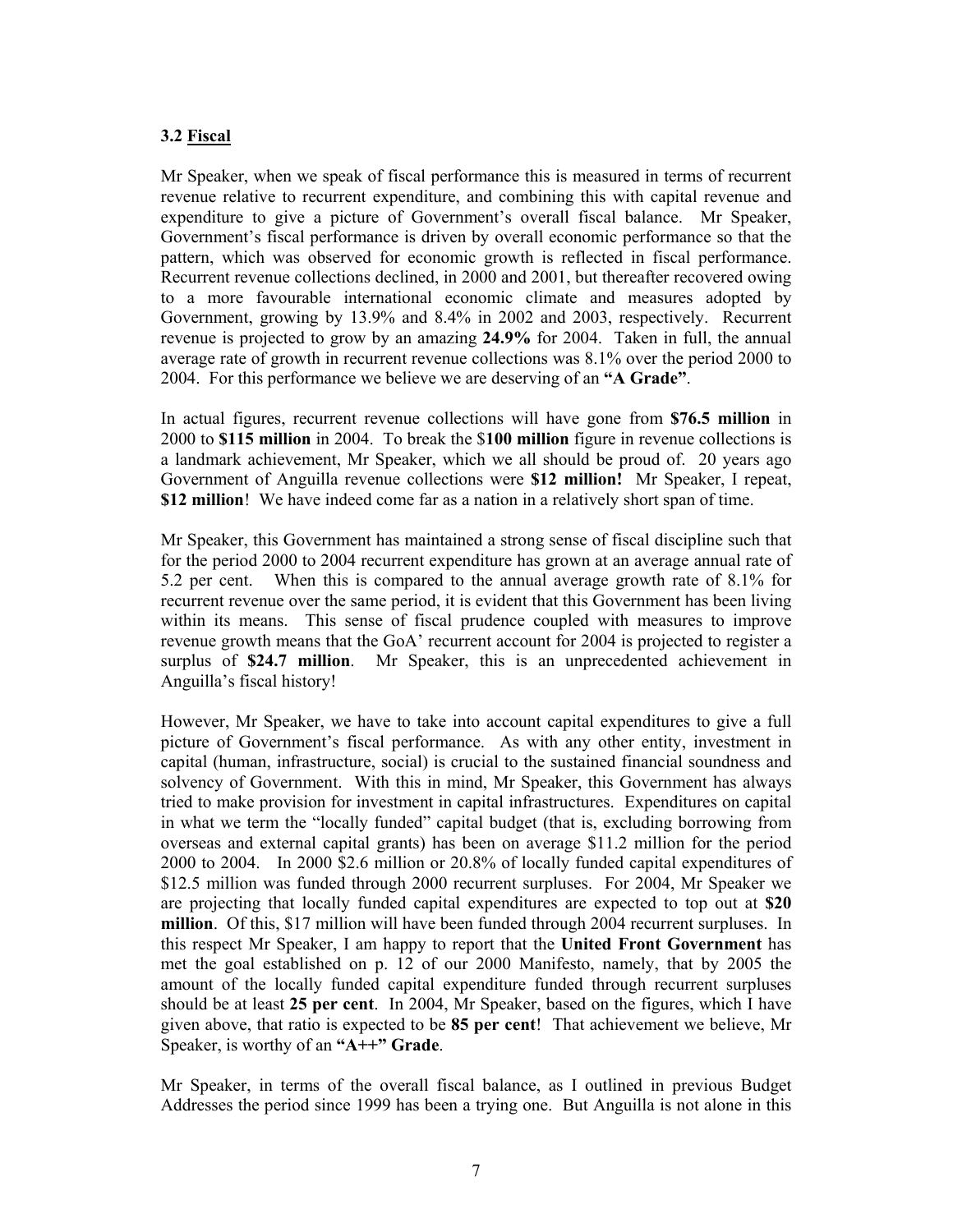respect as reviews by the ECCB and the CDB of the region's economies demonstrate that most, if not all of them, have had to undergo some sort of fiscal adjustment during the period. Mr Speaker in the first two years of the **United Front Administration** deficits were recorded on the Government's overall fiscal account, deficits of \$9.9 million and \$14.8 million in 2000 and 2001, respectively, cumulatively, \$24.7 million.

What has been the response of this **United Front Government**? Mr Speaker, if you may recall, the theme of the 2002 Budget Address was **"Facing our Challenges with Solutions from Within".** The essence of that pronouncement is that we as Anguillians should never devolve to outsiders the responsibility for designing solutions to the challenges we face. In this spirit, Mr Speaker, in March of 2002 the Ministry of FEDIC submitted a 48 page document to Her Majesty's Government entitled "**Measures to Restore Fiscal Stability in Anguilla over the Period 2002 to 2004"** which outlined in detailed fashion how we intended to address the Government's fiscal situation.

Mr Speaker, the provisions of the Fiscal Stabilization Plan were outlined in detail in the 2003 Budget Address and referred to extensively in the 2004 Budget Address. The Plan, which has been implemented since April 2002 has had a marked impact and there has been a significant turn around in the government's finances so that overall surpluses of \$1.0 million and \$5.0 million were recorded in 2002 and 2003, respectively. Based on the fiscal outturns to date, the GoA is projected to register a recurrent surplus of **\$24.7 million** in 2004 and an overall surplus of **\$7.7 million**. This speaks to the sustained turn around in the GoA's fiscal position during the past three years and can be attributed to prudent financial management by the GoA, the strong performance of the tourism sector and strong direct foreign direct investment flows to Anguilla. For these achievements Mr Speaker, the **United Front** deserves an **"A+ Grade" – "ANGUILLA INC, OPEN FOR BUSINESS"**. And the achievements have not been **"accidental"** or due to **"luck"**, as all the success indicators can be traced back to the measures adopted in the Fiscal Stabilization Plan.

### **3.3 Reserves**

Mr Speaker, the **United Front Administration** entered office in March 2000 to find the Fiscal Reserves level at **"ground zero".**

Mr Speaker, I am happy to report that due to the stellar fiscal performance since 2002 this Administration as I speak has put away **\$10.2 million** in fiscal reserves at the end of November. This is the highest ever level of fiscal reserves that the Government of Anguilla has possessed. For this achievement Mr Speaker, this **United Front Administration** deserves an **"A" Grade**. Mr Speaker as a consequence of a Borrowing Guidelines Agreement, which the GoA signed with the UKG in 2003, the GoA is required to have the equivalent of 90 days of the budgeted recurrent expenditure estimate approved by this Honourable House in Fiscal Reserves. Furthermore, the Agreement called for this level to be achieved over 6 years. So that by the end of 2003 the GoA should have had fiscal reserves amounting to 15 days of the 2003 recurrent expenditure estimates and by the end of 2004, fiscal reserves amounting to 30 days of the 2004 recurrent expenditure estimates. Mr Speaker, with the recurrent expenditure estimates passed by this Honourable House of \$90.2 million for 2004, the amount required in fiscal reserves at the end of 2004 is **\$7.4 million**. But as I indicated to you earlier, Mr Speaker,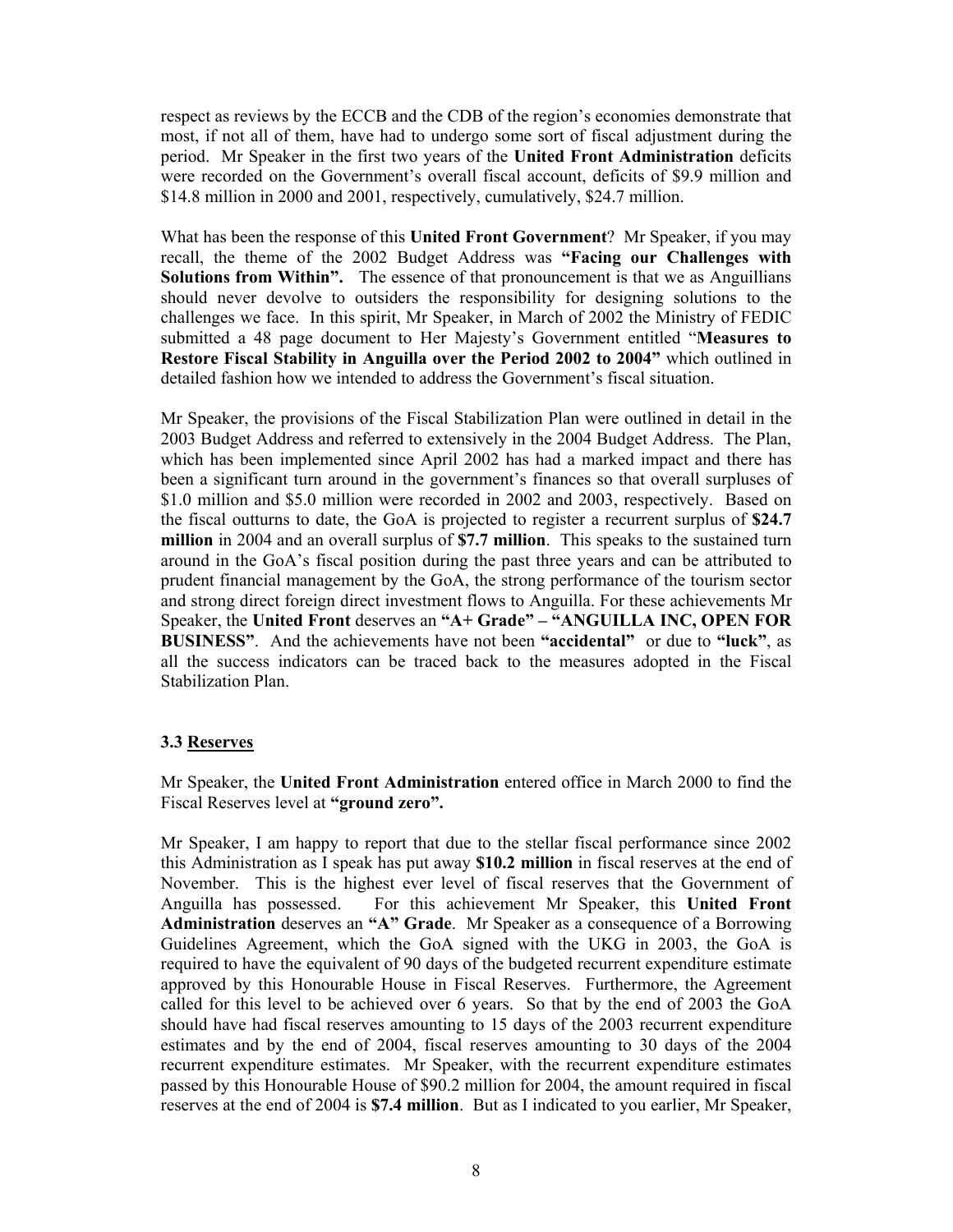we already have over **\$10 million** in fiscal reserves at the end of November. So we have surpassed the performance required of us. On second thoughts Mr Speaker, change that grade to which I referred to earlier to an **"A+" – "ANGUILLA INC, OPEN FOR BUSINESS**".

### **3.4 Public Sector Investment Programme**

Mr Speaker, the Public Sector Investment Programme (PSIP) is equivalent to a capital investment programme (CIP) for a private sector firm. It is multi-annual, typically of three years duration. I will now report on the last PSIP cycle, which covers the period 2002 to 2004.

Total expenditures under the GoA's PSIP for the period 2002 to 2004 are some **\$123.4 million**, Mr Speaker. I repeat, \$123.4 million. This translates to an investment of **\$10,283 per person** in social, human and physical infrastructure by the GoA over the period. For this achievement, Mr Speaker, the **United Front** deserves an **"A Grade" – "ANGUILLA INC, OPEN FOR BUSINESS"**.

In terms of financing the breakdown is as follow. Development Grants: \$59.2 million (48.0%); GoA Recurrent Surpluses and Capital Revenue: \$37.6 million (30.5%); GoA Commercial Bank Borrowing: EC\$10.1 million (8.2%); GoA Development Bank Borrowing (Caribbean Development Bank): \$9.9 million (8.0%); Private finance arrangements: \$6.6 million (5.3%).

Mr Speaker, the GoA through the borrowing that it has undertaken and through recurrent surpluses and capital revenue generated has been responsible for \$57.6 million or 46.7% of the financing of the PSIP for the period 2002 to 2004. This is a tremendous achievement and has occurred in spite of natural and major economic shocks.

#### **3.5 Sectoral Performance**

Mr Speaker, the 2000 **United Front Manifesto** outlined detailed sectoral objectives which the Party intended to undertake as Government over the period 2000 to 2005 and beyond. I will now outline our accomplishments relative to the objectives and goals set for the various sectors.

#### **3.5.1 Tourism**

Mr Speaker, as we all know, tourism is our most important sector, accounting for 60% of GDP when all the impacts are taken together – direct, indirect and induced. In the key aims and objectives outlined for the sector on p. 21 of the 2000 **United Front Manifesto** the diversification of the industry was listed as a key aim, to be accomplished specifically through eight different projects. I will now report on progress with some of these projects.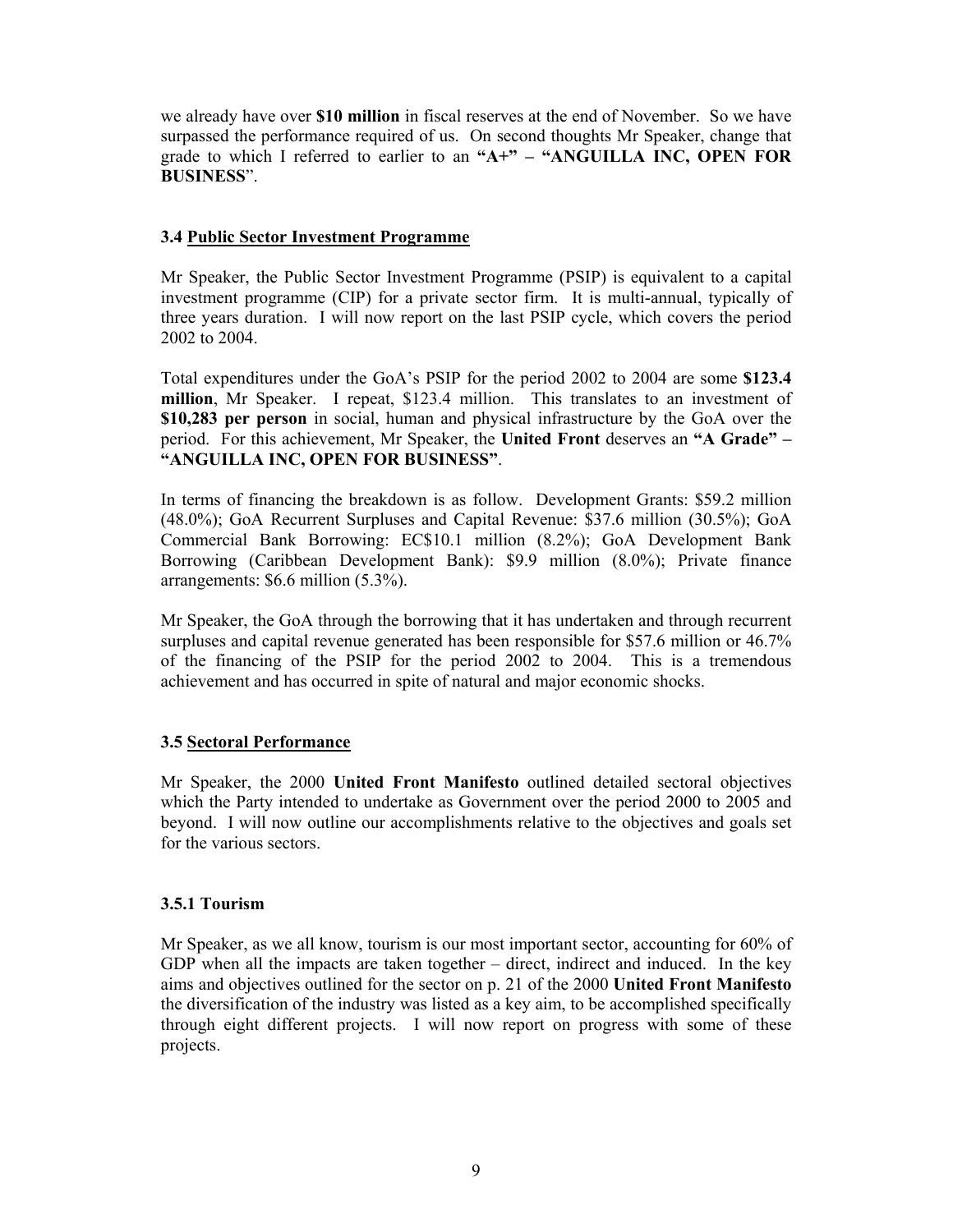### International Championship Golf Course and Vacation Facilities

Mr Speaker, attracting a luxury golf tourism project to Anguilla has been a priority for many a Government for as long as I can remember. All came up short with the exception of this **United Front Administration**, which in July 2002 reached agreement with Flag Luxury Properties to develop a luxury golf tourism project on approximately 275 acres of land at Rendezvous-Merrywing. The project involves an investment in excess of **US\$250 million** over 10 years and will incorporate an 18 hole Greg Norman Signature Championship golf course, 15,000 sq. foot Club House, a luxury boutique 5-star hotel with a minimum of 80 rooms (with provision for another 60 rooms), luxury spa, at least 20 luxury estate homes (with provision for another 20 homes) and at least 20 luxury villas (with provision for another 20 villas).

Mr Speaker, the luxury hotel and estate home/villa components of the project will be managed by the prestigious **St. Regis Hotels**, which is the 5-star vehicle of the Starwood Hotel Group. Mr Speaker, what can I say? Suffice to say that this project will be St. Regis' first foray into the Caribbean and as they have stated, they are "staking their reputation on Anguilla". **Mr Speaker, what a vote of confidence for Anguilla!** I need not say it, because you know what I will say – **"ANGUILLA INC, OPEN FOR BUSINESS"**. For bringing this project to Anguilla the **United Front** deserves an **"A++" Grade**.

### An Upscale Yacht Marina

Mr Speaker, Anguilla markets an upscale brand of tourism aimed at the traveller with a discerning taste and prepared to pay a premium for a luxurious experience. To this end Mr Speaker, the **United Front** views the establishment of an upscale or mega-yacht marina as an essential part of Anguilla's tourism product and is committed to bringing one to Anguilla's shores. Mr Speaker, I believe most people will remember the interest shown by Mr Robert Johnson of BET to establish a mega-yacht marina in Sandy Ground Pond. However, for a variety of reasons this has not been realised.

But, Mr Speaker, all is not lost on the mega-yacht marina front. In July of this year the **United Front Administration** was approached by the principals of Altamer Villas Resort who indicated that they were interested in undertaking a major expansion of their project to include a mega-yacht marina in Gull Pond, luxury boutique hotel, luxury estate homes and villas and a duty free shopping complex. This would be at a projected cost of **US\$200 million** over 7 years. Mr Speaker, the **United Front Administration** must be doing something right if investors are willing to put multiple millions of dollars on the line by investing in the island. **"ANGUILLA INC, OPEN FOR BUSINESS"**, Mr Speaker.

#### At Least one Major Hotel Project for the Eastern Area of Anguilla

Mr Speaker, as a matter of policy and principle the **United Front** is committed to the balanced spatial and geographical development of Anguilla. Consequently, as a matter of priority, and as outlined in our 2000 Manifesto the **United Front** is committed to bringing a major tourism project to the Eastern End of the island.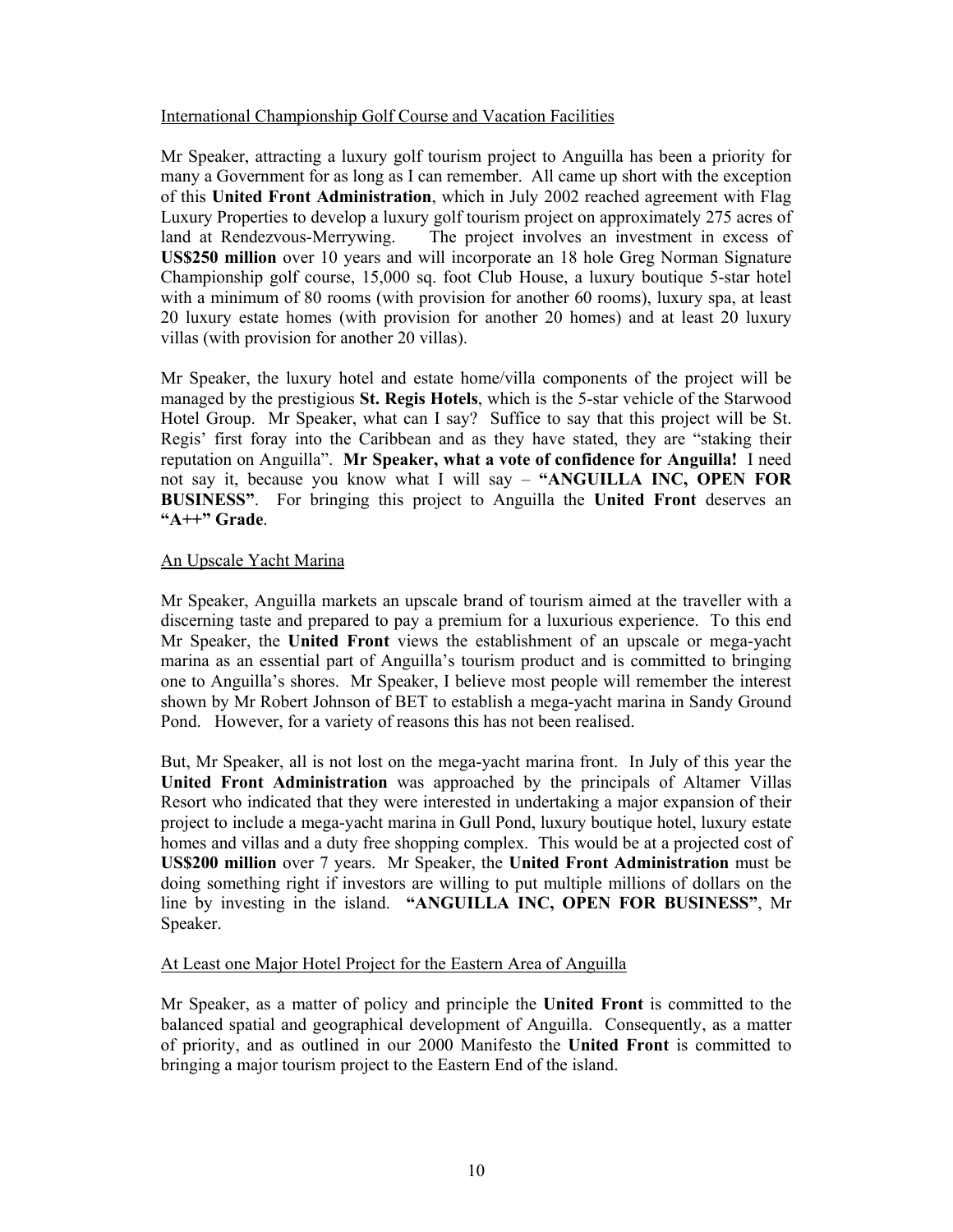Mr Speaker in the last quarter of 2001 a representative of the Junks Hole Estate, one of the largest estates in the Eastern End, introduced the **United Front Government** to the Urban Perspectives Development Group of New Jersey who declared an interest in developing a luxury golf tourism project at Junks Hole, in conjunction with the world's most successful golfer, Jack Nicklaus. I am happy to report that just last month Ministers of Government met with representatives of both the developers and the estate owners who indicated that they have reached agreement on optioning the lands required for the project. The developers have indicated that they propose to establish a project incorporating an 18 hole Jack Nicklaus Signature Championship Links golf course, club house, a luxury boutique 5<sup>\*</sup> hotel, spa and luxury estate homes and villas. The projected investment is put at **US\$450 million**.

Mr Speaker, it is our intention, to reach "investment approval in principle" with the developers by March of 2005, subject to a thorough due diligence investigation of the principals involved and on the basis of a development model recommended by the Tourism Investment Committee, as being the most appropriate under the circumstances. Mr Speaker, should an agreement to allow the Junks Hole golf tourism project to proceed, it will be yet another example under this administration of, "**ANGUILLA INC, OPEN FOR BUSINESS"**.

#### Rejuvenation of Existing Projects which are Defunct or Under-Performing

Mr Speaker, although no explicit reference was made to this issue in the 2000 **United Front Manifesto**, to the extent that we on p. 21 pledged to "increase the economic benefits derived by the society as a whole" from resources devoted to tourism it would cover the matter of defunct and under-performing properties.

Mr Speaker, to this end I am indeed very happy to announce that in September of this year this **United Front Government** successfully concluded negotiations with the KOR Hotel Group of California to redevelop the defunct Cocoloba Resort property and adjacent lands to include a 5 \* resort and resort real estate project. The Project to be constructed on 27.14 acres of land at Barnes Bay will include: a luxury boutique hotel with no less than 70 rooms; club house, spa, 3 restaurants and bars, tennis courts and swimming pools; between  $24 - 45$  ownership condominiums; and up to 29 luxury villa residences. The developer has committed to have not less than 160 rooms available as part of the project which will be developed at a cost of approximately **US\$150 million** over 7 years. Such is their confidence in Anguilla and what it has to offer, Mr Speaker, that the KOR Hotel Group will be developing and operating the project through its flagship "Viceroy" brand and as with St. Regis Hotels this will represent their first foray into the Caribbean. The operation will be known as the Viceroy Anguilla Resort and Residences. Mr Speaker, this very fine achievement is another illustration under the **United Front** of, "**ANGUILLA INC, OPEN FOR BUSINESS"**.

So Mr Speaker, under the stewardship of the **United Front** since 2000 Anguilla has been able to attract, in large and small projects, a commitment for some **US\$1.1 BILLION** in foreign direct investment in the tourism sector. This is unprecedented in the history of Anguilla and would be difficult for many Caribbean countries to match. Yes, Mr Speaker, the word is out on Anguilla as the ideal place to do business, as the premier foreign direct investment locale in the Eastern Caribbean. Globally renowned firms such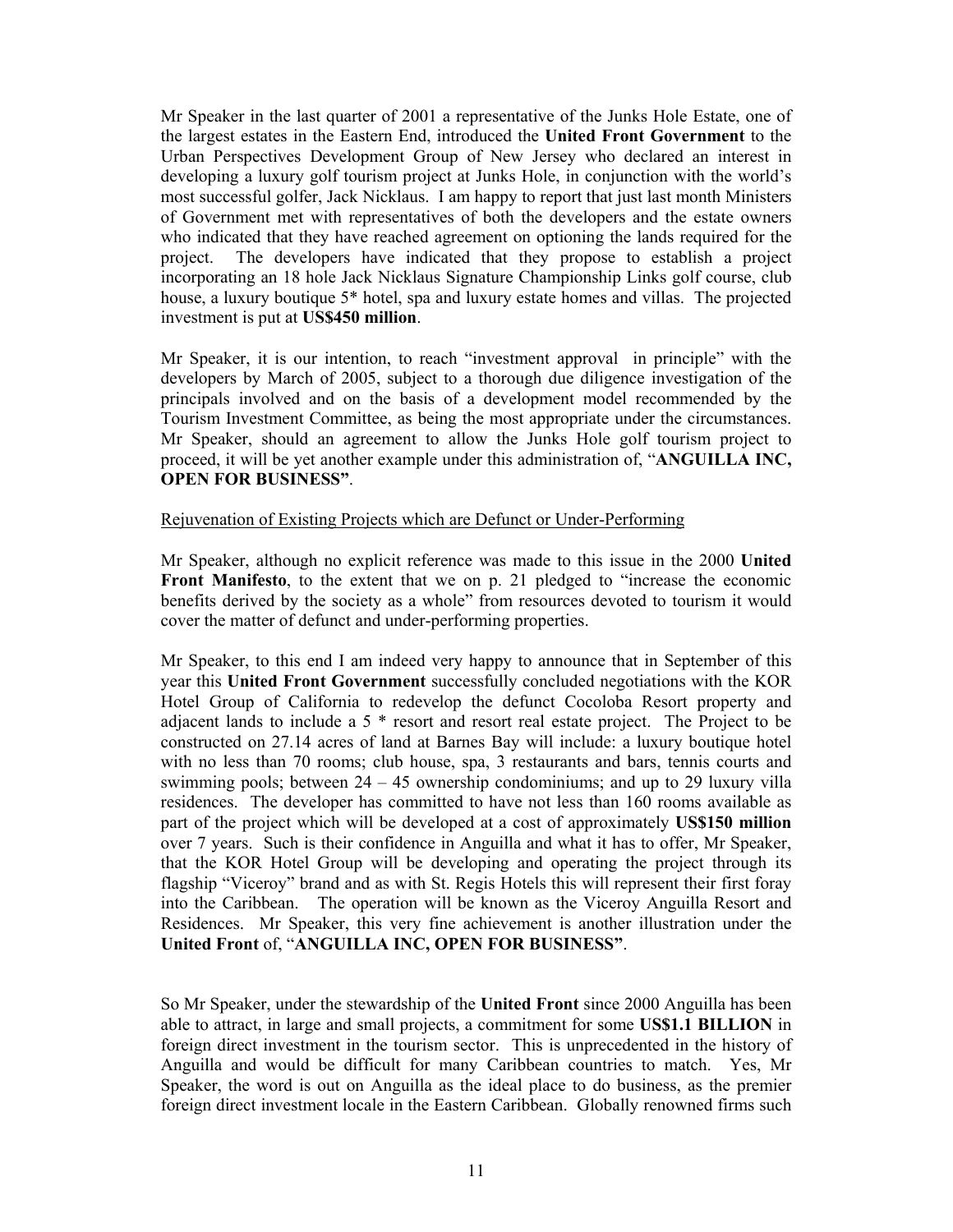as Price Waterhouse Coopers can attest to this, as their Tourism and Hospitality Division based in Miami has been the firm of choice for developers wishing to do business in Anguilla to conduct market analysis on the island and its prospects. "**ANGUILLA INC, OPEN FOR BUSINESS"**, indeed Mr Speaker.

Mr Speaker, while we have been seeking to facilitate foreign direct investment, this by no means that the **United Front Government** has neglected local investors investing in the tourism sector. The Royale Caribbean, Sheraton, Paradise Cove Expansion and Anguilla Great House Expansion are just some of the projects being developed by Anguillians, which have received support from Government in the form of customs duty exemption and other concessions. We intend to continue to such support because Anguillian's must have the same opportunities available to them to pursue projects and in doing contribute to the sustainable development of Anguilla.

Mr Speaker, another pledge that we made on p.21 of our 2000 Manifesto, in respect of tourism was to "raise annual occupancy levels from 40% to 60%". I am pleased to say Mr Speaker that through a multi-pronged strategy, the Anguilla Tourist Board (ATB) with the support of the **United Front Government**, has made progress in this regard.

Mr Speaker, we were limited in the amount of resources that we wished to allocate to tourism marketing development by the fiscal restraint that Government had to impose to address the situation which we met when we came to office in March 2000. However, with the sustained turnaround of the situation evident in late 2003 and early 2004 this **United Front Government** pledged its commitment to the ATB to fund an extensive Marketing Development Programme as a multi-year capital programme over the period 2004 to 2008. Accordingly, Mr Speaker, as part of the capital budget in 2004 this **United Front Government** allocated an additional **\$1.674 million** to the ATB. Mr Speaker, this is an addition to the normal subvention of **\$2.4 million** that Government made available to the ATB in 2004. This level of support to the ATB is another unprecedented achievement in Anguilla's history, and for this the **United Front** deserves an "**A+" Grade – "ANGUILLA INC, OPEN FOR BUSINESS"**.

Mr Speaker, the **\$1.674 million** allocated to the ATB as part of the capital budget this year was used to re-brand Anguilla from **"Tranquility Wrapped in Blue"** to **"The Anguilla Experience – Feeling is Believing"**. Mr Speaker, "The Anguilla Experience – Feeling is Believing" incorporates tranquillity wrapped in blue, the warmth of our friendly people, our beautiful beaches, our culinary attractions, and all the other attractions which draw visitors to our shores. In short, the new tourism slogan ensures that we don't sell ourselves short in terms of what Anguilla has to offer.

Such efforts will bear much fruit down the line. The ATB did not allow the lack of resources in the period 2000 to 2003 to inhibit their marketing development efforts. In fact they utilised the resources, which they were given and came up with the innovative idea of using an annual series of festivals during the course of the year to increase visitor arrivals to Anguilla. The key drivers in this respect has been the Anguilla Tranquility Jazz Festival, done in conjunction with BET Event Promotions, which was held for the first time in November 2003 and again in November this year to wide acclaim. Mr Speaker I am pleased to announce that this **United Front Administration** provided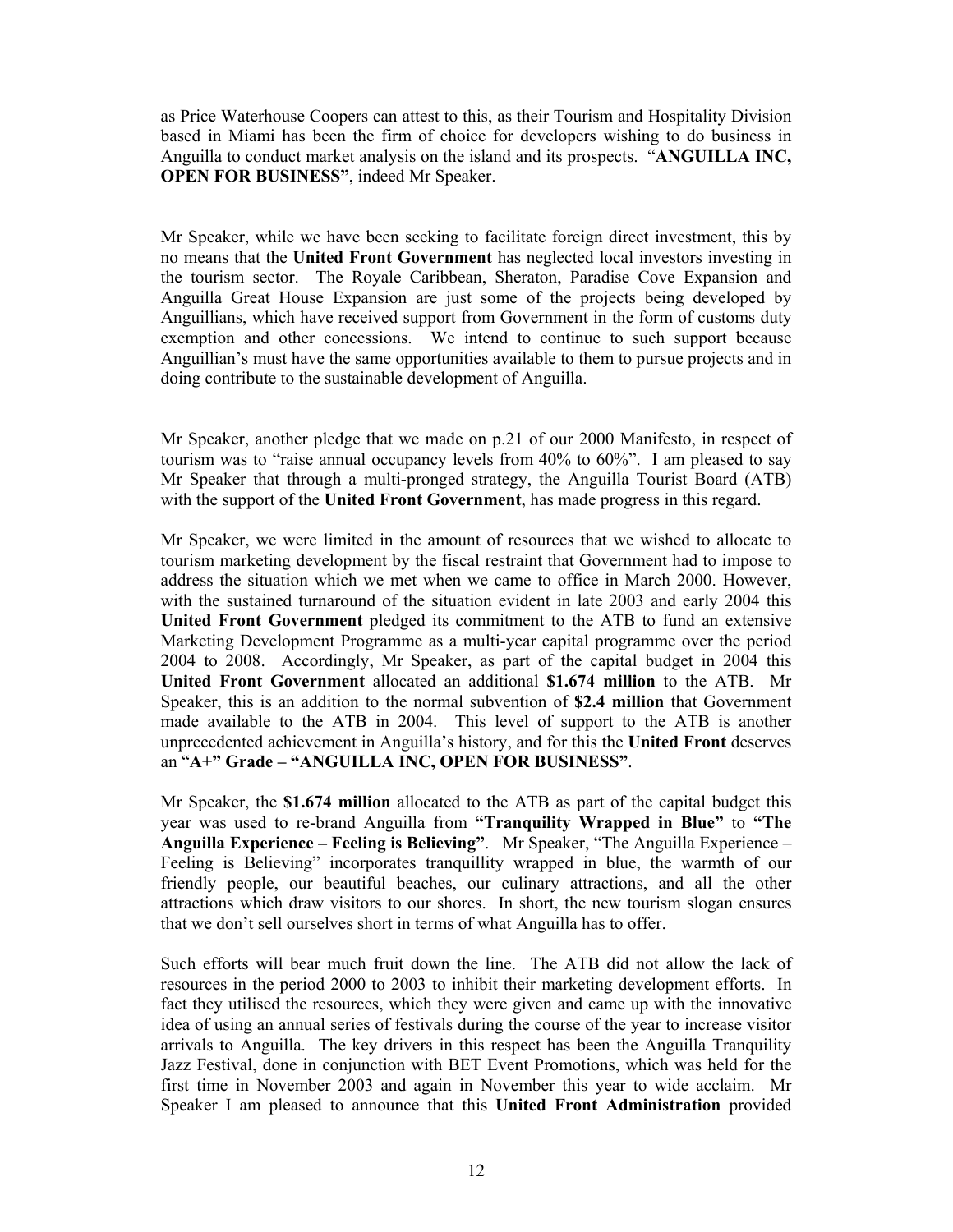\$135,000 towards the costs of the Tranquility Jazz Festival in 2003 and \$270,000 this year.

The **Anguilla United Front Government** will continue to support the Tranquility Jazz Festival and other festivals such as the Summer Festival, the Reggae Moonsplash Festival and the Anguilla Sailing Regatta, because we believe they are a tried and tested way of boosting visitor arrivals to the island.

But what of the performance of the industry, Mr Speaker? Mr Speaker, tourist arrivals (that is, those staying in Anguilla for one night or more), are projected to reach 51,000 this year. This would be the first time that we would have breached the 50,000 arrivals level Mr Speaker, and would represent an increase of 8.7% from the levels in 2003. For the period 2000 to 2004 on a whole, Mr Speaker, tourist arrivals would have increased at an annual average rate of 3.3 per cent. Mr Speaker, this is quite a respectable performance under the circumstances - Cap Juluca Hotel and other properties closed for 2000 because of damaged caused by Hurricane Lenny, recession in the US in 2000 and 2001, the economic impacts of the events of September 11, 2001 which cascaded into 2002, the Iraq War in April 2003 and the rising oil prices which it has engendered.

Mr Speaker, visitor arrivals of **51,000** for 2004 translates into a projected **\$12.2 million** in accommodation tax collections. This is the first time that accommodation tax collections would have passed the \$10 million mark. Mr Speaker, yet another milestone achievement by the **United Front Government**. Mr Speaker, accommodation tax collections have grown from **\$4.7 million** in 2000 to the projected **\$12.2 million** for 2004. This represents an absolute increase of **159.65**% over the period or an average annual rate of increase of **31.9 per cent**. When you compare this Mr Speaker, to the average rate of increase of 3.3% for tourist arrivals over the same period it demonstrates that the improved revenue yield from the accommodation tax is due not just to the increase in room rates but mainly to the diligent efforts of the Revenue Task Force and the Inland Revenue Department to ensure that hotel and other accommodation establishments paid up the tax. For this important improvement in compliance, which has led to increased revenues from the tourism accommodations sub-sector we believe we are deserving of an **"A" Grade**, Mr Speaker.

Looking to the future, Mr Speaker, this **United Front Government** is confident that with the extensive multi-year tourism marketing development programme that we are supporting, the publicity garnered from the NBC Destination Wedding, which was broadcast to the world from Cap Juluca Hotel on November 17, the publicity that Anguilla is receiving through promoting the Tranquility Jazz Festival on BET Jazz and its sister Viacom stations, and new attractions coming on stream like the 18 hole Greg Norman Signature Championship golf course in October 2005, and the Anguilla Tennis Academy's Facility at Blowing Point, that tourist arrivals will be robust and will reach unprecedented levels in the coming years, with at least **67,600** stay-over arrivals in 2005, assuming no negative developments.

Mr Speaker, a large part of this success would have been due to the visionary leadership shown by the Ministry of Tourism under the stewardship of the Honourable Chief Minister. Mr Speaker, since the **United Front** entered office in March 2000 Mr Fleming has fired up and empowered the Anguilla Tourism Board and has really got the Board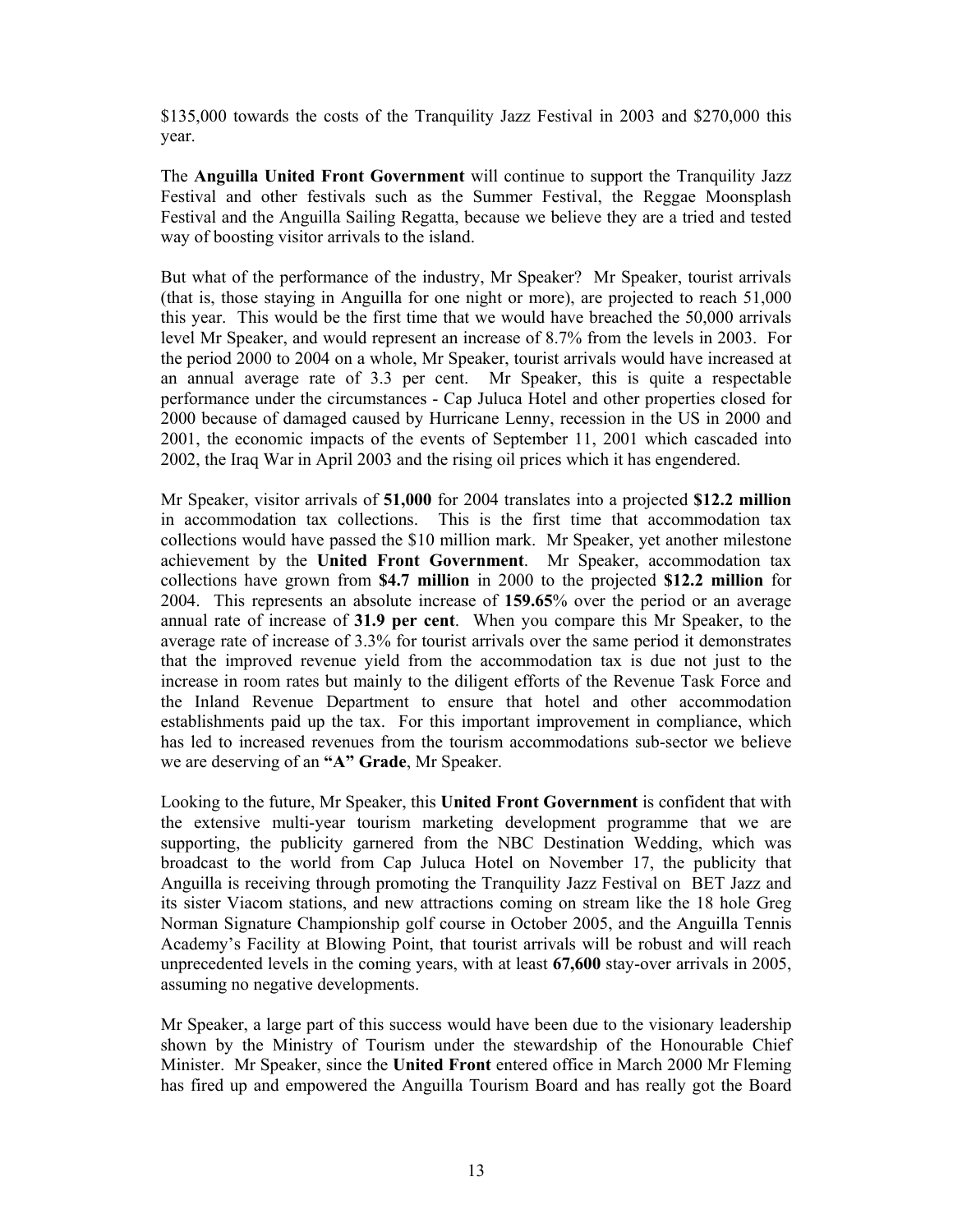firing on all cylinders now. Ladies and gentlemen, please acknowledge the efforts of the Honourable Chief Minister in this respect by giving him a rousing applause.

# **3.5.2 Air Transport**

Mr Speaker, since Tourism is our main economic driving force, if tourists didn't have the means to travel to the island, then there wouldn't be an Anguilla as we know it for much longer. Mr Speaker, I am speaking to the need for the development of the Air Transport Sector as a consequence of changes in the regional and international air transport services industry. This was quite evident to us when we were preparing our 2000 Manifesto, Mr Speaker, and as such on p.16 of that document the **United Front** included a detailed roadmap for the development of the Air Transport Sector.

Mr Speaker to answer what the people of Anguilla really want to know – when will the expansion works be completed and Wallblake Airport re-opened to American Eagle. I am happy to report, Mr Speaker, that American Eagle will make the inaugural flight of the ATR 72 aircraft to Anguilla on **December 18** as promised and landing on **5,440 ft of brand new runway**! This represents an extension of **1,840 ft** to the old runway. Mr Speaker, **"ANGUILLA INC, OPEN FOR BUSINESS"**.

Mr Speaker, for this singular achievement, the entire Anguillian community (residents who were relocated, land owners who made their land available for sale to Government to relocate individuals affected by the project, residents of the Forest, Rey Hill, George Hill, Long Ground, and Statia Valley, truckers, heavy equipment operators, labourers), along with the contractors Lagan International, the design and supervision consultants Scott Wilson, the WAEP Project Board, the WAEP Project Manager, Mr Fritz Smith, and his Project Implementation Management Unit, civil servants in the Ministry of ICUH, Treasury Department, Lands and Surveys Department, Attorney General's Chambers and other departments, Scotia Bank International, Lloyd Air Services (the providers of refuelling facilities and a private jet facility at the airport), the United Kingdom Government, and last but not least, the **United Front Government**, deserve an **"A+++ Grade"**.

Mr Speaker, this is my  $23<sup>rd</sup>$  year as an elected member and nothing has filled me with such pride, such a sense of accomplishment as being involved in seeing this project come to fruition. Mr Speaker, it is the single largest public sector investment project in Anguilla's history to date and we should never underestimate the commitment, the drive, the determination, the creativity that was needed to make it all happen.

Speaking of drive and determination, Mr Speaker, let me take some time to sing the praises of the Honourable Kenneth Harrigan, Minister of Infrastructure, Communications, Utilities and Housing. It has been a pleasure working with him in Government these past five years. He perhaps more so than any individual has been "the face" of the WAEP. He has pushed, prodded, coaxed, cussed, cajoled his staff into doing what was necessary to get the WAEP done. And not only the Ministry of ICUH staff, Mr Speaker, but the Ministry of FEDIC staff as well! Mr Harrigan was a common sight in my Ministry telling my technical staff to get that "paper work done"; "DfID, FCO, EU, EDF – I don't care what hoops you all have to jump through, just get it done". But they all love him nonetheless, Mr Speaker. And they certainly respect him for his courage,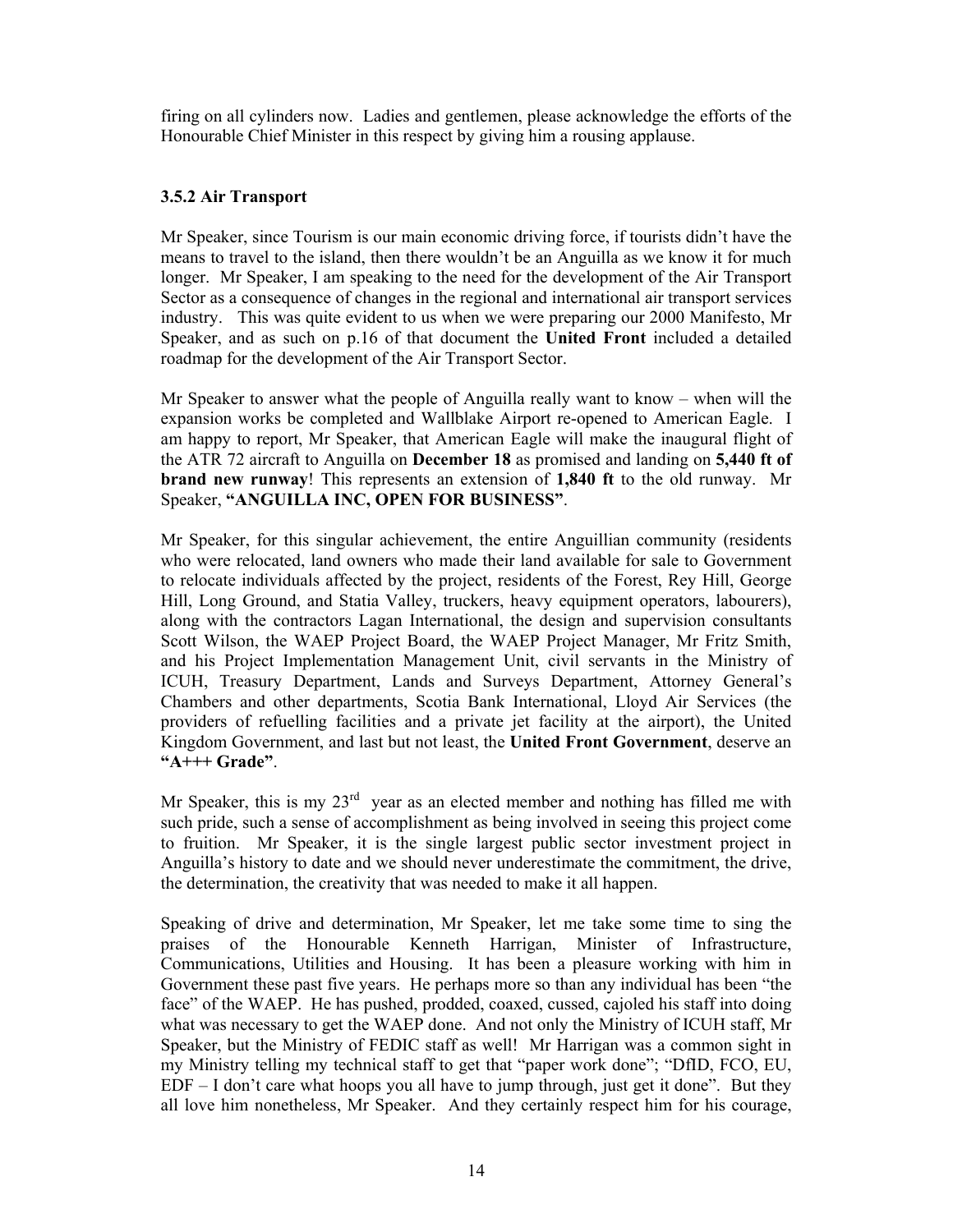drive and determination in the face of daunting odds. So to the people of District 1, some of you who have been harsh in your criticism of Mr Harrigan, for in your view not doing enough for District 1 since 2000, I say to you, though you elected him, Mr Harrigan is in fact the Minister of Infrastructure, Communication, Utilities and Housing for the whole of Anguilla. In this respect, historians of the period 1980 to today will record him as being peerless among those who served as the Minister for the Infrastructure portfolio during this time. Mr Speaker, today we can speak of a golf course project at Merrywing, the redevelopment of Cocoloba, the prospect of a mega-yacht marina project at Gull pond, and yes, the prospect of a golf course project at Junks Hole, because the developers had confidence in this **United Front Government** to deliver on the crucial airport expansion project which was executed by Mr Harrigan's Ministry. Ladies and gentlemen gathered here, I bid you demonstrate your sincerest appreciation for Mr Harrigan's leadership in this respect by giving him a rousing applause.

#### **3.5.3 Road Transport**

Mr Speaker, time for me now to talk about developments in the Road Transport Sector. More praise for Mr Harrigan, Mr Speaker, because his passion for seeing the execution of the WAEP did not in any way diminish his drive to see the improvements necessary in the Road Transport Sector come to fruition**.** 

Mr Speaker, the **United Front** outlined its goals and objectives for the Road Transport Sector on p. 18 of the 2000 Manifesto. I am pleased to say that during our tenure we have made significant progress with the upgrading and maintenance of existing roads, the construction of development and commercial roads and the construction and development of residential roads. Mr Speaker, over the period 2000 to 2004 this **United Front Government** would have spent a total of **\$15.5 million** from recurrent surpluses and borrowing obtained from the domestic financial system on major road development works**.** Upgrade works completed or initiated since January 2003 using these funds include: the Long Ground Road, Cedar Village Road, the South Hill Junction to Blowing Point Port Road, the Spring Path Road, the South Hill Roundabout to Long Bay Junction Road and the Bay View Road (Shoal Bay East to Island Harbour).

In addition to this, Mr Speaker, over this same period this **United Front Government** has spent some **\$15.3 million** on major road development works funded from a combination of loan funding from the CDB and EDF grant funding under EDF 8. Mr Speaker, the breakdown is as follows. The CDB loan funds amounting to \$9.9 million was spent to reconstruct the following roads damaged during Hurricane Lenny, namely: the main road in Island Harbour from the St. Andrews Anglican Church to the jetty, main road in East End running from lower Mount Fortune to the western Copse Gap, main road running from J.W. Proctors to the traffic lights at Lakes World, George Hill to Little Harbour Road, main road in Sandy Ground running from the turnoff to Sandy Ground Port to the Pump House, and the Shoal Bay West road running to Cove Castles Villas.

EDF grant funding of \$5.4 million was used to construct a new development road from Little Harbour to the Blowing Point main road. This road, which has received commendation from visitors to the island from far and near, was commissioned in April of this year in the presence of EU Ambassador to Barbados and the Eastern Caribbean, as the Jeremiah Gumbs Highway, in honour of that tremendous Anguillian patriot.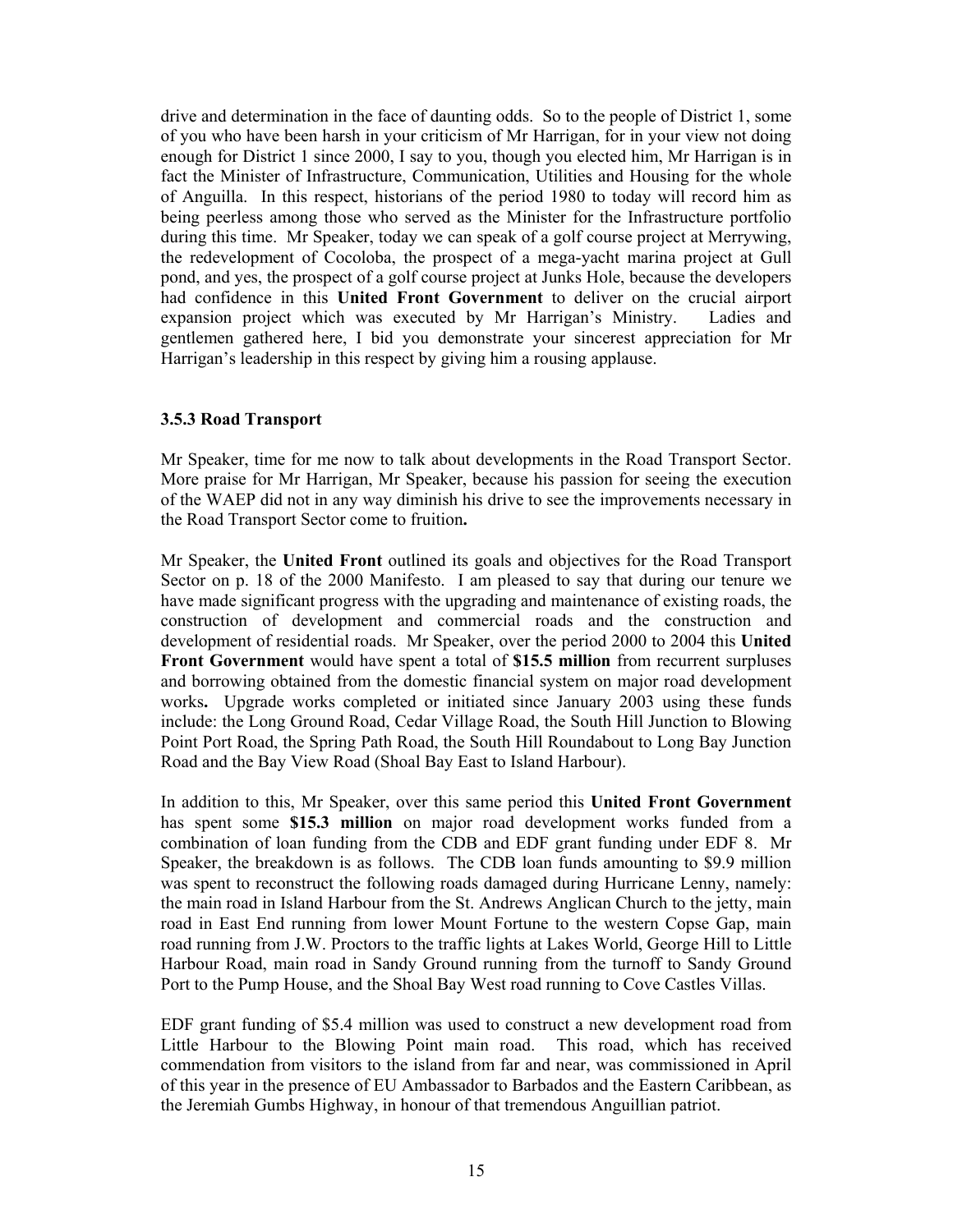Taken together, Mr Speaker, total expenditures by the **United Front Government** on road development works over the period 2000 to 2004, funded from all sources, amounted to **\$30.8 million**. Mr Speaker, I'm sure most people would admit that in Anguilla's context, this is an impressive achievement. For this the **United Front** Government deserves an **"A" Grade**.

Mr Speaker, I wish to put on record this **United Front Government's** sincerest gratitude to Anguillians who over the years have donated land to facilitate road development. The **United Front Government** invites the continued support and cooperation of landowners as we continue with the road development programme in 2005 and beyond.

### **3.5.4 Sea Transport**

Mr Speaker, the **United Front's** goals and objectives for the Sea Transport Sector are outlined on p. 16 -17 of the 2000 Manifesto. It is an inescapable fact of life in both the public sector and the private sector, Mr Speaker, that it is impossible to programme several major initiatives at the same time and with the same intensity simply because the resources are not available to do so. This requires prioritisation and for us the priority with respect to physical infrastructure was the execution of the WAEP. Mr Speaker, nevertheless we have made significant progress with the initiatives as outlined for Sea Transport.

Mr Speaker, our primary objective in the Sea Transport Sector was to conduct a study to determine the future port development needs of Anguilla. To this end in 2002 this **United Front Government** hired the services of Halcrow from the UK to undertake a port development study to determine Anguilla's needs to the year 2020 and beyond, funded from a concessionary loan obtained from the CDB. Mr Speaker, Halcrow submitted their Final Report in November 2002 which outlined the following findings and recommendations. Of three sites assessed – Road Bay, Flat Cap Point and Corito Bay – Corito Bay had the best potential for the development of a modern commercial cargo port to meet the needs of the island. Halcrow therefore recommended the commercial cargo port be relocated and developed at Corito Bay and **cargo port** facilities at Road Bay be decommissioned.

Mr Speaker, in terms of the facilities at Blowing Point, the Halcrow Study recommended that they be comprehensively re-developed and expanded as follows: that Blowing Point Port be restricted to being a passenger ferry port only and all cargo handling diverted to the new cargo port at Corito Bay when it came on stream; that the older of the two piers at Blowing Point be completely rebuilt; that the newer of the two piers be upgraded; that a completely new departures terminal be built on the site which currently serves as a Customs Warehouse and Blowing Point Marine Police Station; that the existing terminal which handles both departures and arrivals be reconfigured and upgraded to serve as an arrivals terminal only; that purpose built facilities be constructed to accommodate Port Authority, Port Health, Port Security, Customs, Immigration and Police.

Mr Speaker, the Halcrow Study gave some indicative figures of the costs of these port developments as follows: new port at Corito to be developed at a cost of around \$97.3 million; Blowing Point port to be redeveloped at a cost of approximately \$2.5 million.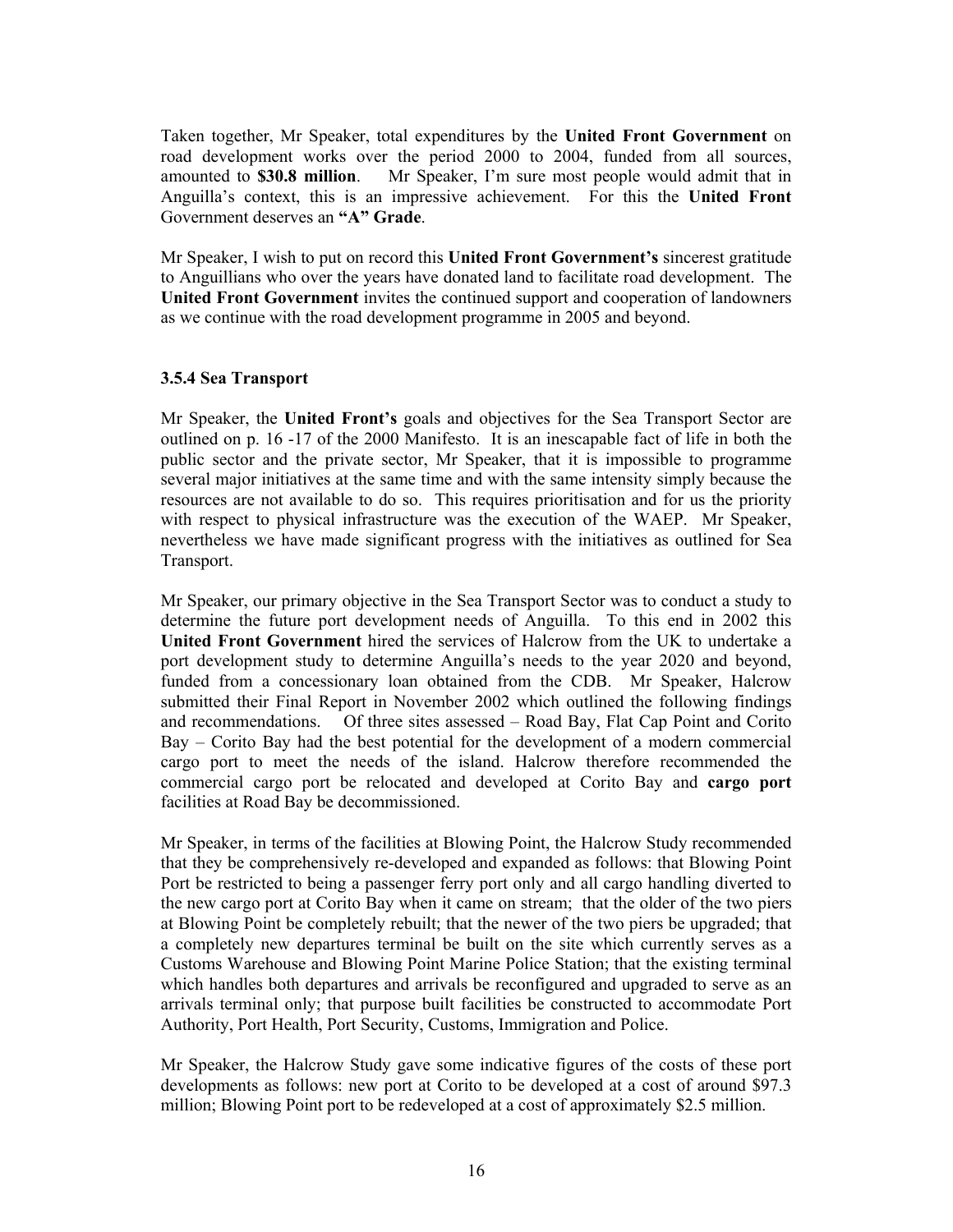Mr Speaker, this **United Front Administration** has accepted the recommendations of the 2002 Halcrow Study. Government has already initiated discussions with financiers to provide funding for the new port at Corito. The Halcrow Study has been made available to the European Investment Bank. We have also provided the Halcrow Study to 3 regional finance groups and 2 international finance groups, all of whom have visited Anguilla within the past two years to discuss funding of port development in Anguilla.

Mr Speaker, proceeding with the port development, particularly at Corito Bay requires a tremendous amount of pre-implementation planning. To this end Government has instructed the Ministry of Infrastructure to prepare terms of reference for the establishment of a Port Development Project Board. Mr Speaker, we expect that these TORs will be presented to EXCO for approval before the end of this month so that the Port Development Project Board can be constituted and begin work in January 2005.

So, Mr Speaker, I believe that everyone taking in this Address will agree that this **United Front Government** has done well in planning the Sea Transport Sector needs of Anguilla to the year 2020 and beyond and has a strategy in place for addressing them. For this performance, Mr Speaker, we feel that we deserve an **"A" Grade**. Planning for the future to take **"ANGUILLA INC, OPEN FOR BUSINESS"** to an even higher level, Mr Speaker.

### **3.5.5 Water**

Mr Speaker, the **United Front's** goals and objectives for the Water Sector are to be found on p.17 of the 2000 Manifesto. Mr Speaker, I would have to say that the Water Sector has been one that has really challenged us during our term in office. The **United Front Government** entered office in 2000 to discover that the Water Department recorded an operating deficit of **\$1.3 million** in 1999.

The **United Front Government** therefore established a Water Transformation Team to evaluate the situation and recommend a plan of action for remedying it. Mr Speaker, when the Water Transformation Team reported its findings it highlighted the number one problem as being "**water loss"**. Mr Speaker, as per its contract with the GoA, Aqua Design/Ionics now delivers approximately 500,000 gallons of water per day. But when this is distributed by the Water Department, only 70% is available for billable sales. The remaining 30% is accounted for as **"water loss"** due to a combination of burst pipes and water that has been stolen. Of the water loss the major portion of this is due to theft! Mr Speaker, these are findings documented by a professional Water Distribution Diagnostics firm from the United States which the Water Department hired to study the issue.

Mr Speaker, imagine it, the majority of the operational losses that the Water Department is incurring is due to theft! This **MUST NOT STAND**, Mr Speaker! This **SIMPLY MUST NOT STAND!** And I know that the current Leader of the Opposition agrees with the **United Front** on this because he has made it a central issue on the campaign trail. **The theft of water from the public supply is anti-community, it is antidevelopment and it is illegal! It destroys social capital in its selfish nature.** 

Overall, Mr Speaker, we in the **United Front Government** believe that our performance with respect to the Water Sector warrants a **"C" Grade**. So looking to the future, further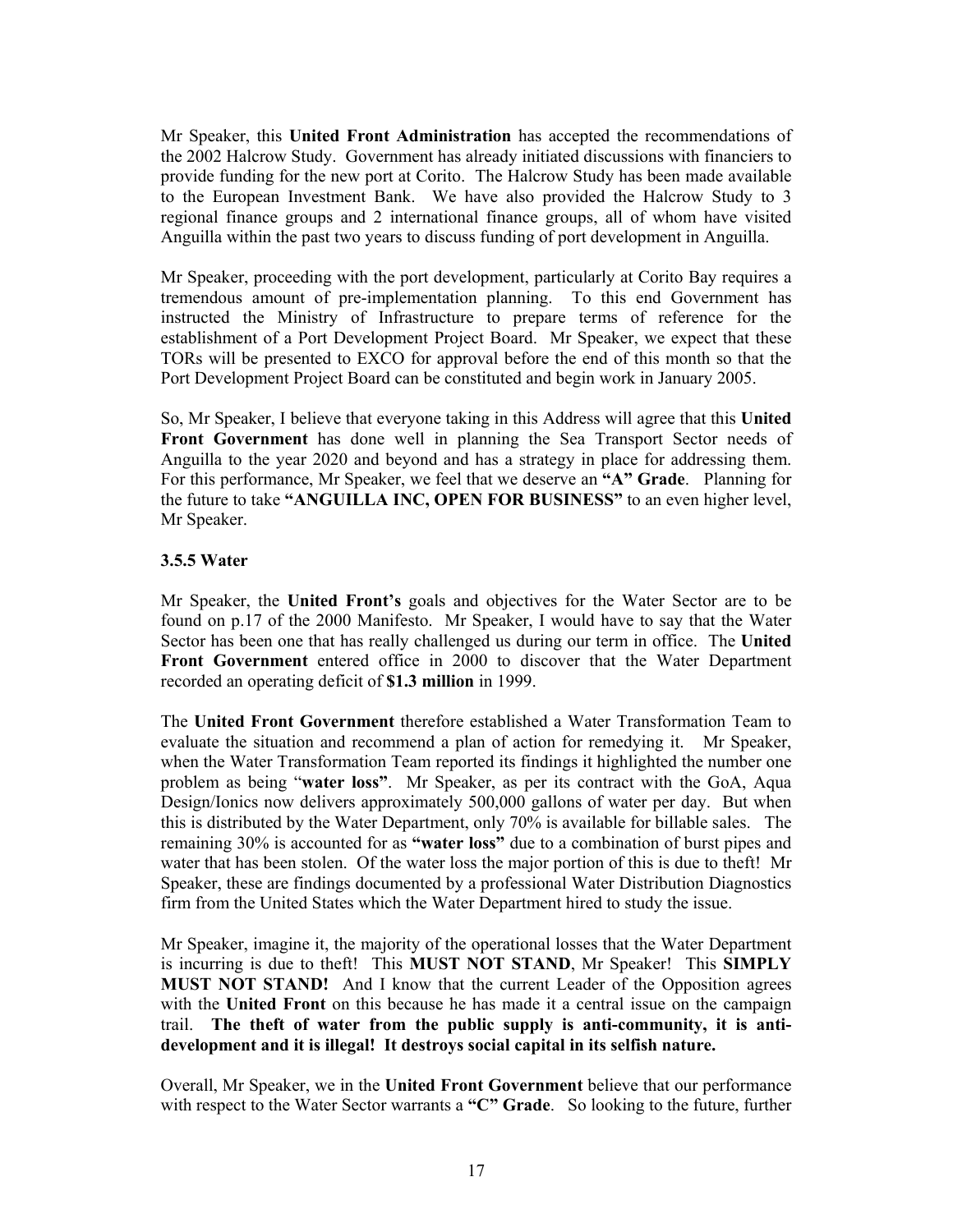upgrade of the water distribution system will be a priority for the **United Front Government** in 2005 and the period beyond. To this end, **\$1.0 million** has been allocated to capital projects for the Water Department as part of the 2005 capital budget. This represents an increase of some **233.3%** from the amount allocated in the 2004 capital budget. On the organization and institutional development front, UK DfID will be funding a water management expert from a Water Authority in the UK to be attached to the Water Dept. from January to March 2005. The expert will examine the options available for the operation and management structure for the Water Sector and make recommendations on what this should be – a statutory Water Authority, a public-private corporation or some other alternative.

### **3.5.6 Electricity**

Mr Speaker, the **United Front's** goals and objectives for the Electricity Sector are to be found on p.19 of the 2000 Manifesto. I have to say first of all, Mr Speaker, that ANGLEC has been a tremendous success story. For this I commend the Board of Directors, the members of the management team and the staff of ANGLEC in general. Mr Speaker, I would venture further to say that ANGLEC is a **"center of excellence"**. And that's not just my opinion. Mr Speaker, I am sure that you like many others would have read in the Friday November 26, 2004 edition of "The Anguillian" newspaper that the General Manager, Mr Neil McConnie, recently went to London to collect, on behalf of ANGLEC, an "International Quality Crown Award" in the "Gold" category for corporate achievement.

Mr Speaker, in assessing ANGLEC's position following the publishing of its 2002 performance, this **United Front Government** came to the conclusion that the time was right to deliver on a major objective for the electricity sector, which was to take ANGLEC public. It was not a popular decision, Mr Speaker. The planning and execution of the ANGLEC share issue was implemented flawlessly and on September 1, 2003 the company became the subject of the first Initial Public Offering (IPO) to be conducted on the Eastern Caribbean Securities Exchange (ECSE). Mr Speaker, the response to the ANGLEC IPO was overwhelming and the GoA realised **\$15.95** million from the sale after covering the costs of the issue.

Mr Speaker, with the share issue, the GoA now owns some 45% of ANGLEC. ANGLEC recently paid a dividend of 10 cents per share based on the company's financial performance for 2003. In the Government's case this resulted in a dividend payment of just over **\$463,000**. Mr Speaker, with major projects such as the Temenos and Viceroy projects scheduled to come on stream the Company is planning extensive expansion of its generation and distribution capacities. Mr Speaker, ANGLEC has the full backing of the **United Front Government** in this respect.

Mr Speaker, looking back on the **United Front Government's** decision to take ANGLEC public, it is by far **the most enabling decision** which this Government has taken in its tenure to date. It was the key, Mr Speaker, to allowing Government to finance the WAEP relocation and re-housing scheme. It also instilled confidence in the financiers who were tracking developments with the WAEP with a view to providing funding for the project that the GoA had the resources and the acumen to successfully execute the project.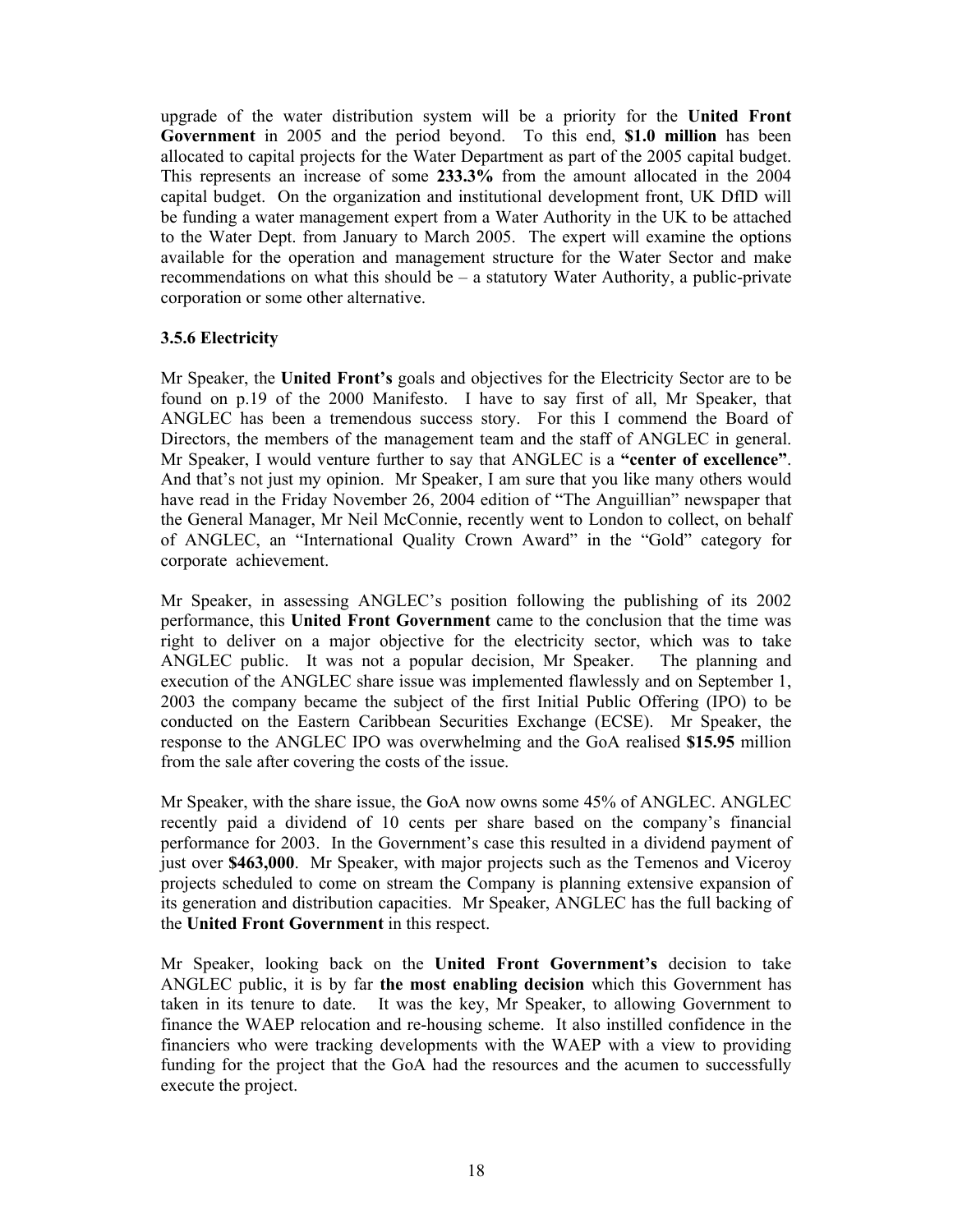It also enabled the GoA to achieve its targeted reserves which in allowed the GoA to borrow some \$5 million from the domestic financial system to fund crucial road development works in the second half of this year. For taking this strategic decision, and sticking to it in the face of harsh criticism from certain quarters, this **United Front Government** deserves an **"A"**. Mr Speaker, the wisdom of our decision has been borne out – **"ANGUILLA INC, OPEN FOR BUSINESS"**.

### **3.5.7 Telecommunications**

Mr Speaker the **United Front's** key goals and objectives for Telecommunications are presented on p. 20 of the 2000 Manifesto. It gives as the most significant constraint on Anguilla's ability to develop a competitive financial services industry, to grow as a location of Internet based companies and to develop an E-commerce sector as the high cost of telecommunications and the absence of the requisite bandwidth and capacity. Furthermore, it stressed that the continuing existence of the Cable and Wireless monopoly license is the most important hurdle to be overcome to create a competitive environment for cheaper telecommunications.

Mr Speaker, I am indeed happy to report that the Cable and Wireless monopoly in Anguilla is no more. As of today Mr Speaker, two other companies have been granted licenses as Mobile Operators, namely Weblinks which is 100% locally owned, and a joint venture company between AT&T Wireless and local partners. The next aspect of telecommunications to be liberalized is international telephony services.

Mr Speaker, a statutory Public Utilities Commission was established in January 2004 to regulate the industry. Although it will focus initially on Telecommunications, eventually the PUC will also regulate Electricity and Water.

For these achievements Mr Speaker, the **United Front Government** deserves an **"A+" Grade**. Telecommunications Liberalization Mr Speaker, a clear example of "**ANGUILLA INC, OPEN FOR BUSINESS"**. It will result in lower telecommunications costs for both business and private consumers.

### **3.5.8 Health**

Mr Speaker the **United Front's** key goals and objectives for the Health Sector are presented on p. 30 of the 2000 Manifesto. It lists as the primary objective to provide the people of Anguilla with first class Secondary Health Care Services while continuing to support the further development of Primary Health Care programmes.

Mr Speaker, it is with tremendous satisfaction that I say that after three years of preimplementation planning and programming the **United Front Government** in January 2004 transferred responsibility for the management and operations of the Health Sector to the Health Authority of Anguilla. The Ministry of Health's role Mr Speaker is now reduced to one of policy formulation and regulation. We firmly believe Mr Speaker, and indeed it has already been demonstrated after just one year of operations that the Health Authority of Anguilla is delivering cost-effective, equitable, accessible and affordable health services to Anguillians. For this achievement Mr Speaker, the **United Front Government** deserves an "**A+ Grade – ANGUILLA INC, OPEN FOR BUSINESS".**  Mr Speaker, one man more than any other is responsible for the realisation of the Health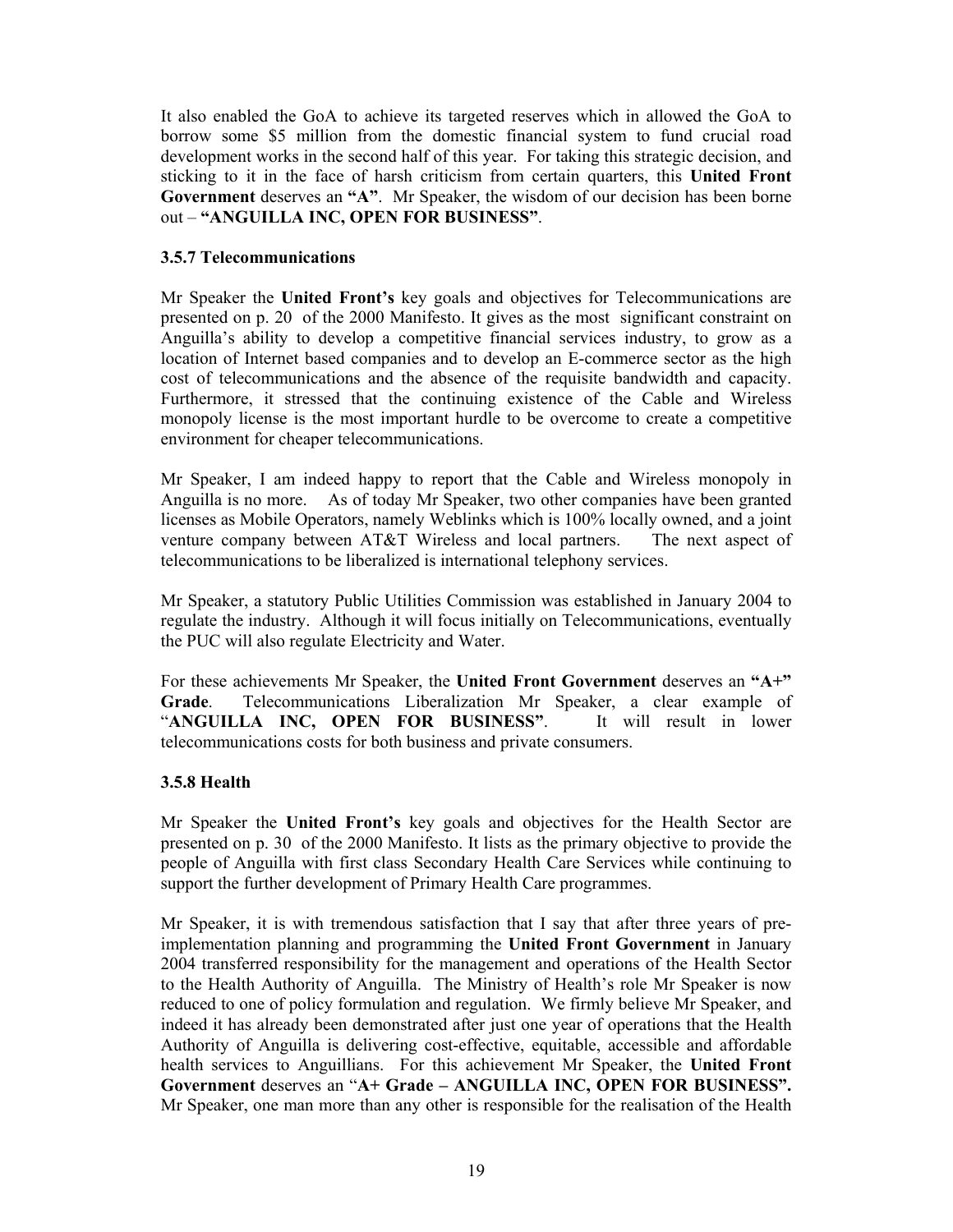Authority of Anguilla project. The Honourable Eric Reid, Minister for Health.Mr Speaker, what a man! Ladies and gentlemen please give Mr Reid a rousing applause for his leadership of the Health Authority initiative and his efforts overall with regards to the social sector during his tenure as a humble servant of the people of Anguilla.

Mr Speaker, I spoke at length of the notion of **"ANGUILLA INC, OPEN FOR BUSINESS**" in an economic and fiscal sense. But as I mentioned, success in those areas are just means to an end, because the ultimate goal is to use the revenues generated to fund improvements in the Health Sector, for example. Mr Speaker, it is a fundamental truth that healthy bodies and healthy minds lead to greater productivity which in turn leads to greater incomes – a virtuous cycle.

Mr Speaker, the record of this **United Front Government** shows that "it puts its money where its mouth is" when it comes to supporting the Health Sector. Mr Speaker, over the period 2000 to 2004 recurrent expenditures by this Government on the Health Sector has averaged **15.2%** of total recurrent expenditures. This represents the largest expenditure by Government on a single sector. This is a tremendous achievement Mr Speaker and is in keeping with globally accepted thresholds established by the UNDP in its human development index. Furthermore, it is the level of commitment of resources that is required to ensure sustainable human development. For us in the **United Front**, Mr Speaker, this is, if you like, the human face to "**ANGUILLA INC – OPEN FOR BUSINESS"** and remaining open for business.

Mr Speaker, Government has shown a similar sense of commitment on the capital side when it comes to funding interventions in the Health Sector. Mr Speaker as part of its negotiations for the Strategic Country Programme the **United Front Government** was able to get the UKG to commit some **\$3.3 million** to the Health Sector during the 2002 to 2004 PSIP cycle.

Mr Speaker, with UKG's bilateral assistance programme to Anguilla coming to an end in March next year, and with it an end to support to the Health Sector it means that we have to "pay our own way', to use the theme from a previous Address. This Mr Speaker, is the essence of **"ANGUILLA INC – OPEN FOR BUSINESS"**. It is a vision, strategy and action plan geared to delivering the resources to further the total sustainable human development of all Anguillians, especially as it relates to health and well-being. And believe me Mr Speaker when I say, that as much as the **United Front Government** has achieved since 2000, in coming to you the people of Anguilla for another 5 year mandate we do so on the promise that we will be even more focussed on the social sector, as the priority, including health. Mr Speaker, we have adopted a Health Sector Plan which includes local targets for the MDGs for Health.

Mr Speaker, we will be saying to the technicians in the Ministry of Health and the Health Authority of Anguilla, "you have your marching orders, determine how much resources are required to deliver the goals set in the Health Sector Plan and we will provide".

### **3.5.9 Education**

Mr Speaker, **the United Front's** goals and objectives for the Education Sector are given on p. 29-30 of the 2000 Manifesto. The main focus in the Education Sector to 2005, Mr Speaker is given as the need to consolidate the gains already achieved, expand access to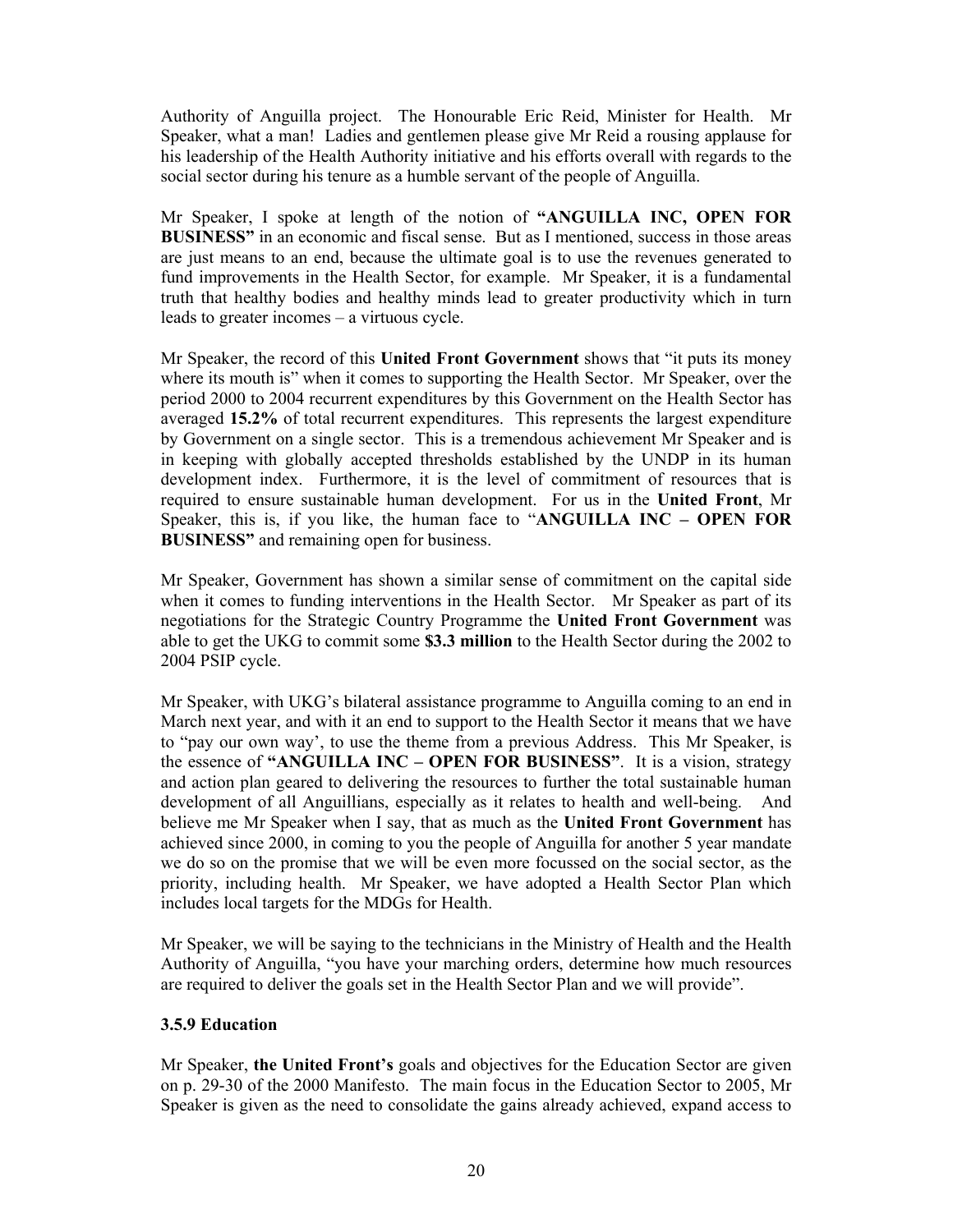post-secondary education and training and improve its overall quality and effectiveness. Mr Speaker, it again gives me tremendous satisfaction to say that significant gains have been made in this key and important social sector service. Mr Speaker, Education is the first sector to have a **Sector Plan**. This was developed with funding from UK DfID and covered the period 2000-2004. Ministry of Education technicians are currently working on a new 5 year Sector Plan to cover the period 2005-2009.

Mr Speaker, as with Health the ultimate goal of the **Anguilla United Front** is to use more of the revenues generated by **"ANGUILLA INC, OPEN FOR BUSINESS"** to fund improvements in the Education Sector. Again, Mr Speaker, it is a fundamental truth that educated minds and citizens lead to greater productivity which in turn leads to greater revenues and incomes – a virtuous cycle. Mr Speaker, as with Health, the record of this **UF Government** shows that "it puts its money where its mouth is" when it comes to supporting the Education Sector. Mr Speaker, over the period 2000 to 2004 recurrent expenditures by this Government on the Education Sector have averaged **13.8%** of total recurrent expenditures. This represents the second largest expenditure by Government on a single sector, after Health. Mr Speaker, this is again a tremendous achievement by the **UF Government** and is also in keeping with globally accepted thresholds as requisite for sustainable human development.

Mr Speaker, Government has shown a similar sense of commitment on the capital side when it comes to funding interventions in the Education Sector. Mr Speaker as part of its negotiations for the Strategic Country Programme the **United Front Government** was able to get the UKG to commit **\$4.3 million** to the Education Sector during the 2002 to 2004 PSIP cycle.

Mr Speaker, much remains to be done if Anguilla is to be competitive and able to adapt to the ever-changing global environment, of which we are part. As in Health Mr Speaker, the **AUF** intends to be **bold** in our initiatives in Education going forward. The second Education Sector Plan currently being completed will address our education goals comprehensively to include higher attainment standards universal access to tertiary education in two years and universal access to basic computer literacy.

#### **3.5.10 Social and Community Development**

Mr Speaker, **the United Front's** goals and objectives for the Social and Community Development Sector are given on p. 31-32 of the 2000 Manifesto. The main focus in this sector to 2005, Mr Speaker is given as the need to strengthen and maintain strong family relations, support for community institutions and the implementation of vigourous community development programmes.

Mr Speaker, over the period 2000 to 2004 recurrent expenditures by this Government on the Social and Community Development Sector (Departments of Social Development, Youth, Sports and Culture) has averaged **8%** of total recurrent expenditures.

Mr Speaker the **UF Government** is very much aware that we are in danger of losing our youth. Consequently as part of its negotiations for the SCP the **UF Government** was able to get the UKG to commit some **\$2.0 million** to a Child and Youth Development programme during the 2002 to 2004 public sector investment programme cycle. As part of the programme the Education Dept. has been provided with funding to develop a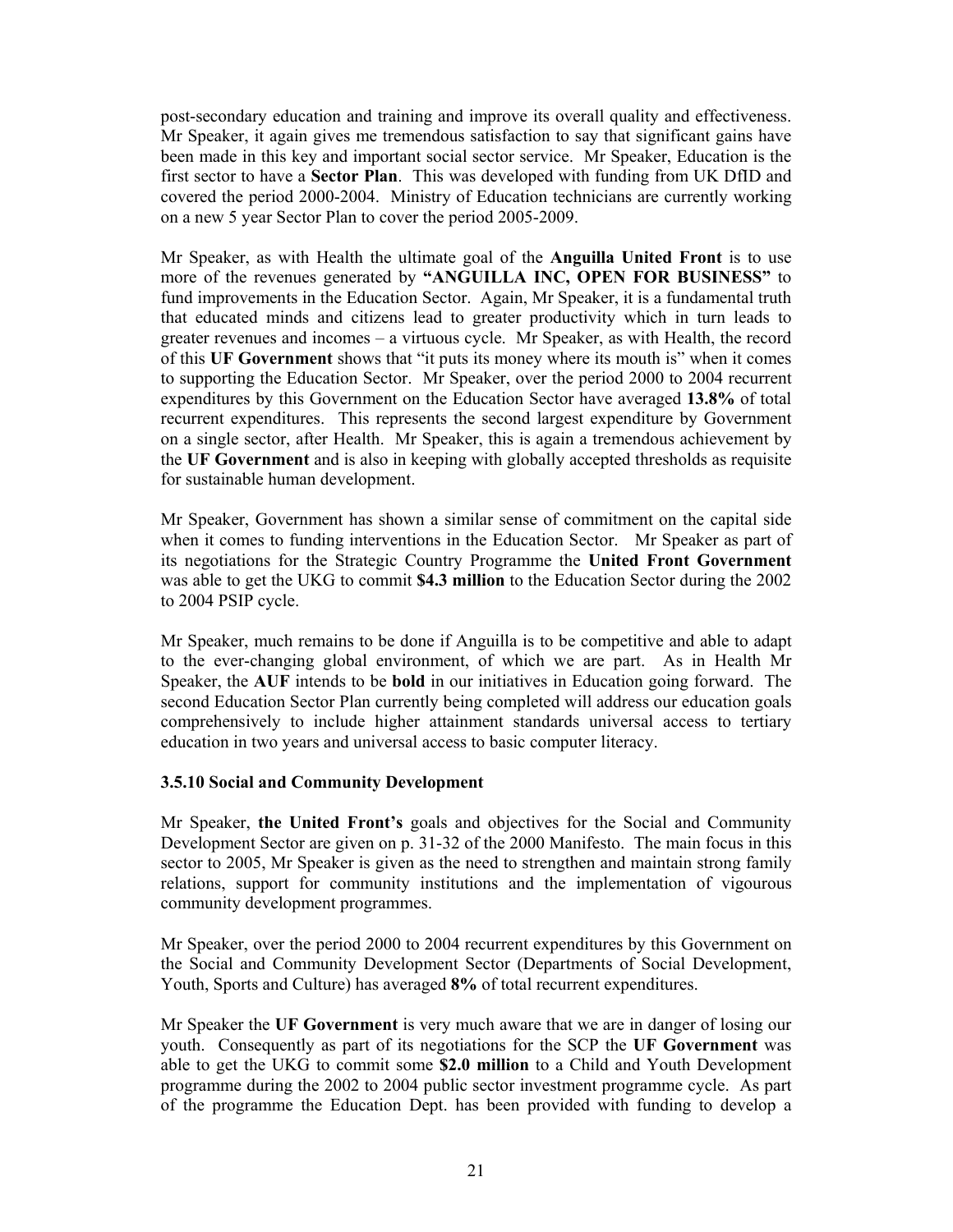pastoral care programme for schools and support for the Social Development and Probation Depts. to develop a Juvenile Care programme. For its part the **UF Government** has committed to provide, on a recurring basis, spacious and adequately equipped facilities, with readily controllable access, to serve as a Juvenile Care Center.

Other initiatives which the **United Front Government** has been involved with in the sector over the period 2000 to 2004 include: assisting the Anguilla Tennis Academy to expand its programmes and facilities by for example leasing land for their purpose built, state of the art Tennis Centre currently under construction at Blowing Point, as well allowing the materials for the construction of the Centre to be imported free of duty; assisting the Anguilla Football Association to expand its programme and facilities by for example leasing land for their state of the art facilities to be built and assisting the AFA with drafting the project document which it submitted to FIFA to secure funds to expand their facilities; support to the Sports Department in its efforts with working with the various sporting associations to deliver their programmes to the island's youth; and, in conjunction with the Social Security Board providing playing grounds in various districts equipped with basketball and other facilities.

Mr Speaker, our youth are our future and if we don't nourish, treasure and develop them it will be all for nought. Therefore, **"ANGUILLA INC, OPEN FOR BUSINESS"** also encapsulates the notion that the opportunity open to them and future generations must be greater than ours and past generations. That is indeed how the **Anguilla United Front** believes that progress should be measured.

### **3.5.11 Public Sector Reform**

Mr Speaker, the Government has been committed to public sector reform over the past five years and we have been bold and innovative. We have expanded our programme of outsourcing various services. We have innovated with the creation of the position of Special Assistant with creditable success. We have continued the process of corporatization with the Health Authority and have been preparing the Airport and Seaports, General Post Office and Water Department for transformation to corporate entities. Most significantly, Mr Speaker, we have converted our non-contributory pension system for the public service to a contributory system and reformed it in the other ways, ultimately sparing the Government a huge financial burden in the future.

### **3.5.12 Other Sectors**

Mr Speaker the 2000 **United Front Manifesto** also spoke to goals and objectives for other sectors such as International Business and Financial Services, Information and Communications Technologies and E-Commerce, Fisheries, Agriculture, Manufacturing, Retail and Wholesale Trade, etc. However, time does not permit me to report on progress with them. Suffice it to say, Mr Speaker, that we will however be speaking to progress in these areas on the campaign trail. Remember, Mr Speaker, the **AUF** is all about harnessing and developing all the productive resources at our disposal to engender the total sustainable human development of all Anguillians.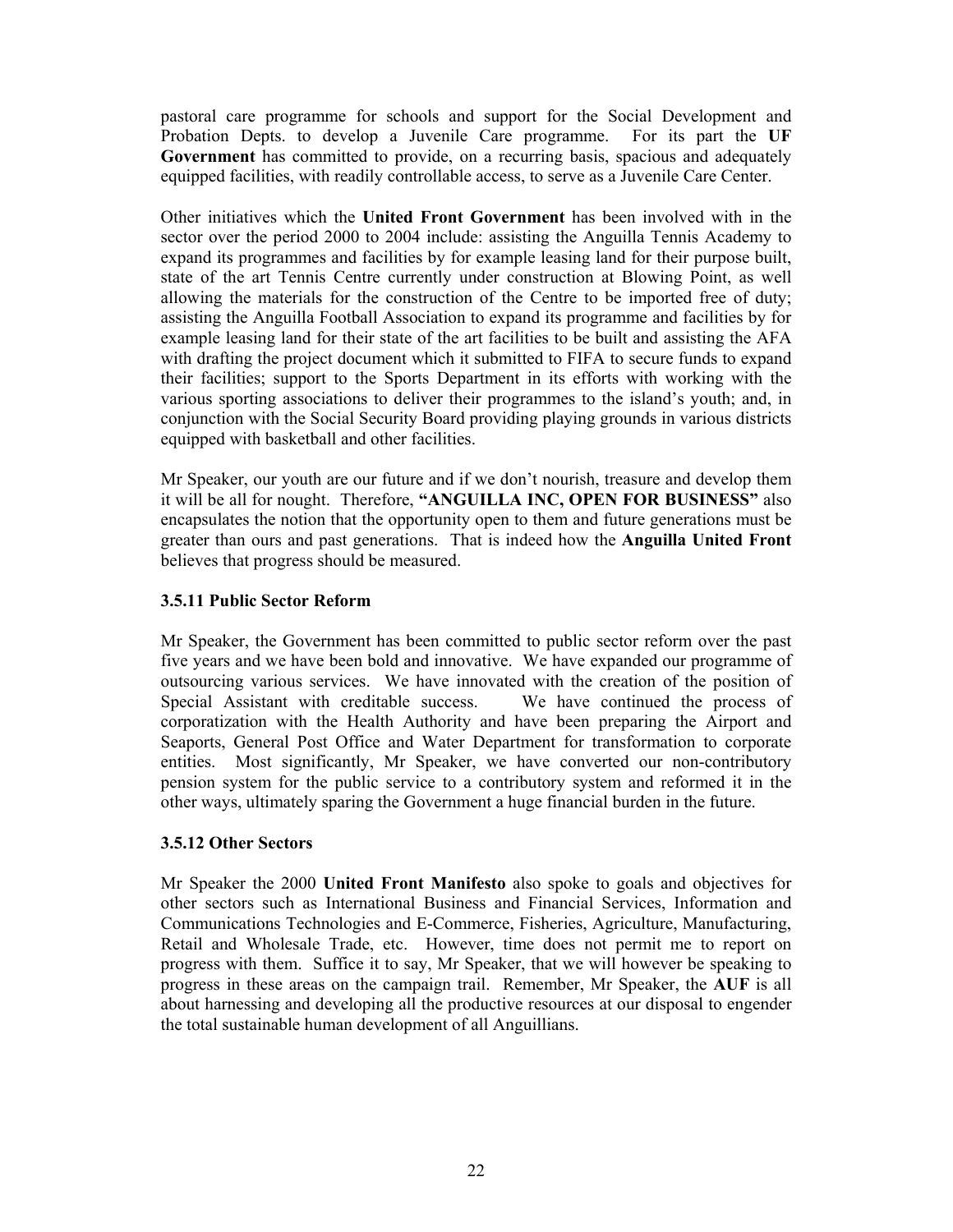# **PART II**

#### **4. ECONOMIC, FISCAL AND OTHER STRATEGIC POLICY OBJECTIVES FOR 2005 AND BEYOND**

Mr Speaker, the dramatic improvement in economic fortunes of Anguilla over the past five years therefore did not happen by chance. The work undertaken over the period was guided and underpinned by priority strategic policy objectives. In addition, the strategic policy framework included guidelines for implementation.

It will be no different in 2005 and the years immediately following. Mr. Speaker, it is imperative that in 2005 our programme are even more strongly underpinned and guided by the Government's policy objectives, strategies and methodologies. These are primarily an extension of the policy objectives, strategies and methodologies pursued over the past five years, which have enabled us to achieve the success enjoyed. But there is a difference. Greater emphasis is being placed on social objectives than ever before, while maintaining the momentum achieved in the other areas.

#### **4.1 Priority Strategic Policy Objectives**

Sustainable and balanced human development, Mr. Speaker, requires the integration of economic, social, environmental and political development policy objectives. The most celebrated and obvious strategic role of a Government Mr. Speaker, is to promote and facilitate economic development, using macro-economic policy instruments. The focus in policy and planning has been on economic development, with social, environmental and political development given secondary billing.

We are seeking in 2005 to begin to significantly change that imbalance, Mr. Speaker. This shift in emphasis from a focus primarily on economic development to reallocating and utilizing more of the revenue generated by the Government to address emerged and emerging social development challenges. It is about devoting more resources to address the social costs and fallout of the economic development process. The overarching strategy if you like Mr. Speaker is to **"increase investments in the social sector, while maintaining robust economic growth and transformation".**

Economists, planners, policy makers, politicians all recognize that the development process involves much more than economics. Despite this awareness, they have been challenged to find a workable balance between the imperatives of sustainable economic development, the imperatives of social development as well as environmental management and development and the realities of the political, constitutional and legal systems and culture through which the functions of the Government are performed. Our placing of greater emphasis on the social and environmental sectors does not mean than we will reduce our efforts to ensure the continued steady progress of the economy. To the contrary, this new emphasis requires that we must be even more vigilant in seeking to ensure that the expansion of the economy is sustained and that sufficient recurrent revenue is generated to adequately fund expanded social sector and environmental management programmes.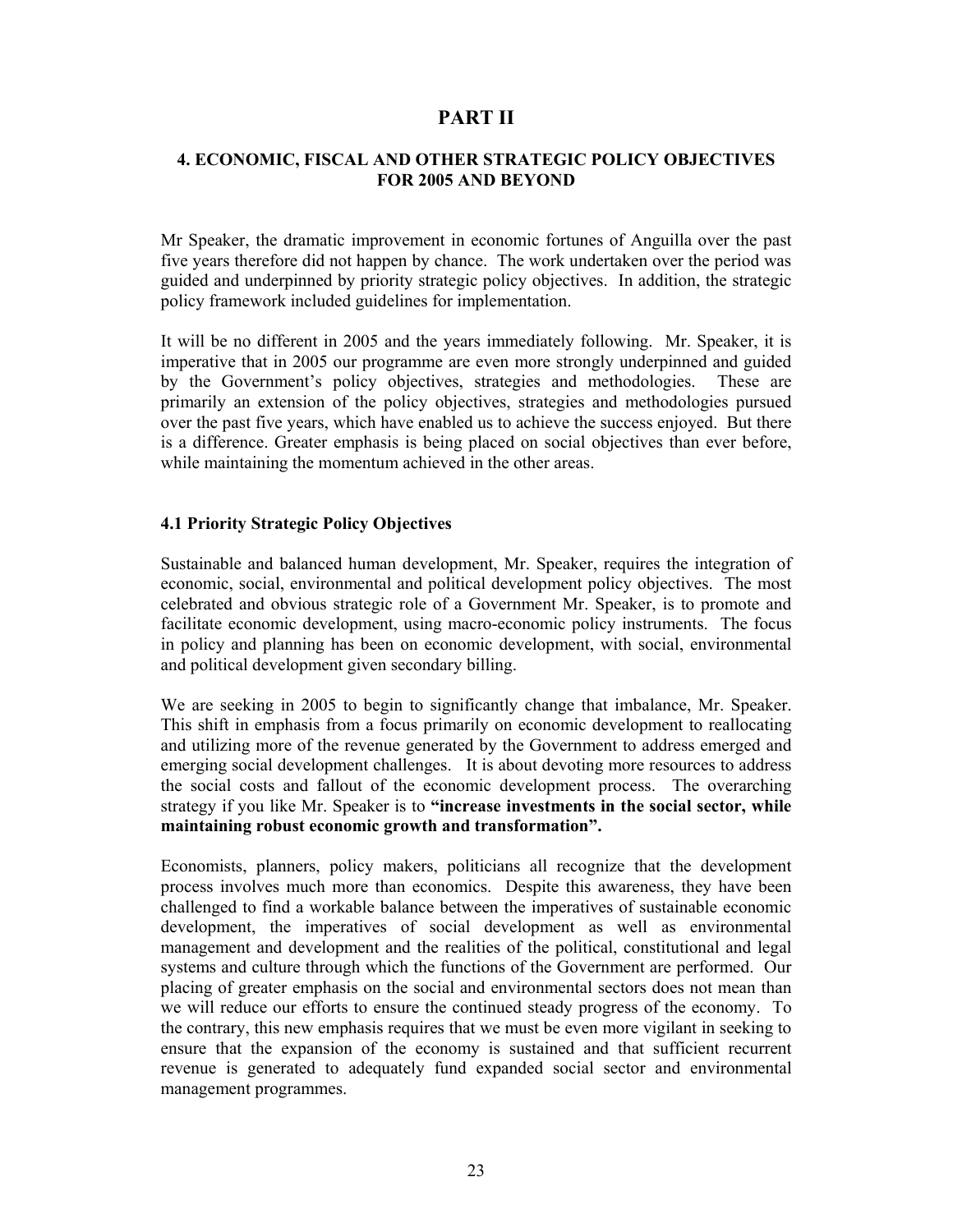#### **4.2 Social Policy Objectives for 2005 and Beyond**

The overarching social policy objective will continue to be to "**achieve an improved quality of life for all and improved access to social services".** The basic components of this overall policy objective include the traditional subjects of education, health, community services, culture, sports and recreation. They also include law and order and less tangible subjects such as the promotion of social peace and harmony, gender equality, eradication of all forms of discrimination and promotion and protection of human rights and freedoms.

### **4.2.1 Health Sector Development**

The objective in Health Sector development in 2005 will be to strengthen the reform and development of the public health system by significantly increasing the resources allocated from the Consolidated Fund to the Health Authority of Anguilla (HAA) and by introducing a comprehensive and universal national health insurance system to provide independent and earmarked financial resources for the HAA.

The strategy involves implementation of operational reforms to achieve improvements in service delivery with emphasis on the patients as customers and the concomitant recognition of the importance of customer satisfaction. It also involves the allocation of resources to finance investments by the Health Authority in improved and updated facilities, equipment and technology to meet the expectations of the people of Anguilla.

The public health system also includes regulatory functions performed by the Ministry of Health and Social Development and management of environmental health including regulation and oversight of the system of outsourced solid waste disposal. These will be reviewed and organizational changes considered in 2005 to streamline and improve their effectiveness going forward.

The Government recognizes the great potential for linkages between tourism and health. Its strategy towards development of the private health system will emphasize not only the facilitation and licensing of private health sector service providers geared to serve the needs mainly of the resident population, but also the promotion and facilitation of specialized health facilities geared to attract as visitors to Anguilla individuals with special health needs, who otherwise would not be able to visit Anguilla without the existence of the specialized facilities. Such facilities would be required to be accessible to residents presenting the same conditions requiring treatment at these specialized facilities at reduced prices compared to the prices charged to patients from overseas.

Special programmes by the public health system which will receive increased attention in 2005, include the provision of dialysis services from the special unit at the Princess Alexandra Hospital, the HIV/AIDS national programme, which will be administered by full time management from 2005 and will receive increased financial resources under a partnership with a foundation specializing in HIV/AIDS prevention and containment. Priority is also being given to providing expanded facilities and increased access by the mentally challenged to improved mental health services.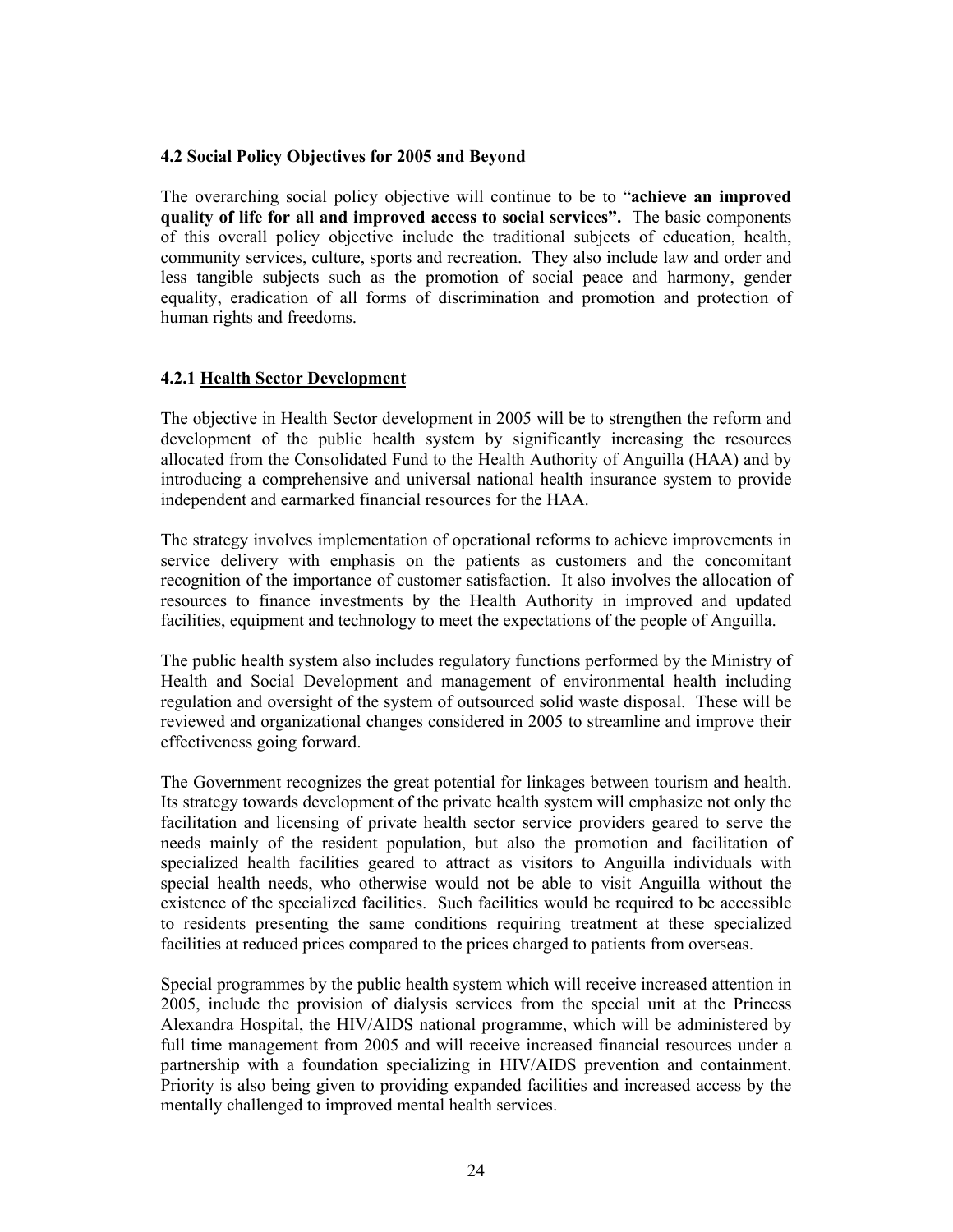### **4.2.2 Education Sector Development**

Mr. Speaker, our public education system has made steady progress over the years. As a member of the Organization of Eastern Caribbean States we have participated in the work of the OECS Education Reform Unit especially the East Caribbean Education Reform Project. This has enabled us to obtain a clear idea of our relative success and progress in developing our pre-primary, primary and secondary education system. Additionally and most significantly, Mr. Speaker, the partnership with the Isle of Wight Education Authority in the United Kingdom has proved to be quite beneficial and has put us on a firm path to sustaining and improving on the gains made in the implementation of our first Education Sector Plan.

Mr. Speaker, the strategic emphasis in 2005 as set out in the Education Sector Plan 2005- 2010 and elsewhere will be on:

- Developing, strengthening and improving the pastoral programmes and their effectiveness at the primary and secondary levels and reducing the incidence of delinquent and inappropriate behaviour of students in and out of school;
- Expanding the management and technical capacity of education managers;
- Advancing the planning and programming for the establishment of a community tertiary education institution; and
- Increasing access by eligible Anguillians to funding for tertiary education from the public and private sectors;
- Strengthening the management of Adult and Continuing Education and increasing access by the public to adult and continuing education programmes.
- Facilitating private sector development of international tertiary education institutions to serve mainly students from overseas; and
- Improving the monitoring and regulation of private sector pre-primary, primary and other educational institutions and facilitating the implementation of improvements in their service delivery.

These priorities speak to the overall policy objective of providing access to quality education adopted by Anguilla along with the other members of the OECS in the OECS Development Charter 2004.

#### **4.2.3 Social and Cultural Development**

Mr Speaker, in 2004 the Ministry of Social Development began to address in a concerted way the social development challenges facing the Government and people of Anguilla. The Community Services Department was transformed and its functions in the areas of youth and cultural development transformed to a separate Department of Youth, Sports and Culture, created to cover these areas. The Sports Directorate was merged into this Department. The Government approved the establishment probationary services with the intention of creating a Probationary Services Department separate and apart from the Community Services Department.

Key social and community development policy and programme objectives in 2005 include: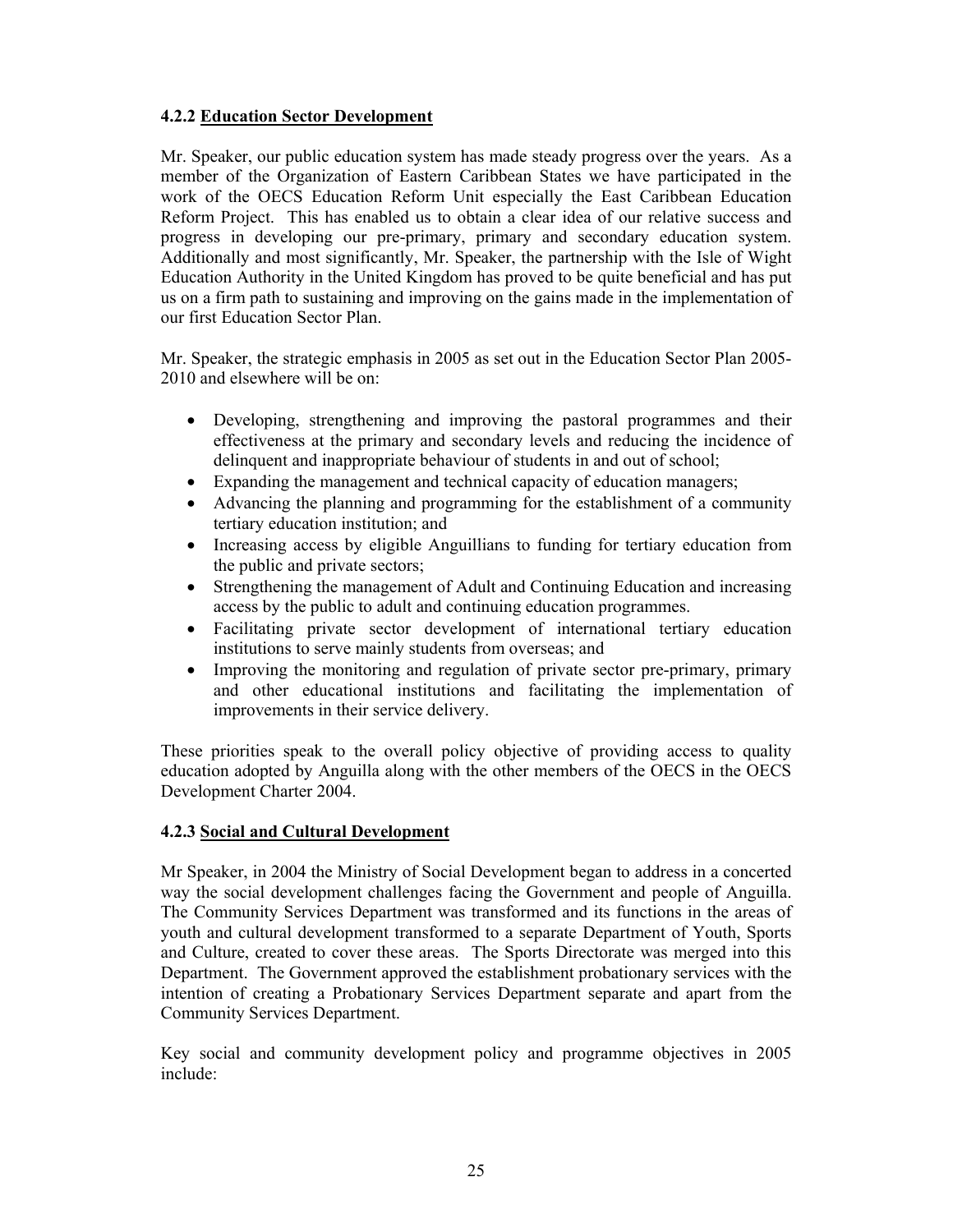- Strengthening the capacity of the newly created Department of Youth, Sports and Culture and development of its work programmes;
- Continued strengthening of the Department of Community Services
- Completion of the basic structure of the Probationary Services unit of the Ministry of Social Development, development and implementation of a probationary services programme;
- Development and implementation of a foster care programme
- Strengthening of the National Youth Council and application of the National Youth Policy to programming for youth development.

The social development strategy will also emphasize the strengthening of partnership and network relationships between the Ministry, Department of Education, Department of Community Services, Department of Youth, Sports and Culture, the Health Authority of Anguilla, the Royal Anguilla Police Force, Her Majesty's Prison, churches and NGOs involved in social and community development initiatives.

The progress achieved in Anguilla on the economic and general development front has been tainted by a very disturbing trend in capital crimes and in other violent and very serious criminal behaviour. We need to develop and support with the required resources a well thought out and sustained short, medium and long term programme to address this highly dangerous phenomenon in our midst.

The United Front Government of which I am a part is fully committed to addressing this challenge. Our response will be accelerated in 2005 and beyond as we place more emphasis on the social side of our development.

### **4.3 Social Security Development**

Mr Speaker our increased emphasis on social development will also be reflected in the continued work of the Social Security Board seeking to extend the social safety net. The Board will continue to pursue the extension of basic coverage to the self-employed introduced in 2002, to greatly extend coverage of the self-employed in 2005. Mr Speaker the Board will also seek to extend coverage of the non-contributory age pension to as many eligible persons as possible. In addition, Mr Speaker, the Social Security Board will examine the feasibility of introducing an unemployment benefit scheme.

### **4.4 Environmental Policy Objectives 2005 and Beyond**

Mr. Speaker, we owe it to the succeeding generations to leave them an environment in Anguilla that will enable them to sustain their lives. As stewards of the physical environment that comprises the economic zone of Anguilla it is our duty to manage the natural resources and the environment in a sustainable way.

Greater priority will be placed on environmental management and development going forward compared to the past five years in a similar way to the emphasis that will be placed on development of the social sectors.

The central environmental management policy objectives for 2005 and beyond will be to: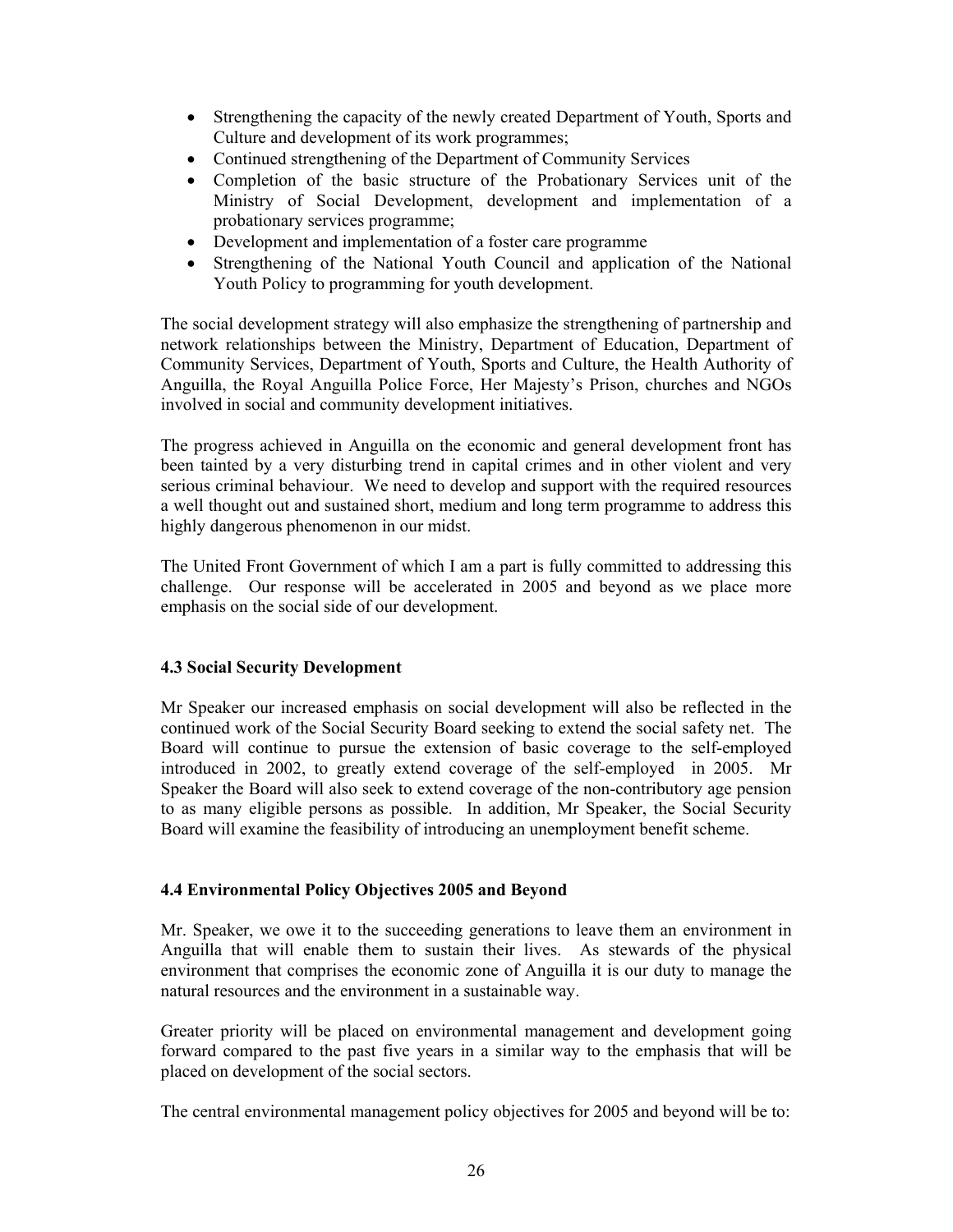- Build institutional capacity on a broad basis beginning with the development of an appropriate public sector institution to coordinate environmental management;
- Finalization of plans for the establishment of the Fountain National Park, the National Museum;
- Strengthening of international contacts and networking with the environmental management community;
- Development of a funding plan to obtain financial resources internationally and domestically from sources outside of the government's Consolidated Fund.
- Development of a comprehensive plan for the mitigation of the impacts of the large marl pit and secondary pits at Corito resulting of the excavation of fill for the extension of the Wallblake Airport runway and for the development of the Corito industrial and commercial zone to link with development of the port.
- Review the options for solid waste disposal at Corito in light of Port Development and removable of fill for the airport.

#### **4.4 Strategic Economic and Fiscal Policy Objectives 2005 and Beyond**

Mr. Speaker, at the end of December 2001, the Government faced a serious fiscal crisis. We ended the year with over \$20.0 million in accumulated deficits with the British Government looking intently over our shoulders concerned about the potential for contingent liabilities. Mr. Speaker, those interested in taking over the reins of power and authority of the Government of Anguilla, relished the idea of the United Front Government running into major financial difficulties less than two years into its term of office. They hoped for and predicted doom and gloom. History shows dramatically that their wishes and hopes were confounded, that the United Front Government, putting its confidence in its ability to find solutions from within, relied on the wisdom, technical competence and commitment of the professionals and senior managers in the Ministry of Finance, Economic Development, Investment and Commerce to craft a home grown plan to restore fiscal stability in the space of three years.

#### **4.4.1 Fiscal Policy**

Mr. Speaker, I have here with me a 48 page document prepared, inclusive of annexes, by the staff of my Ministry, dated March  $21<sup>st</sup>$ , 2002 and entitled:

### **"MEASURES TO RESTORE FISCAL STABILITY IN ANGUILLA OVER THE PERIOD 2002 TO 2004: A FORMAL RESPONSE TO THE MARK GEORGE-DAVID HOOLE REPORT ENTITLED "MEDIUM TERM BUDGETARY PERSPECTIVES IN ANGUILLA, 2001 – 2004"**

Mr. Speaker, this document contains the details of the strategic fiscal policy initiatives focussed on careful budgetary planning and on the promotion of investment to stimulate economic growth, the implementation of which have seen a dramatic turn around in the Anguilla Government's fiscal position. We have accomplished and surpassed our targets in less than the three years specified in the plan. We have swung the government's fiscal fortunes full circle, from the negative to the positive, to a recurrent surplus of \$23.5 million at November  $30<sup>th</sup>$ , 2004.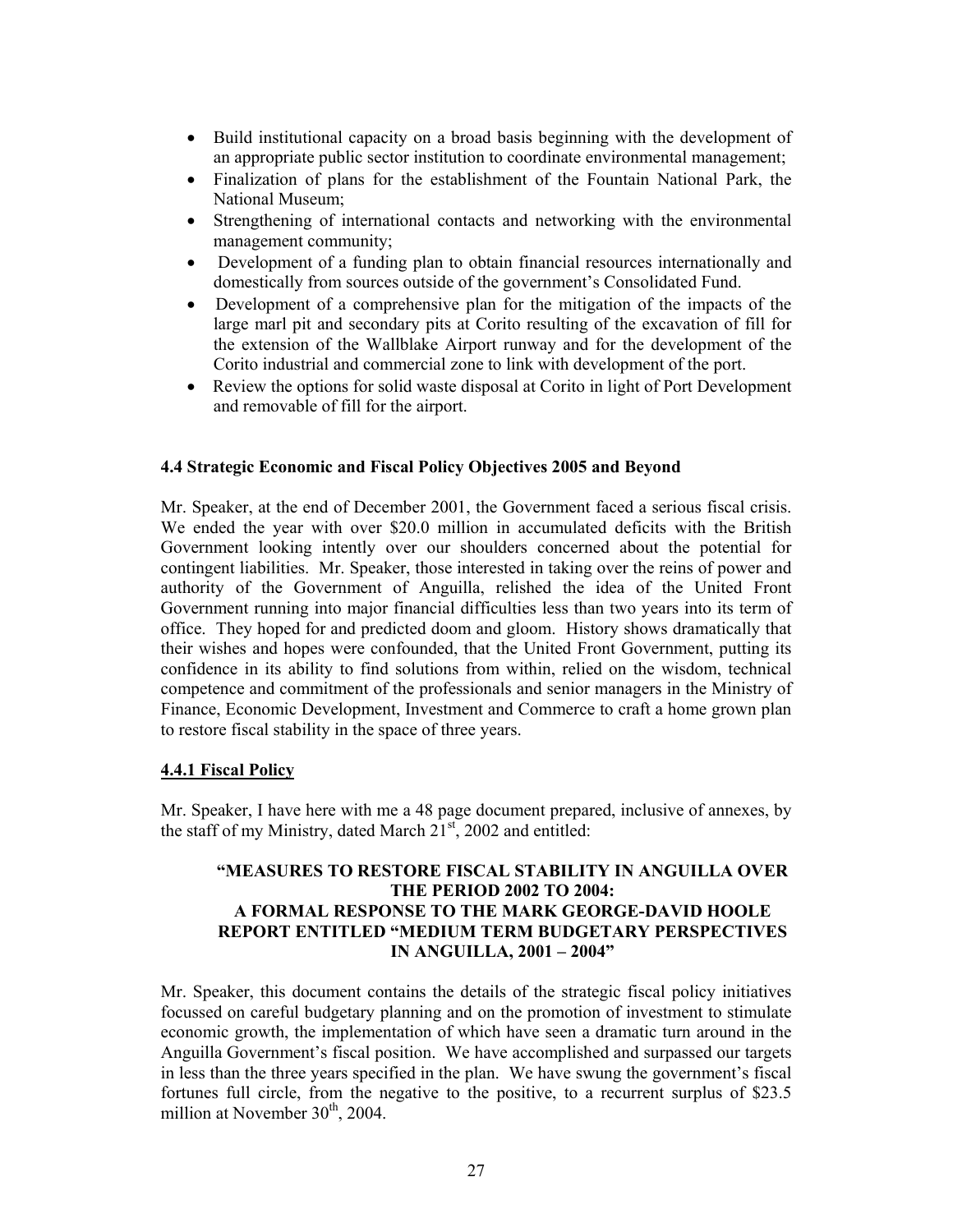Mr. Speaker, some have tried to deny the fact that this outcome is the result of sustained and concerted planning and effort by the executive and the administrative branches of the Government over the past three years. Some would seek to disregard the sacrifices deliberately made, especially by the Public Service, but also by the community at large in response to the fiscal dis-equilibrium that existed at the end of 2001. But the positive results achieved have increased each year over the past three years. So that while the 2004 results are the most dramatic, improvements were also reaped in 2002 and even greater improvement in the fiscal position in 2003 over 2002.

The plan Mr. Speaker was a combination of:

- austerity measures to reduce expenditure, while endeavouring to maintain the quality and quantity of the public services;
- measures to improve the efficiency of tax collection, to adjust a number of taxes and to introduce a minimum of new taxes to increase revenue, while minimizing the impact of new tax measures on the people of Anguilla;
- the adoption of borrowing guidelines designed to enable Anguilla to improve its long term fiscal position, increase its borrowing capacity and its ability to respond to adverse changes in the Government's fiscal position as a result of natural disasters , economic shocks, or negative political events;
- measures to promote and facilitate a new round of private sector investment in tourism as well as in other sectors of the economy to achieve economic growth, job creation, income generation, the broadening of the tax base and an increase in government revenue from the increased economic activity;
- organizational development and transformation of the public service to make it more effective and cost efficient, more responsive to and facilitative of the public it serves and more results and output focussed; and
- measures to improve the budget process including implementation of programme budgeting and creation of a mechanism for the regular monitoring and evaluation of the performance of the budget.

Needless to say the fiscal stabilization programme has worked like a charm, so that today we can boast proudly that we have successfully weathered the storm and that the public finances of Anguilla are in a healthy state.

Mr Speaker, the Anguilla and British Governments on December  $8<sup>th</sup>$ , 2003 signed an agreement establishing a number of fiscal ratios to guide the Anguilla Government in making decisions on borrowing to finance its public sector investment programmes. The first ratio compares the amount of Government Debt Balances to the amount of Recurrent Revenue and sets a maximum for Government Debt Balances outstanding in any given year to 80 % of Recurrent Revenue in that year. Mr. Speaker, based on a projected Recurrent Revenue Budget of \$102 million in 2005 the limit on the amount of outstanding loan balances under the policy is **\$81.6 million**. At the end of October, Government debt minus reserves stood at **\$42.9 million**. This means Mr. Speaker that we will have room to borrow up to **\$38.7 million** without exceeding the Debt to Recurrent Revenue ceiling. **Proposed new borrowing in 2005 is \$12.0 million**. Even with this new borrowing, Government will be well within the 80 % Debt to Recurrent Revenue ceiling. This puts us Mr. Speaker on a sound footing with room to manoeuvre. We meet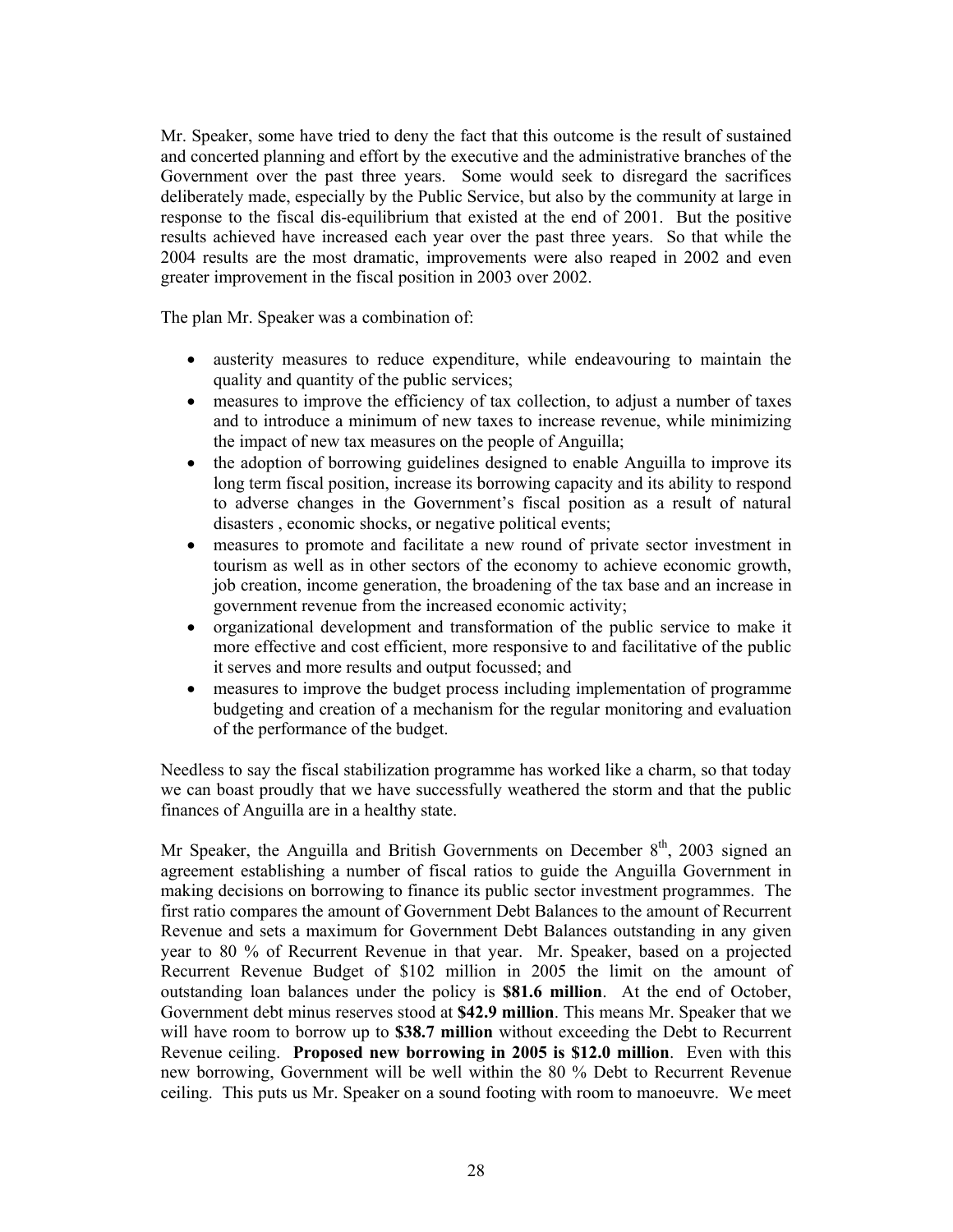this criterion easily. This speaks aptly to my theme – "ANGUILLA INC, OPEN FOR BUSINESS", Mr Speaker.

Mr. Speaker, the loans that the Government raises to fund its Public Sector Investment Programmes incur interest, which has to be paid to the lender during the term of the loan and the Government must make budgetary provision for the payment of the interest on its loans as well as for the repayment of the principal. The guideline we have agreed on with the British Government is designed to ensure that Debt Service as a percentage of Recurrent Revenue is kept in check and a limit of 8 % of Recurrent Revenue has been set.

The current Debt Service ratio for 2004 stands at **4.3 %** and the projected 2005 Debt Service Ratio at **5.3 %**. Mr. Speaker I hasten to state that contrary to what some of the Government's detractors would have the people of Anguilla think, we are managing the Government's finances prudently and well, on behalf of the people.

The third borrowing policy guideline, Mr. Speaker, the amount of liquid assets (cash, fixed deposits and other financial instruments) as a percentage of Recurrent Expenditure, has a dual purpose. In the first place, it helps us to make wise decisions about borrowing. But of even greater significance, it requires the Government of Anguilla to save for a rainy day, just as any ordinary citizen should save some of their income to have financial resources available to meet unforeseen expenditures and to cover their costs when their earnings have been reduced.

The minimum target for Liquid Assets to Recurrent Expenditure is 25 % of Recurrent Expenditure, or the equivalent of 90 days of Recurrent Expenditure. At the beginning of 2002, Mr Speaker, the Government had no reserves. And so we successfully convinced the Foreign and Commonwealth Office that the achievement of a liquid Assets Ratio of 25 % of Recurrent Expenditure should be accomplished over a period of six years from 2002 to 2008 during which the equivalent of 15 days of Recurrent Expenditure would be added to the Reserves every year until the target is reached. Despite the difficulties and challenges experienced since 2000 this Government has accomplished what was considered to be improbable. The reserves as they stand today **\$10.2** million dollars. We are ahead of our target to achieve  $$7.4$  million in reserves by December  $31<sup>st</sup>$ , 2004.

It is a tribute to our ability to find solutions from within that we have come this far in our fiscal management in three short years. In 2005 Mr. Speaker we will seek to refine our fiscal management further and in particular we will ensure that:

- the required institutional arrangements for improved debt monitoring and management are put in place;
- the legal and institutional arrangements to enable the Government to raise loan funds by way of treasury bills and Government bonds on the Eastern Caribbean Government Securities Exchange are set up;
- the requirements of the Insurance Act for insurers to establish security deposits are implemented; and
- approaches are made to the domestic banks, the CDB, the European Investment Bank and other lending institutions to initiate discussions on borrowing required for the redevelopment and expansion of Blowing Point Port ferry port, development of a new cargo port at Corito and the refurbishing of the Road Bay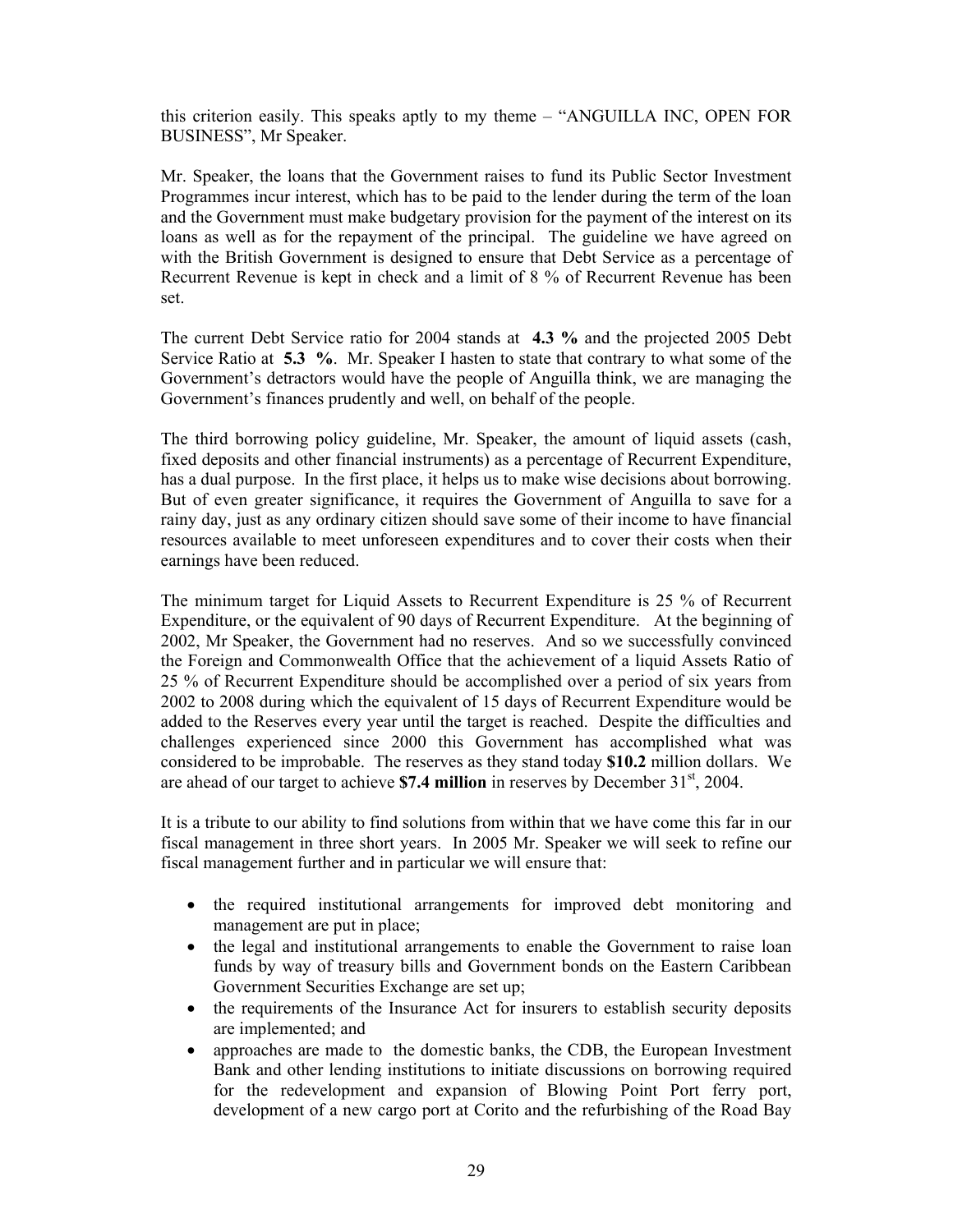Port to serve Anguilla's cargo needs until the new cargo port at Corito is constructed.

Mr. Speaker, the austerity measures adopted in 2002 and maintained in 2003 and 2004 forced the public service to do more with less or at least do the same with less. The lessons learnt over the past three years in this respect will be applied in 2005. We will continue to be extremely prudent and careful in managing expenditure to minimize wastage. The Finance and Audit Act provides for greater flexibility in the application of fiscal policy and procedures and enables the Government to improve the management of its finances. We will continue to apply the powers of the Finance and Audit Act to improve fiscal management.

Institutional development and strengthening of the Inland Revenue Department will be a priority in 2005 with a project focussed on the introduction of the computerised online Standard Integrated Government Tax Administration System (SIGTAS). In addition the Department's human resource complement will be strengthened. We will continue to partner with CARTAC (the Caribbean Regional Technical Assistance Centre) and make use of the technical assistance this organization provides to further strengthen and develop the capacity of our Inland Revenue Department.

Work on the transformation and streamlining of the public service in 2005 will be directed in particular at the Water Department, the General Post Office, the Airport and Seaports Department. These three departments have been earmarked for transformation into corporate entities either as statutory corporations established by specific legislation, or companies established under the Companies Act and wholly owned by the Government. All three have the potential to become self-financing and cease to be a burden on the Government's Consolidated Fund.

Revenue policy in 2005 and beyond will be geared to improve the revenue returns from the expanded economic base. This will require legislation and regulations dealing with a number of new measures to give effect to agreements reached in the investment agreements signed between the Government and Flag Luxury Properties for the golf tourism project and the agreement signed with the KOR Group for the development of a five star Viceroy hotel on the Coccoloba Hotel site at Barnes Bay. This legislation will also be applied to other similar projects currently in negotiation between the Government and the developers for the expansion of Altamer Hotel and for golf tourism projects in the eastern districts of Anguilla.

Legislation will also be developed to address revenue streams from the licensing of an international medical school already approved in principle by the Government, slated to commence operations in May 2005, and expected to receive full investment approval before the end of 2004.

#### **4.4.2 Economic Development Policy**

The ultimate objective of economic development policy Mr. Speaker is to provide the employment opportunities that enable citizens to earn a level of personal disposable income to live well above the poverty line and to enjoy a satisfactory quality of life in material and social terms.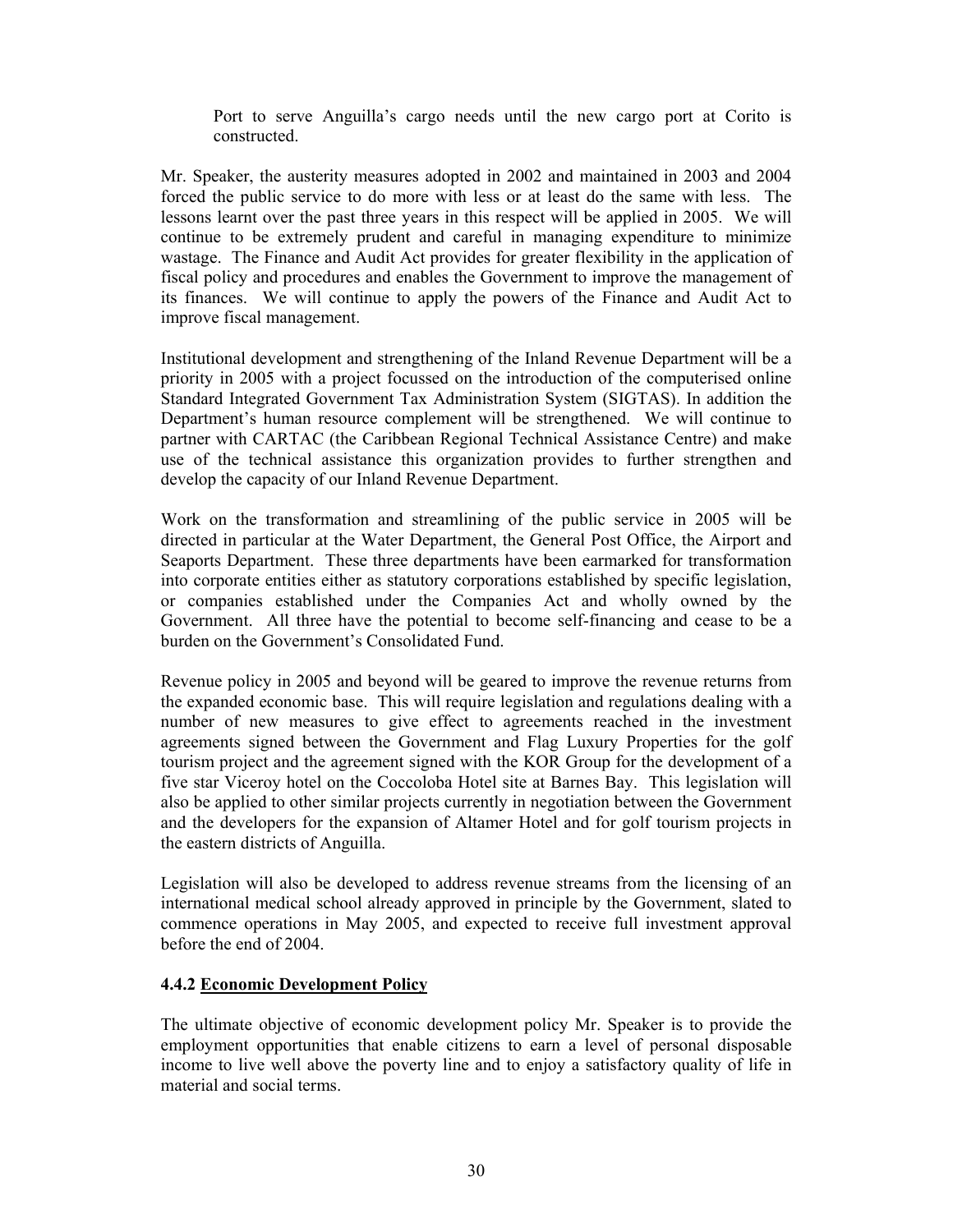Permit me to briefly address the other key components of economic policy, which are critical to us at this time. They include policies on investment, trade, growth, sectoral development and diversification, technology, employment and labour, prices and incomes and economic integration.

# **4.4.3 Investment Policy Priorities**

The key focus of investment policy in 2005 and beyond will be to:

- Promote and attract domestic and foreign investment in enterprises producing low volume high value products and services for export and domestic consumption;
- Ensure that citizens of Anguilla in general participate substantially as investors owning enterprises in all sectors of the economy;
- Restrict investment by non-citizens to specific sectors of the economy and specific enterprises;
- Diversify the economy;
- Promote innovation, development of new technologies and new skills;
- Promote export development, import substitution and replacement and intersectoral linkages in the economy;
- Regulate the alienation of land to foreign companies and foreign nationals and encourage Anguillians to leverage this land into participation in joint venture projects.
- Develop an organizational plan to strengthen the capacity to manage and streamline the investment process for greater effectiveness.

### **4.4.4 Economic Growth Strategy**

Mr. Speaker the shocks of the period 2000 to the present prevented us from achieving our average economic growth target of 7 %, which this Government promised the people of Anguilla in the programme for its term of office. Overall however, we are projected to achieve average positive growth over the period of 5 %. Today, we have achieved virtually full employment as targeted in our programme. Inflation, to the extent possible has been kept in check to the long-term average of around 3 % per annum.

Mr. Speaker, the Government and the country now faces a problem a somewhat unique problem in our post revolution history. We are facing, for the first time, the prospect of having to import labour on a massive scale to meet the labour demand in the private over the next 5 to 10 years. **The problem we are likely to face Mr. Speaker is that of growing too rapidly.** Overheated growth puts a major strain on the social sector. Anguillian society cannot take the pressures too rapid a pace of development will generate. It would trigger major social dislocations. And so it is incumbent on us to manage and regulate the pace of development in the interest of the society as a whole.

Government is committed in 2005 and the years immediately following to managing the growth process **to achieve an average rate of growth over the next five years of not more than 12 %**.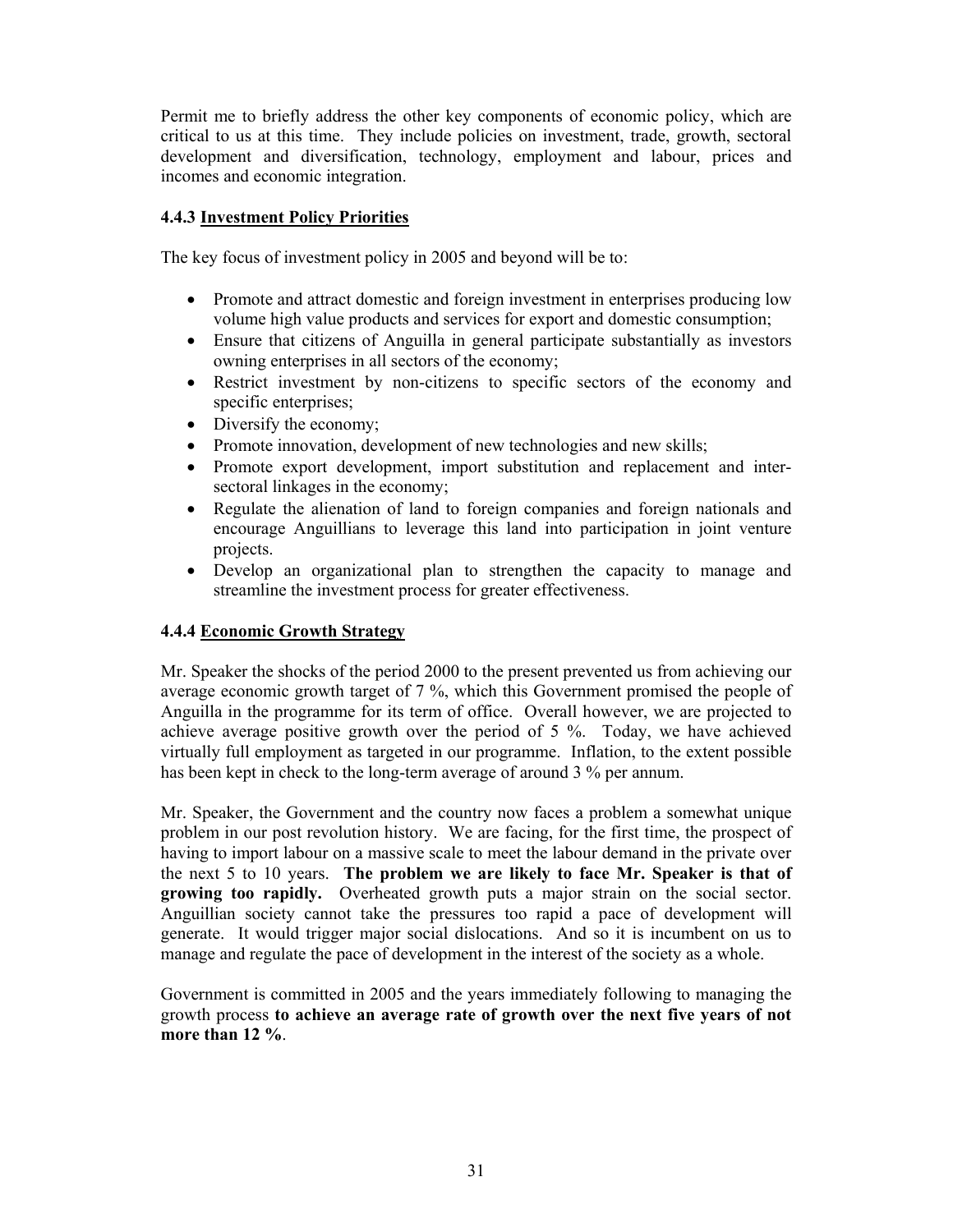### **4.4.5 Trade Policy**

Trade policy is an area that has been low on the Government's priorities. With the growth in the work of the World Trade Organization (WTO), with the trade provisions of the Overseas Countries and Territories-European Union (OCT-EU) Agreement, the CARICOM Single Market and Economy (CSME) and the Free Trade Area of the Americas (FTAA), greater priority must be placed on trade issues.

Government will begin to study the implications for Anguilla of the changes in regional and international trade policy. Attention will be directed in 2005 towards revisions to trade legislation and regulations to encourage and support the efforts of enterprises engaged in import substitution and in export expansion. The trade opportunities available under the OCT-EU Agreement will be investigated and entrepreneurs facilitated in their efforts to take advantage of them.

# **4.4.6 Sectoral Development Policy**

Anguilla's deep sea fisheries potential has been researched and the feasibility of a deep sea fishing industry proven. The telecommunications market has been opened up and an electronic commerce policy framework developed. The institutional and technological platform for international business and financial services have been strengthened and the industry is poised for take off. Local and external entrepreneurs interested in innovative ventures are considering varied project start ups in the immediate future.

The strategic policy focus will be to:

- Facilitate the further expansion of tourism as the main driver of the economy with emphasis on approving a major hotel, villa and golf project for the eastern districts of the Island;
- Diversification of the tourism product to include a mega yacht marina and unique and specialized services such as health tourism;
- Facilitate Anguillian investment in small and medium sized tourism facilities and in the upgrading of existing Anguillian facilities;
- Expand the resources allocated to the marketing of international business and financial services and develop an integrated marketing plan and joint marketing arrangements between the public and private sectors;
- Facilitate the development of small scale manufacturing and processing enterprises especially for export to further diversify the economic base;
- Promote the development of the deep sea fishing industry;
- Develop project plans for the implementation of the Fountain National Park, the National Museum, the traditional village and for a national botanical garden;
- Facilitate development of the telecommunications industry; and,
- Facilitate the development of e-commerce through the approval of the policy framework and the enactment of enabling legislation.

# 4.4.7 **Labour and Employment**

One of the most significant issues that will be addressed going forward in 2005, Mr. Speaker is the need to import additional labour to meet the increase in demand for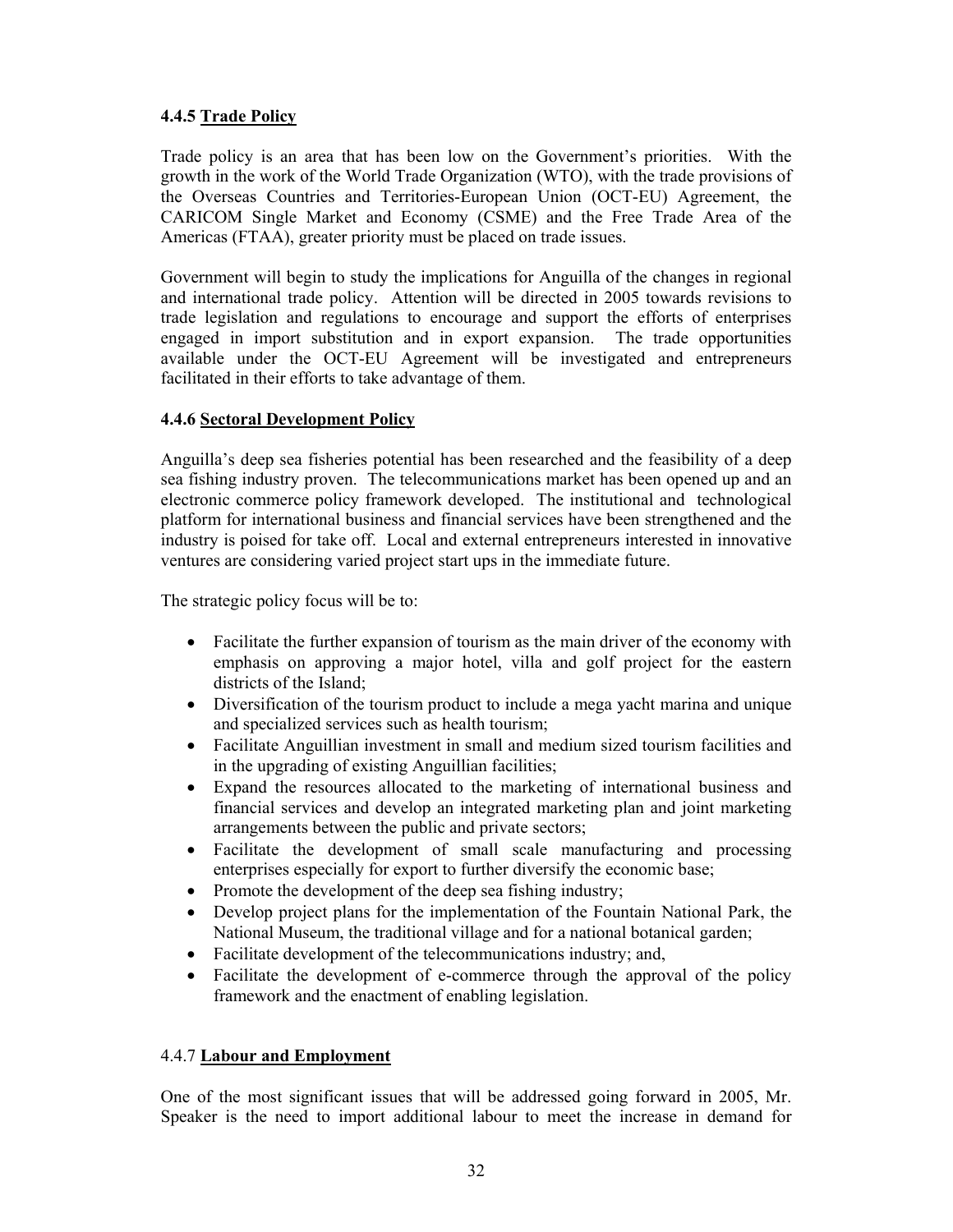employees, which the new round of robust economic growth is ushering in. Related to this is the consequential labour management and immigration management challenges.

A second major issue concerns the question of a national minimum wage. We will address and bring closure to this in 2005.

# **4.4.8 Prices and Incomes**

There is no general price control system in place Mr. Speaker and the Government has no intention of introducing such a system. There are control mechanisms on monopoly producers by law, which prevent such businesses from setting any price they please. The concern of Government will be to closely monitor the movement of the Consumer Price Index to see whether there is any increase in the average rate of increase in the general price level, that is, in inflation.

# **4.4.9 Technology**

We are fully committed to the adoption of Information Communication Technologies (ICT) to improve the performance of the public service and to encouraging and supporting the private sector in adopting the latest technology in the operation of their businesses. The Government itself has been undertaking the deployment of ICT at an aggressive pace. We have begun to realize the benefits and will continue to adopt ICT as a medium to long-term strategy.

Mr. Speaker we have sought to apply the various economic policies in an integrated and balanced way, with emphasis and priority placed on those policies most critical to the present stage of Anguilla's development. We will continue to do so going forward and will as I have outlined adjust focus and priorities as the situation changes. I am confident that we are on the right track and that we will continue to reap the benefits as a nation of our clear, focussed and strategic thinking and policy development and implementation.

# **5. PROVISION OF RECURRENT EXPENDITURE IN 2005**

Mr Speaker, recurrent expenditure is a critical component of the operations of Anguilla Inc. and must always be approached diligently being ever cognizant of the fact that sacrifices more often than not have to be made. Having said that Mr Speaker, our aim is not to deprive the inhabitants of this country, of high quality services by minimizing expenditure to its bare bones when circumstances do not dictate such a drastic measure. Our aim is to provide the highest quality services that we can afford, given our financial constraints and statutory obligations and also to fulfil Government's role in ensuring that the economy remains vibrant.

You see Mr Speaker, this government recognizes the importance of stability in the economy. However, Mr Speaker, this Government is also not impressed by stability without economic growth. I do not plan on taking a major theoretical diversion, but there is the well known equation using the expenditure approach where: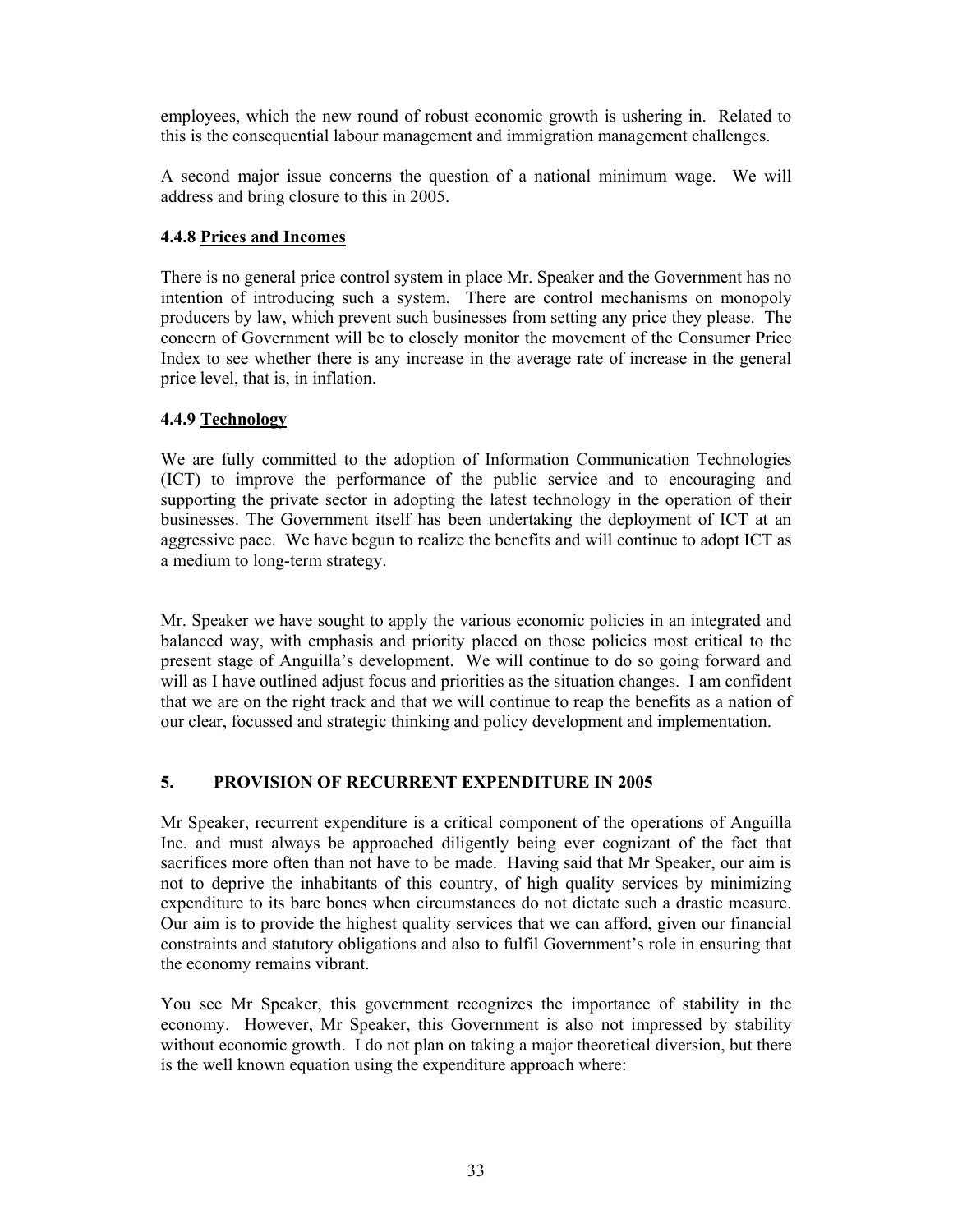Gross Domestic Product = Consumption + Investment + Government Consumption + Exports – Imports.

It is obvious that Government expenditure including recurrent expenditure has a key role to play in relation to growth in the economy.

This key role Mr Speaker, does not give us the green light to spend frivolously. Additionally, Anguilla Inc subscribes to the notion of a budget cycle so that our expenditure considerations do not end with the formulation of the budget. We have to monitor progress, we have to make adjustments, we have to establish targets, we must have indicators that recognize success … indicators that recognize failure. What this Government is saying Mr Speaker is that we must spend prudently, we must prioritise. The choices are not between desirable and undesirable or between bad and good. Mr Speaker that choice would be easy. The choice is between desirable and desirable, good and good and this is what makes it challenging given our financial constraints. We will not use such challenges as an excuse to perform below acceptable standards when it comes to recurrent expenditure. The challenges will strengthen our resolve to be transparent and accountable. We are an improving organization and indeed one of our most shining achievements involves but is not limited to our expenditure estimation, monitoring and adjustment capabilities.

It is always satisfying when words can be matched with deeds and in the case of recurrent expenditure this Government can hold its head high, very high indeed. But Mr Speaker when our system of monitoring recurrent expenditure is recognized by institutions like the ECCB and the Caribbean Regional Technical Assistance Centre (CARTAC) as outstanding, while we cannot become big headed, I am sure that you will agree that we can at least feel proud of the achievement. Mr Speaker we must be proud of our technical staff who upon request, have also made presentations at various fora in the region detailing our recurrent expenditure practices.

These recurrent expenditure related practices are not ad hoc. They are planned, systematic and consistent. Mr Speaker once the level of expenditure is determined we go as far as to estimate how much can be anticipated each month for each account. Deviation from those estimates must be explained by the departments.

Mr Speaker Anguilla Inc is not sitting on its laurels when it comes to recurrent spending to achieve projected outcomes. This year we have embarked on a mission to step up our implementation of program budgeting and multi-year programming and Mr Speaker we are in for the long haul. Programme budgeting helps to match expenditure with performance and enables the measurement of performance. Anguilla Inc is open for business. What we intend to do Mr Speaker is have vision when it comes to recurrent expenditure. We intend our vision to be multifaceted. We intend to be able to predict short term and long term so that we can plan how best to spend.

When it comes to accounting for Government of Anguilla Finances, the Government has taken the concept and implementation of prudence, transparency, accountability and the private/public sector marriage to new heights. Mr Speaker information relating to what government funds are spent on has always existed but in 2004 we decided to make it more user friendly so to speak. The Budget Leaflet was introduced Mr Speaker and one of its most important features is its breakdown of Government's recurrent expenditure.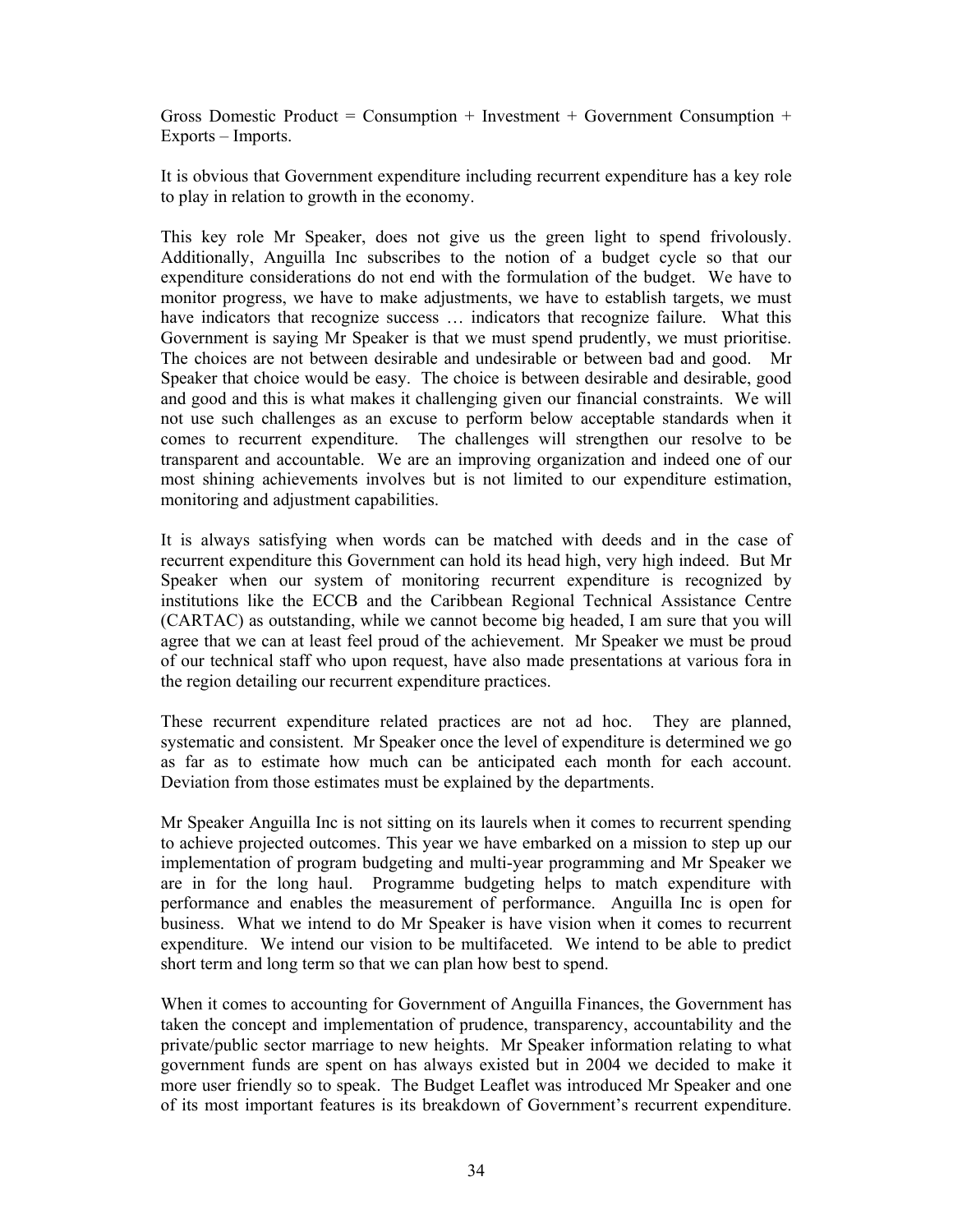The views of the public were solicited and in 2005 will be incorporated into the Leaflet where appropriate. Reviews of the Budget Leaflet were positive and we will continue to improve on the first edition. Our motivation Mr Speaker as it relates to recurrent expenditure is to manage recurrent expenditure in an efficient manner because it has the potential to be the most volatile and potentially destructive element of any fiscal system if it is allowed to take a life of its own. That is why Mr Speaker as we take our exploratory steps in program budgeting, we were very vigilant in estimating the anticipated revenue intake for 2005 which would have to finance recurrent expenditure among other things.

Recurrent expenditure that is allowed to go haywire would eat away any potential surplus on the recurrent account. Anguilla Inc is aware of that danger and in 2004 was able to use surpluses on recurrent account to finance capital expenditure on the Airport Project and other projects. Therefore it is through a very narrow lens that some of us are looking when claims are made that some Government expenditure is all about elections. Mr Speaker the recurrent expenditure of the Government of Anguilla is not about political and or personal aggrandizement. It is about making sure that the lives of the people of this country are fulfilling; it's about providing a platform for the people of this country to develop their potential; it's about ensuring that the not so fortunate among us are not left by the wayside; it's about reclaiming our young people who have made temporary negative detours; it's about ensuring stability and progress for future generations.

Mr Speaker I will not go through every line item in the recurrent expenditure as budgeted for 2005. That would take a long time and although we are comfortable in these state of the art chambers, diminishing returns will start to set in and Anguilla Inc does not like to operate at that stage of production. Instead Mr Speaker, I will provide an analysis of the major new initiatives to be undertaken by departments within the various ministries.

Mr Speaker in the past, revenue was matched with expenditure but for the 2005 budget it was the other way around. To the credit of all involved, the process was not compromised and although it caused headaches literally and figuratively, the outcome is fruitful. I must commend the Ministries for coming on board for these new initiatives and bearing with the tedious job of prioritizing between desirable activities.

Mr Speaker, for the Departments grouped with the Governor's Office and Public Administration the recurrent expenditure estimate for 2005 has increased by 11.5% over the 2004 estimate moving from \$ 12, 966,531 to \$ 14,459,188 an increase of \$ 1,492,657. We need to continue to upgrade the technical and administrative ability of the Public Service and this is reflected in the increase in the training account for the Department of Public Administration. It is also imperative Mr Speaker, that the Anguilla Public Service be an organization of high integrity and the Government has established the Public Service Integrity Board to monitor the Service in that regard. The funding for the Board is reflected in a Public Administration account of the same name.

Sadly Mr Speaker, there are elements in our society who break the law and I will return to this issue later in this presentation. However, there is an increase in the allocation to the Royal Anguilla Police Force in order to recruit and or train police officers as well as to provide partial remuneration to the United Kingdom detective on attachment with the Force.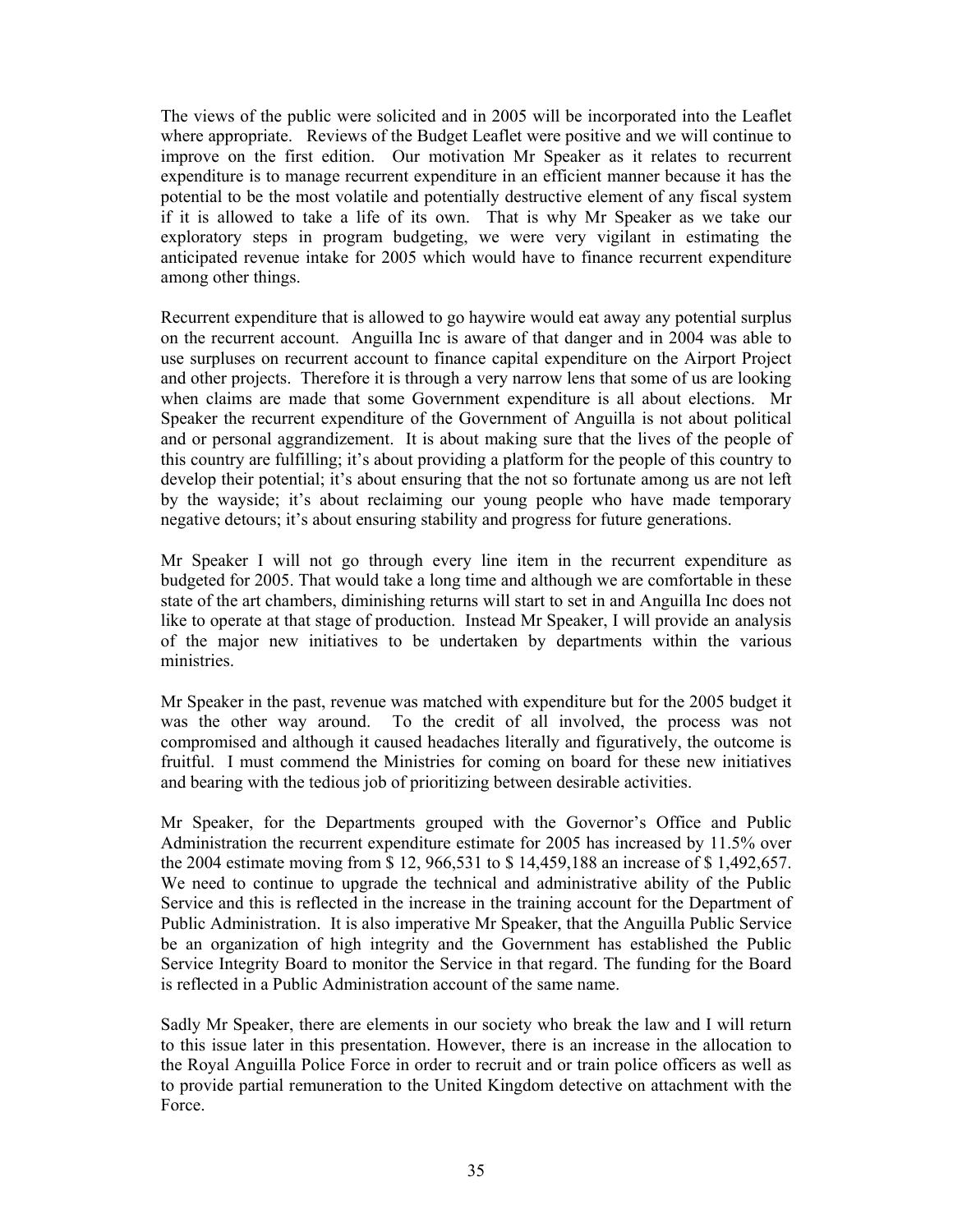The Attorney General's Office is procuring the services of a Legal Draftsperson, which is important because new legislation will have to be drafted as the country continues to develop in different areas. The Eastern Caribbean Supreme Court has increased its fees and it would be suffice to say that we do need the court.

Mr Speaker I will now move on to the Chief Minister's Office. The recurrent expenditure allocation for the Chief Minister's Office for 2005 has increased by 14% over that of 2004 moving from \$ 7,722,142 to \$ 8,825,263 an increase of \$ 1,103,121. Tourism, which is under the Chief Minister's portfolio, is the lifeblood of our economy. Mr Speaker we must support the efforts of the Anguilla Tourist Board to promote Anguilla as a tourist destination offering high quality service and choices to the visitors who come to our shores. The Board has upgraded the image of our beautiful country through re-branding with one of the highlights being the promotion of local establishments under the caption Charming Escapes.

This Government is on a sustained quest to develop a dependable cadre of professionals in the Public Service and the Chief Minister's Office is playing its part in that regard with the employment in 2005 of a Plant Protection Officer for the Agricultural Department and a Deputy Labour Commissioner for the Department of Labour. Mr Speaker Anguilla Inc also wants our fishermen to adhere to the stipulations concerning their fishing equipment and the Fisheries Department is committed to having adequate supplies so that fishermen can have easy access to fishing gear that conform to the specifications.

As a member of the Board of Directors of Anguilla Inc I have the responsibility to analyze all aspects and issues related to Anguilla's development but Mr Speaker when it comes to issues and aspects of the Ministry of FEDIC we are right on my front porch. The recurrent expenditure for the Ministry in 2005 will be 1.4% higher than that for 2004 increasing from \$23, 023,989 to \$ 23,356,683 an increase of \$ 332,694.

Mr Speaker, you will remember that one of my themes from yesteryear was "Paying Our Own Way" and the need to do that cannot be more apparent than it is now. But to do so Mr Speaker, we must have an effective and efficient Inland Revenue Department. Our relatively new Inland Revenue Department is going to need additional staff and support for the computerized revenue system, SIGTAS. SIGTAS is the acronym for Standard Integrated Government Tax Administration System. In 2005 the Inland Revenue Department will also be moving to a new home.

The Ministry is determined to fully institutionalize the budget process with the establishment of a Budget Unit. The Treasury will upgrade its human resources with the recruitment of a Deputy Accountant General, Business Process Analyst and an Operations Manager. The Customs Department will also be upgrading the Automated System for Customs Data (ASYCUDA). The Department of Information Technology and E-Government Services has to maintain the high tech equipment and systems, which are gradually becoming a part of our everyday operations. Mr Speaker, you must agree that maintenance promotes sustainability and we want our equipment to be replaced only when they become obsolete after fulfilling their useful lives ... not as result of negligence. The Commercial Registry must continue to forge ahead in international business and financial services.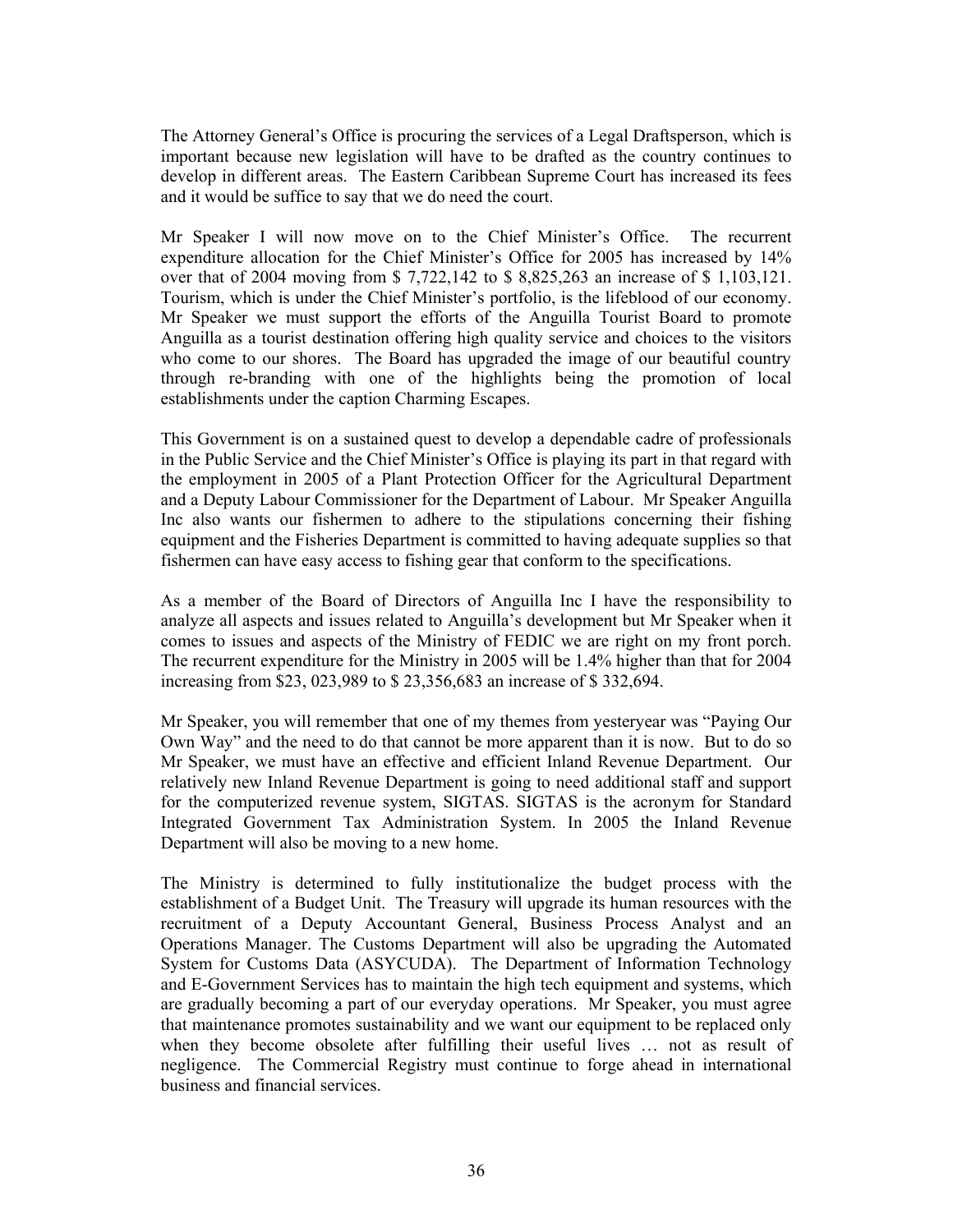Social development and social issues in general are on the forefront of our thoughts these days and rightfully so. Mr Speaker, beginning with 2005, the period to 2010 will be the **Anguilla United Front's** drive for **"Social Reconstruction"**. For 2005 the allocation for recurrent expenditure in the Ministry of Social Development has increased by 3% from \$ 33,451,369 to \$ 34,520,220 an increase of \$1,068,851.

Mr Speaker, the Health Authority is in its infancy and as it moves to maturity it needs Government's support. The Authority cannot and will not rely heavily on Government support forever but at this stage of its development Government support is a necessity.

In different publications Mr Speaker, Anguilla has been described as unique but when it comes to the HIV/AIDS epidemic, there is nothing unique about Anguilla. We have HIV/AIDS cases in Anguilla and that is why funds have to be provided to finance the National AIDS Program. Mr Speaker our people, each and every one of us, needs to be educated about HIV/AIDS so that we can adopt the habits that would help us survive in this frightening environment. HIV/AIDS can virtually wipe us out and cannot be taken lightly.

There is no hiding the fact that there has been some decay in terms of the respect for law and order in this country and our youth have been the main culprits. Mr Speaker, we are used to living in an atmosphere of peace and quiet. Today when we are supposed to be a more sophisticated and mature society, we are experiencing this disrespect for law and order. This Government does not condone the activities of the criminal minded in our midst. What this Government wants to do is facilitate young people in particular who have broken the law to be given a chance at rehabilitation, a chance to begin anew. We want to identify the positive character traits in the young offenders and work to remedy the negative ones. Mr Speaker every young offender does not deserve to be locked up and the key thrown away.

Mr Speaker the Ministry of Social Development will initiate alternatives to custodial sentences so that we can tap into the young minds and try to find that part of their psyche, which is crying out that I want to be "somebody who can be famous and not infamous". There will be Probation Officers in the penal system who will address the needs of those who are not deemed to require prison sentences. Mr Speaker this is a departure from what we are accustomed to so let us do not be quick to prejudge it. Additional Prison Officers will also be recruited so in a way we will be attempting to cover all bases.

Increasing juvenile delinquency is spreading to our schools and it has reached the stage where there is the need for extra security. This is important Mr Speaker because it must be a joint public sector/private sector initiative and the Government will do its part.

The Estimate of Recurrent Expenditure for the Ministry of Infrastructure, Communications, Utilities and Housing (MICUH) in 2005 will increase by \$ 1,826,086 moving from \$13,113,917 to \$ 14, 940,003. This represents an increase of 14%. Mr Speaker as we implement liberalization in the communications industry, there is an increasing need for technical officers in that area and the Ministry will attempt to fill that void with the recruitment of a Technical Officer-Telecommunications and a Technical Officer – Utilities.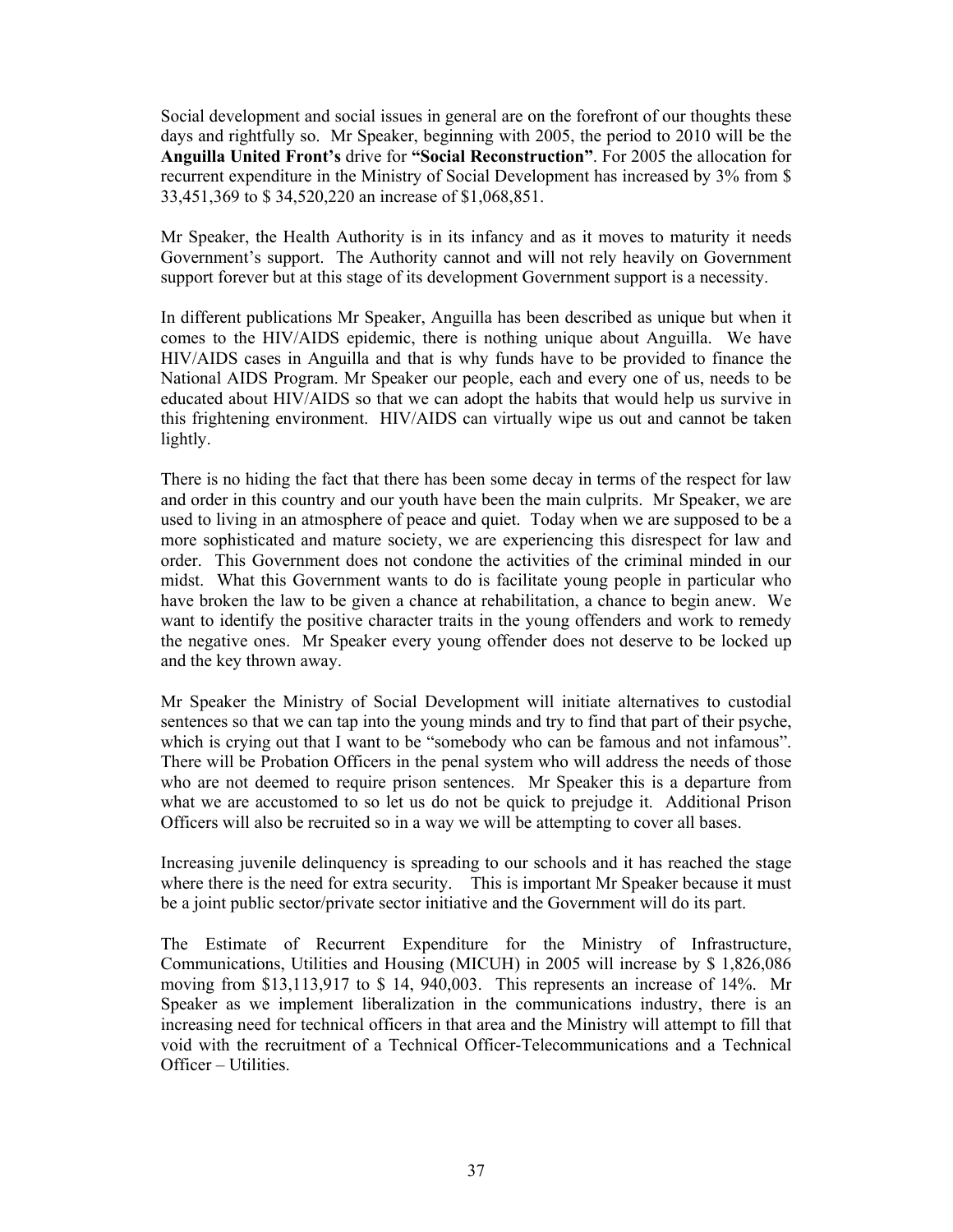The world is not the same since the tragic events of September 11, 2001. There are international standards of security, which are not optional if Wallblake Airport is to develop its true potential. An increase in security staff is needed at the airport and this will be fully addressed in 2005. Mr Speaker it is anticipated that due to the expansion of the airport there will be an increase in the payments for utilities and therefore a provision was made for this eventuality. Infrastructure development brings additional cost and we must incorporate that into our plans at an early stage because there will definitely be an increase in the operating costs of Wallblake Airport.

The road network on this island is improving by leaps and bounds but Mr Speaker to do justice to the roads, they must be maintained. Consistent maintenance would lengthen the lives of the roads and have a positive impact on the finances required to finance road projects. Additionally, as our country expands the need for potable water will expand and the Government is committed to make provisions for that.

Mr Speaker the recurrent expenditure estimate for 2005 is \$5,823,409 higher than in 2004 moving from \$ 90,277,948 to \$ 96, 101, 357, which represents an increase of 6.5 per cent. Mr Speaker this outcome did not happen by chance and I am confident that fiscal year 2005, God's willing will be financially a successful one partly, because of the detailed approach in the estimation of recurrent expenditure.

### **6. PROVISION FOR RECURRENT REVENUE IN 2005**

Mr. Speaker, I have explained the programmes and objectives of this Government for 2005. The question one may ask is how we are going to pay for this. This will be financed from 2004 surplus, borrowing and revenue raised in 2005. I will now turn my focus on the 2005 revenue.

First of all Mr Speaker, we intend to raise \$102 million in revenue in 2005 without introducing any new taxes or increasing rates on the people of Anguilla. We are now blessed with an improved economy and fiscal system. None of this was accidental but, as explained before was part of a carefully executed plan to restore fiscal stability through economic growth and improved fiscal management.

No new taxes or rates were introduced Mr Speaker, because there is no need for it. The approved Revenue Estimates for 2004 were \$92.6 million. We have already collected \$106 m at the end of November 2004. Last year we collected \$9.6 million in the month of December alone.

Mr Speaker, we have catered for the possibility that some Heads may not perform as well as they have in 2004 to date so conservatively we have arrived at a target of **\$102 million** for recurrent revenue for 2005. This is well within the \$110 million projected by an ECCB/CARTAC financial programming mission under a passive scenario without any new taxes or increased rates.

Mr Speaker, the OECS Tax Commission Report of 2003 shows that there was much scope for increasing revenue through the introduction of new taxes. Based on the performance to date, there is no need for drastic reforms at this time. We have built reserves to cushion the effects of adverse fiscal occurrences and we are well within the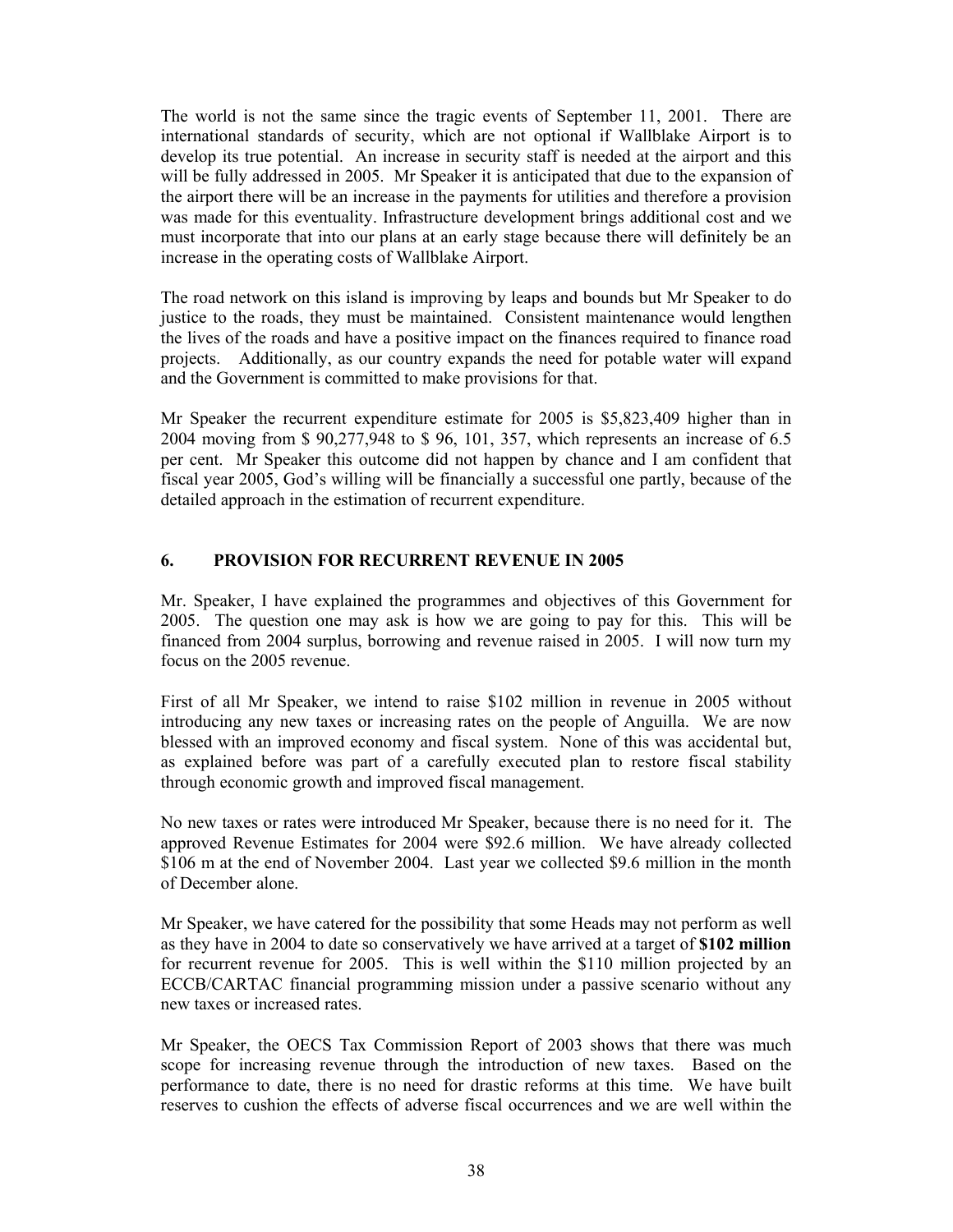borrowing capacity we have set for ourselves and agreed to with the UK Government. By the end of 2004 we would have achieved all the fiscal targets for Anguilla set by ourselves and for the region agreed by the Monetary Council of the Eastern Caribbean Central Bank of which I am a member. Mr Speaker this position is sustainable because we have improved the economy, restored strong economic growth and improved the machinery to collect all the revenue that is available to the Government of Anguilla through information technology, improved legislation and through a programme of providing adequate staff and training to the relevant revenue collecting departments.

The main feature of the revenue collection machinery in 2005 is the implementation of a computerised revenue system with the acronym SIGTAS and the simultaneous relocation of the Inland Revenue Department to make it more accessible, functional and efficient. The initiative also includes the addition of new staff and training. This computer system will have links to all the major revenue collecting departments including Customs and Financial Services. During 2005 we will overhaul all the revenue collecting systems in Government to make them more functional, user friendly and efficient. This may take several years to accomplish but we will begin from now. We hope that this in turn will lead to improved business activity, more satisfied clients and increased income for the private sector. This in turn should lead to a sustainable revenue flow for the Government. Mr Speaker all that we are demonstrating here in revenue collection also is that it is indeed the case of **"ANGUILLA INC, OPEN FOR BUSINESS"**.

Before I go into detail Mr Speaker, I wish to advise that the revenue budget that has been provided to the members of this Honourable House contain explanatory notes. All significant variances are explained in the margins of the estimate. I will however explain the strategy with a focus mainly on the significant revenue heads and subheads.

The first head is Taxes on Property. We are now projecting a target of \$700,000 as compared to \$657,500 in 2004. About 84% of the target for 2004 has been achieved thus far and we expect 100% of the estimate to be collected in 2005. This improved level of performance will be sustained because new properties including hotels are being added to the Property Tax Roll every year. This will be improved with more frequent valuation of new properties and the revaluations after expansion of other properties. This will be facilitated with the addition of a Valuations Officer within the Inland Revenue Department from early next year.

The Taxes on Domestic Goods and Services Head has performed significantly better than the estimate in 2004. We expect a high level of performance in 2005 as well. The estimate for 2005 is conservative. The Tourism Marketing initiative, the Tranquillity Jazz Festival, Yacht Regatta and the Destination Wedding should all impact significantly on tourist arrivals in Anguilla and in turn on Accommodation Tax collection. Because of the nature of the international tourism industry, where a single negative event can put paid to the best intentioned plans, we thought it best to be conservative in our estimates.

Based on data provided by the commercial banks, we expect to collect more revenue under the subhead Bank Asset Levy. We have therefore set the target for this tax at \$3.5 million for 2005.

We know of a number of significant projects being planned for 2005. In addition Mr Speaker, we have not collected less than \$8 million under Stamp Duties during the past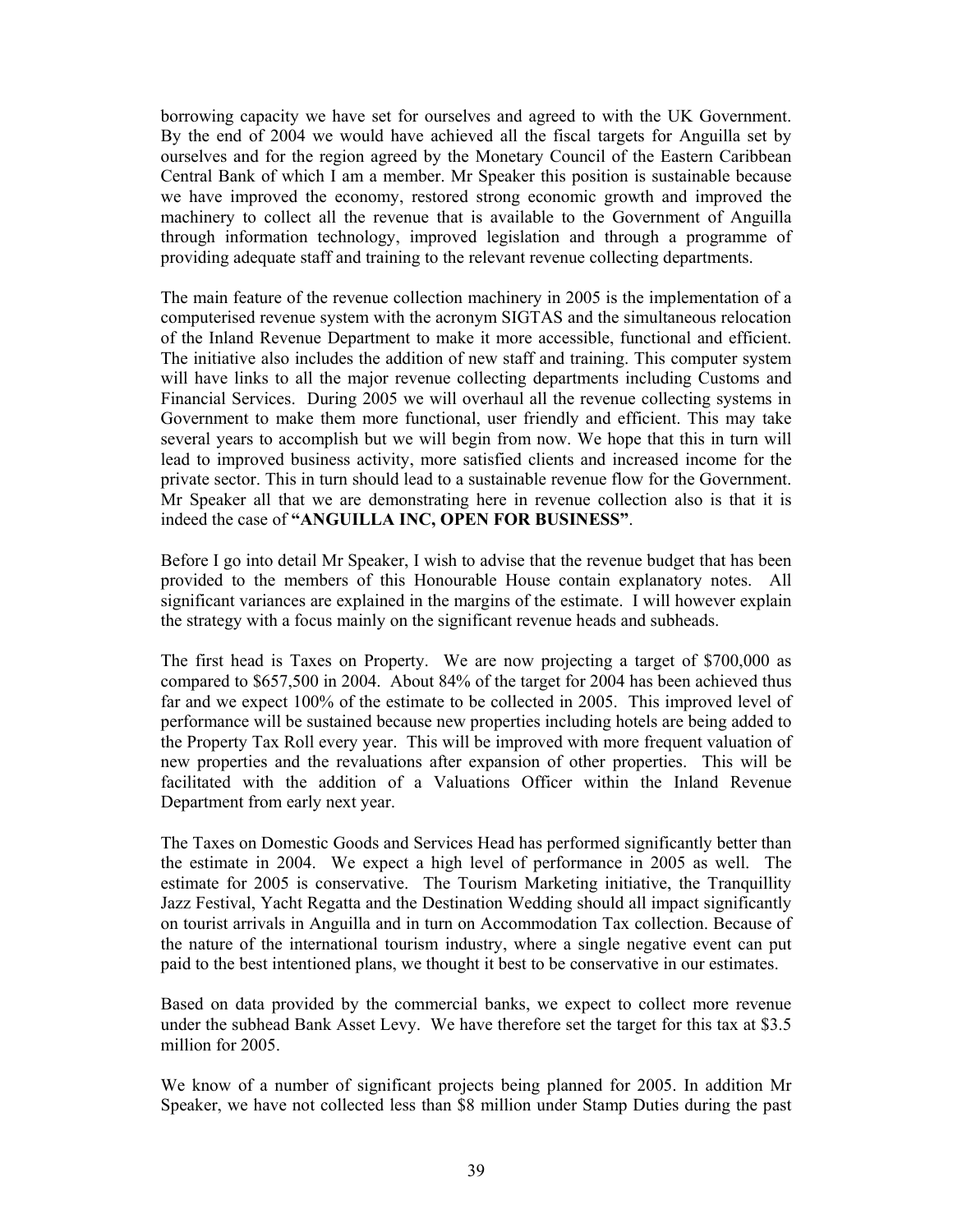three years. The estimate of \$8.0 for Stamp Duties is achievable. In fact we are reasonably certain that this estimate will be surpassed.

The collection of Licences (driven mainly by business licence fees) has improved during 2004 with over 100% of the budget collected by the end of November. With SIGTAS in place, a better performance is expected in 2005. This increase is reflected in the estimates for a number of the subheads in 2005.

Taxes on International Trade and Transactions are also expected to perform significantly better in 2005. Increased arrivals and the full re-opening of Wallblake Airport with expanded runway capacity should result in increases in Embarkation and Ticket Taxes.

To date, the Head Duties has already surpassed the target set for the whole of 2004. This is significant since Duties was expected to provide 37% of all revenue collected in 2004. Mr Speaker this Head is impacted directly by the projects under construction during the year. The 6.7% growth in the budget for 2005 is extremely conservative but prudent in the present circumstances.

The total revenue for Fines, Fees and Permits for 2004 was surpassed by the end of November this year. In fact more revenue has been collected than budgeted for 2005. There is therefore little doubt that the projection for 2005 under this head is attainable.

Mr Speaker we have added a new revenue head and subhead under the title Manufacturing Fees. As you would have noted, a private company has been operating a sugar processing plant in the Factory Shell Building in the Farrington since October. The company has started with sugar but there is the potential in the future to include other products. The estimate of \$538,000 for 2005 is based on our best calculations for what is possible to achieve during 2005.

Rents Interest and Dividends is set slightly below the 2004 target. The reduction resulted from the reduced dividends we expect from ANGLEC following the sale of shares to the public.

Mr Speaker the Share of ECCB Profits is a direct result of investment by the bank and the circulation of EC notes in the country. These are the investments of the ECCB that are influenced by international interest rates and the stock market values. Share of profits are affected by the circulation of the EC Dollar in Anguilla vis a vis the rest of the ECCU. With all the projects under construction and a healthy tourist season, more US dollars are in circulation in Anguilla compared to the EC dollars than one year ago. Based on this information, we had no choice but to reduce the estimate for Share of ECCB Profits.

Mr Speaker you will note that Other Revenue has been reduced in the 2005 estimate by 14% or \$1,145,000. Of this amount, \$1 million represented a reduction in the revenue from the sale of water. The increased consumption projected by the golf tourism project did not materialize in 2004 due to a change in plans for their programming of the opening of the golf course component of the project. However, the water rates for consumption of water by Government departments are now added to the Ministries. This means that consumption of water by Government departments will be paid for in 2005 and form part of the revenue under Water Rates. This will have two desired effects. On the one hand it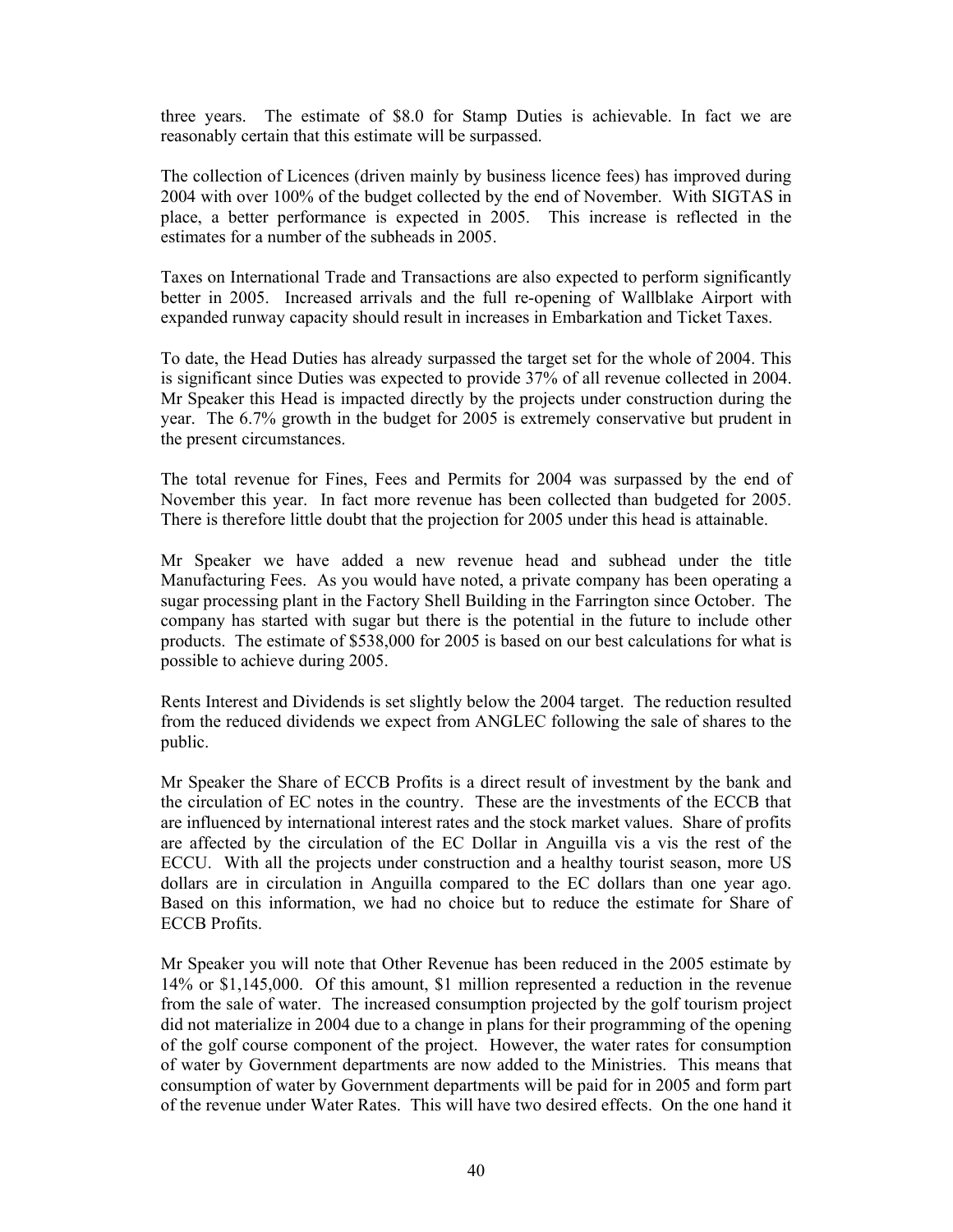would enable the revenue by the Water Department to be properly reflected. On the other hand it would encourage departments to conserve water.

So, to conclude this section Mr Speaker, we have estimated recurrent at \$102 million for 2005. However, we expect that given the robust state of the economy this amount could easily be surpassed.

# **7. 2005 CAPITAL PROGRAMME AND FINANCING**

Mr Speaker, I know draw your attention to Government's Capital Programme for 2005. The 2005 Capital Budget is the first year of a new PSIP cycle, which will run from 2005 to 2007. The PSIP requirements for this period have been estimated at **\$158.5 million**. In terms of funding, Mr Speaker, with the termination of UK Government bi-lateral development assistance to Anguilla at the end of March 2005, and only approximately \$1.1 million that will remain of the EDF 9 funds once the Airport infrastructure works have been completed at the end of this year, it means that the development grants which financed some 48% of Anguilla's PSIP over the period 2002 to 2004 will not be similarly available to finance the 2005 to 2007 PSIP. Consequently, Mr Speaker, Government must continue to stimulate robust economic activity, which will in turn generate large recurrent surpluses which will enable the GoA to fund capital projects directly and indirectly by increasing the level of reserves to expand the GoA's borrowing capacity.

Mr Speaker, ladies and gentlemen, I submit to you again that the **Anguilla United Front** is an administration capable of achieving this and consequently is **"the viable option for steering the right course towards the total sustainable human development of all Anguillians to 2010 and beyond".** You will recall Mr Speaker that the theme of the 2001 Budget Address was **"Paying our Own Way"**. In other words, Mr Speaker, we divined the direction in which the winds of change were blowing and made the proper adjustments to "**steer the right course for a secure future for all Anguillians"**.

While the fiscal situation continues to improve, Mr Speaker, the reality is that the public sector investment demands outweigh the available resources. Consequently, in preparing the 2005 Capital Budget Government was once again challenged to prioritize requests so that resources are optimized. Following the receipt of submissions as a result of the 2005 Capital Budget Circular, projects were prioritized and included or excluded from the 2005 Capital Budget based on whether and the extent to which they were intended to:

- 1. Continue implementation of projects carried over from 2004 and earlier years.
- 2. Replace/upgrade existing infrastructure which has been demonstrated to be inadequate;
- 3. Reduce the cost of operations and improve the efficiency of Government;
- 4. Support economic, social and environmental development efforts;
- 5. Improve safety and reduce risk exposure;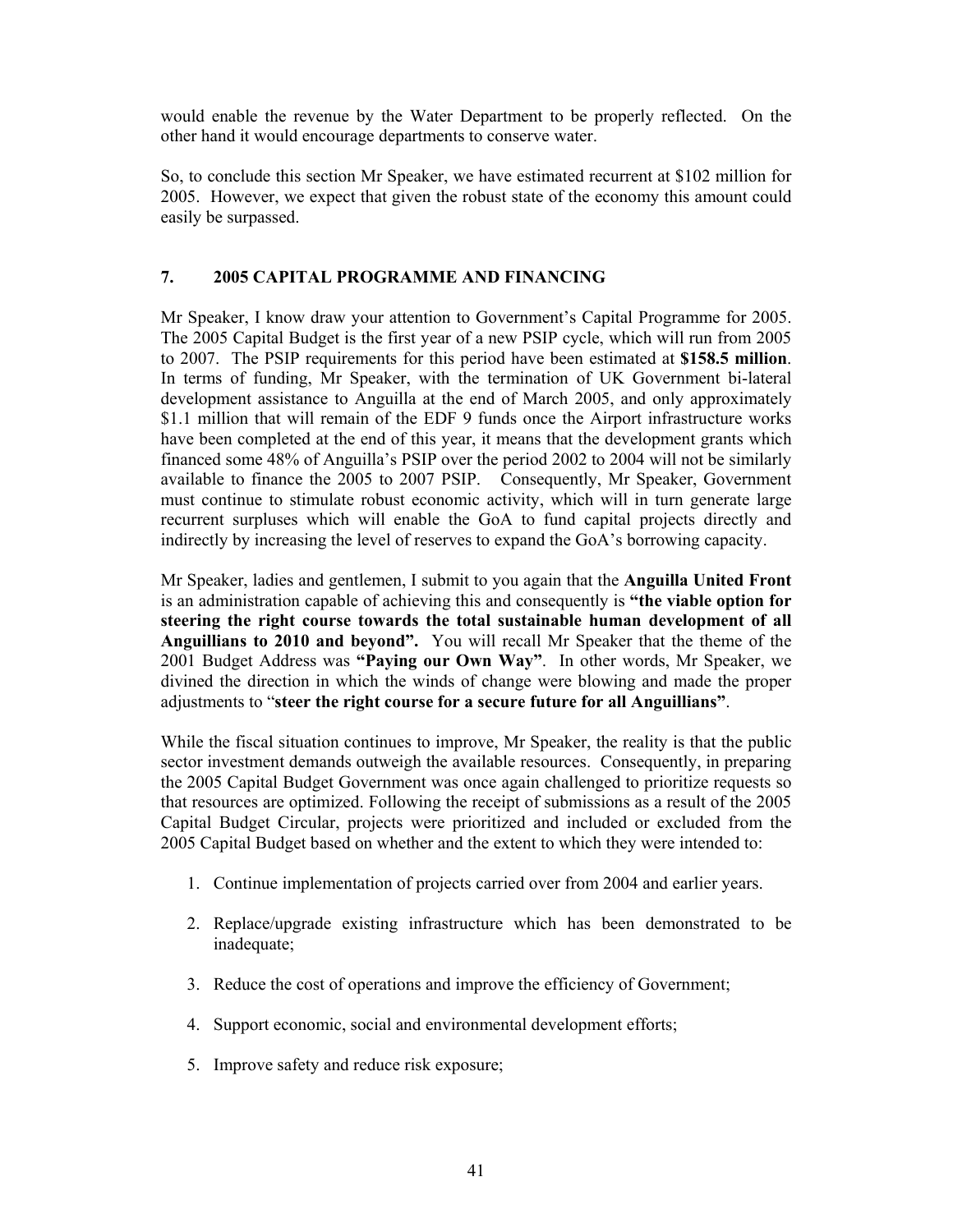- 6. Comply with the GoA's strategic objectives in social development, human resource development, infrastructure development and other priority areas;
- 7. Generate additional net revenue to the GoA.

Final allocations were made on the basis of the resource envelope available to fund capital projects in 2005.

Mr Speaker, the largest outlay in the 2005 Capital Budget will be on the Wallblake Airport Expansion Project. While the runway will have been completed by December 17, there are a range of ancillary facilities, which will be replaced, upgraded and/or developed during the first quarter of 2005. These include the complete replacement of the navigation and communication equipment at the Air Traffic Control Tower, the relocation of the Airport Fire Hall and Offices to a building specially upgraded for this purpose, the completion of the upgrade to the terminal building including the viewing and restaurant areas, and the departure and arrivals halls. Of the \$40.5 million borrowed in 2004 to fund the project, some \$12.4 will be available to fund these works in 2004. Mr Speaker in addition to the loan funds, Government has also set aside \$3 million in surpluses from 2004 to fund the compensation and relocation of persons and/or businesses affected by the WAEP. Consequently, Mr Speaker, a total of \$15.4 million has been allocated to the WAEP in 2005.

Mr Speaker, the second largest allocation in the 2005 Capital Budget is \$6 million for the continuation of the road development programme to be funded from loans from the domestic financial system. Of this \$1m represents funds borrowed in 2004 and \$5 million, new borrowing. These funds will be used to complete the South Hill Roundabout to Blowing Point Junction to Long Bay Junction roads, the Bay View road (Shoal Bay East to Island Harbour road) and to upgrade the main road in the central commercial district in the Valley, the Forest to Tanglewood road and the main road from J.W. Proctors to the East End Clinic.

Borrowing of \$5 million to fund land acquisition payments under the Ministry of Lands represents the third largest allocation under the 2005 Capital Budget. These funds will be used to compensate persons for land acquired to develop the Fountain Cavern at Shoal Bay and other compensation payments which are outstanding.

Mr Speaker, port development receives the fourth largest allocation in the 2005 Capital budget with \$2.0 million to be devoted to the expansion and upgrade of facilities at Blowing Point Port (piers, terminal buildings and office accommodation for Port Superintendent, Customs, Immigration and Police). These funds will be in the form of borrowing from either the domestic banking system or the CDB. Work on the project is expected to commence in July 2005.

The fifth largest allocation in the 2005 Capital Budget is \$1.75 million to the Anguilla Tourism Board, which will embark on year 2 of a 5-year Marketing Development Programme.

Mr Speaker, other large allocation under the 2005 Capital Budget include: \$1million to the Water Department to fund water development works, including the upgrade of the water distribution system; \$0.7 million to the Health Authority to fund projects such as a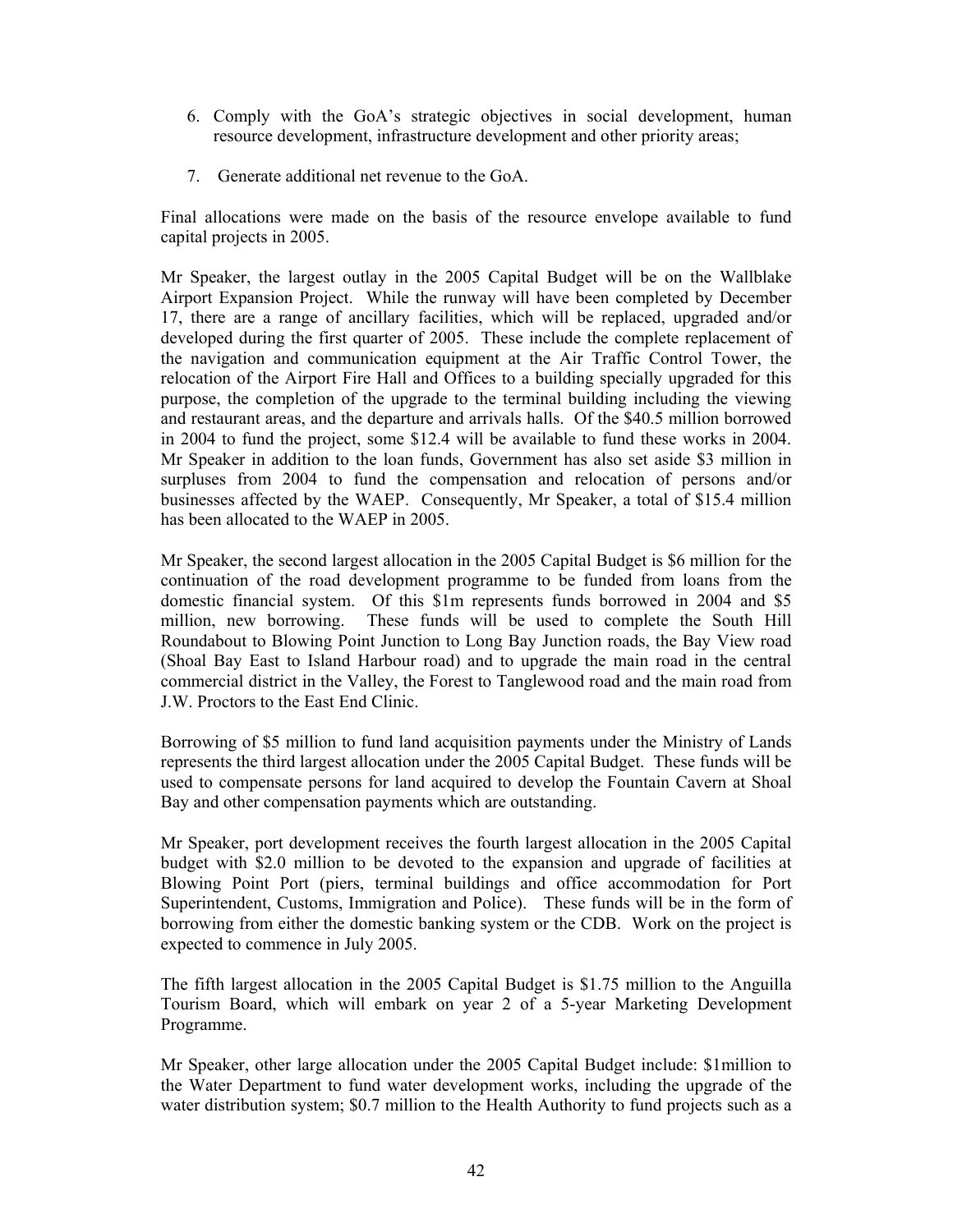new incinerator for the Princess Alexandra Hospital and upgrades to other health care facilities; \$0.5 million for ALHCS Campus A development, specifically the upgrade of the science labs; and, \$0.5 million towards the completion of the ALHCS Campus B auditorium.

Mr Speaker, in total some \$37.03 million in capital projects will be funded from surpluses and borrowing in 2005, with borrowing accounting for \$25.42 million or 68.7% of the total. New borrowing in 2005 amounts to \$12 million.

Mr Speaker, in addition to project funding through loans and surpluses some \$8.7 million in projects will be undertaken through grant funding under the 2005 Capital Budget. UK DfID will fund some \$3.6 million in projects as it winds down its development assistance programme to Anguilla over the period January to March 2005. Projects to be funded, among others, include Health Sector Development (\$1.27 million), the Inland Revenue Development, which incorporates the implementation of the Standard Integrated Tax Administration System (\$1 million), and Water Development (\$0.5m). UK FCO will fund an Immigration Information System in the amount of \$0.32 million.

It is also anticipated that there will be \$4.78 million of projects (ICT, Tourism, Public Service Development, Medical Laboratory Services) implemented with grant funding through the EU-OCT Regional Programme Fund.

 Mr Speaker, in sum the 2005 Capital Budget has been set a **\$45.93 million**, to be financed as follows:

Borrowing: \$25.42 million (55.4%)

Surpluses: 11.81 million (25.7%)

Grants: 8.70 million (18.9%)

**Total**: **45.93 million** 

#### **8. CONCLUSION**

Mr Speaker, join with me to thank the Almighty for sparing Anguilla from the hurricanes which have ravaged some of our Caribbean neighbours this year, and to pray that in the coming year we may likewise be spared from natural and human disasters.

Mr. Speaker, I realize that I have taken a generous audience close to the limits of reasonable tolerance and patience. For that I must again reiterate my humblest apologies. It was a challenge for my senior management team to edit the several contributions, which comprised the original draft of this speech into a document, which could be delivered effectively within the traditional time allocations. But as we pointed out earlier we also recognized that this budget address being the last one delivered during this Administration must of necessity catalogue and evaluate the record of achievements of the **Anguilla United Front** over its term of office. After my presentation in this